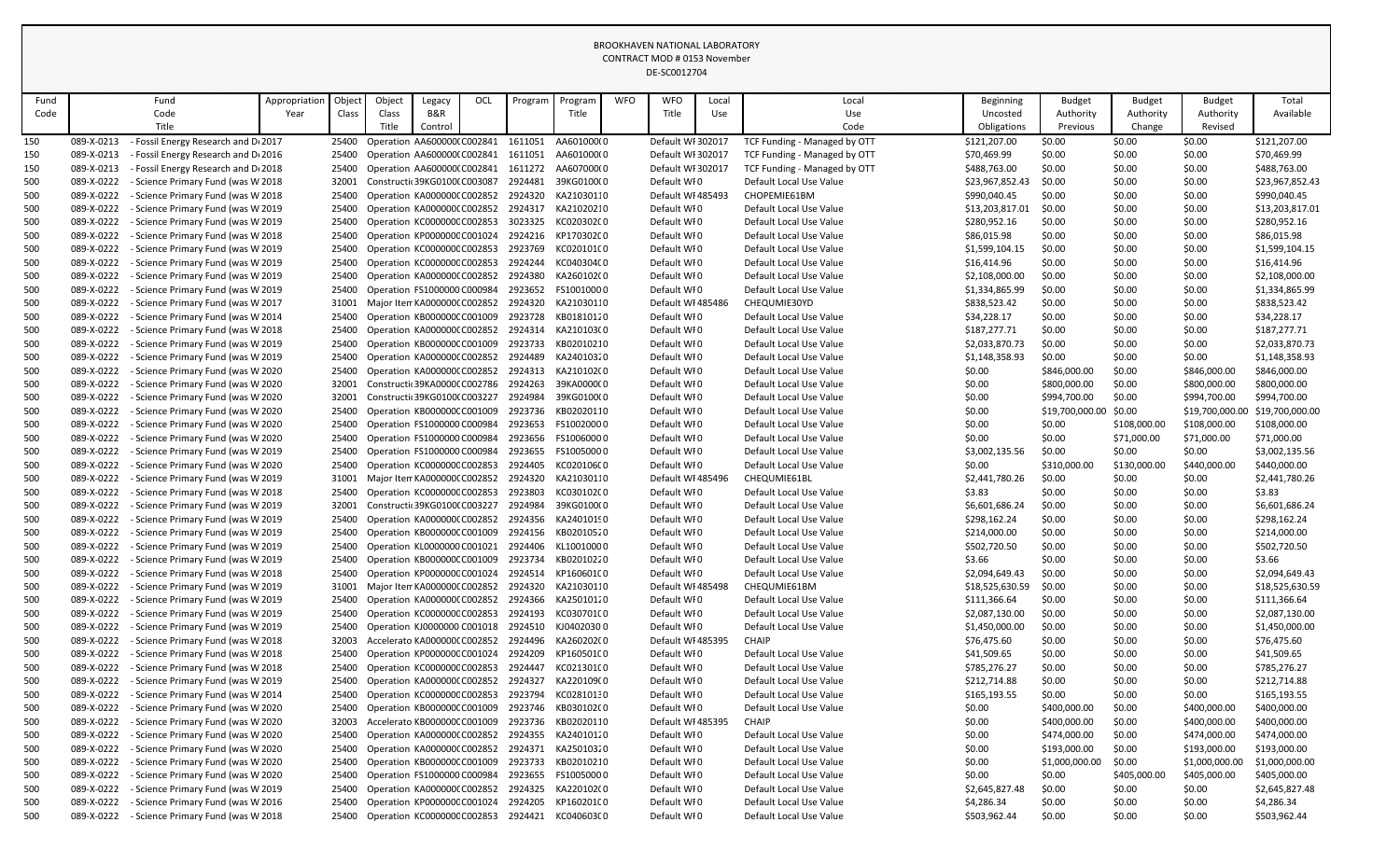|      |            |                                    |               |        |        |                                            |     |         |                                                 |            | COMTRACT MOD # 0133 NOVEMBER<br>DE-SC0012704 |       |                         |                 |                 |               |                 |                 |
|------|------------|------------------------------------|---------------|--------|--------|--------------------------------------------|-----|---------|-------------------------------------------------|------------|----------------------------------------------|-------|-------------------------|-----------------|-----------------|---------------|-----------------|-----------------|
| Fund |            | Fund                               | Appropriation | Object | Object | Legacy                                     | OCL | Program | Program                                         | <b>WFO</b> | <b>WFO</b>                                   | Local | Local                   | Beginning       | <b>Budget</b>   | <b>Budget</b> | <b>Budget</b>   | Total           |
| Code |            | Code                               | Year          | Class  | Class  | B&R                                        |     |         | Title                                           |            | Title                                        | Use   | Use                     | Uncosted        | Authority       | Authority     | Authority       | Available       |
|      |            | Title                              |               |        | Title  | Contro                                     |     |         |                                                 |            |                                              |       | Code                    | Obligations     | Previous        | Change        | Revised         |                 |
| 500  | 089-X-0222 | Science Primary Fund (was W 2019   |               | 25400  |        | Operation FS1000000 C000984                |     | 2923654 | FS10040000                                      |            | Default WI0                                  |       | Default Local Use Value | \$111,006.91    | \$0.00          | \$0.00        | \$0.00          | \$111,006.91    |
| 500  | 089-X-0222 | - Science Primary Fund (was W 2019 |               | 25400  |        | Operation KB0000000 C001009                |     | 2923737 | KB02020120                                      |            | Default WI0                                  |       | Default Local Use Value | \$15,541,298.19 | \$0.00          | \$0.00        | \$0.00          | \$15,541,298.19 |
| 500  | 089-X-0222 | - Science Primary Fund (was W 2017 |               | 32003  |        | Accelerato KA0000000 C002852               |     | 2924382 | KA260201(0                                      |            | Default WI 485395                            |       | <b>CHAIP</b>            | \$185,727.18    | \$0.00          | \$0.00        | \$0.00          | \$185,727.18    |
| 500  | 089-X-0222 | - Science Primary Fund (was W 2018 |               | 25400  |        | Operation KP000000C C001024                |     | 2924462 | KP170304C0                                      |            | Default WI0                                  |       | Default Local Use Value | \$525,530.65    | \$0.00          | \$0.00        | \$0.00          | \$525,530.65    |
| 500  | 089-X-0222 | - Science Primary Fund (was W 2019 |               | 25400  |        | Operation KA0000000 C002852                |     | 2924314 | KA210103(0                                      |            | Default WI0                                  |       | Default Local Use Value | \$373,836.00    | \$0.00          | \$0.00        | \$0.00          | \$373,836.00    |
| 500  | 089-X-0222 | - Science Primary Fund (was W 2017 |               | 25400  |        | Operation KA000000(C002852                 |     | 2924363 | KA24030130                                      |            | Default WI0                                  |       | Default Local Use Value | \$160.35        | \$0.00          | \$0.00        | \$0.00          | \$160.35        |
| 500  | 089-X-0222 | - Science Primary Fund (was W 2019 |               | 25400  |        | Operation KC000000CC002853                 |     | 2924299 | KC030402C0                                      |            | Default WI0                                  |       | Default Local Use Value | \$2,246,638.34  | \$0.00          | \$0.00        | \$0.00          | \$2,246,638.34  |
| 500  | 089-X-0222 | - Science Primary Fund (was W 2019 |               | 25400  |        |                                            |     |         | Operation KJ0000000 C001018 2924516 KJ0403040 0 |            | Default WI0                                  |       | Default Local Use Value | \$142,448.06    | \$0.00          | \$0.00        | \$0.00          | \$142,448.06    |
| 500  | 089-X-0222 | - Science Primary Fund (was W 2019 |               | 31003  |        | Other Equi KP000000C C001024               |     | 2924993 | KP160701C0                                      |            | Default WI0                                  |       | Default Local Use Value | \$1,349,000.00  | \$0.00          | \$0.00        | \$0.00          | \$1,349,000.00  |
| 500  | 089-X-0222 | - Science Primary Fund (was W 2018 |               | 31003  |        | Other Equi KB0000000 C001009               |     | 2923737 | KB02020120                                      |            | Default WI 485396                            |       | <b>CHEQU</b>            | \$797,555.36    | \$0.00          | \$0.00        | \$0.00          | \$797,555.36    |
| 500  | 089-X-0222 | - Science Primary Fund (was W 2019 |               | 25400  |        | Operation KA000000(C002852                 |     | 2924346 | KA230102(0                                      |            | Default WI0                                  |       | Default Local Use Value | \$482,872.27    | \$0.00          | \$0.00        | \$0.00          | \$482,872.27    |
| 500  | 089-X-0222 | - Science Primary Fund (was W 2019 |               | 25400  |        | Operation KA0000000 C002852                |     | 2924496 | KA260202(0                                      |            | Default WI0                                  |       | Default Local Use Value | \$443,959.88    | \$0.00          | \$0.00        | \$0.00          | \$443,959.88    |
| 500  | 089-X-0222 | - Science Primary Fund (was W 2020 |               | 25400  |        | Operation KP000000C C001024                |     | 2924203 | KP160104C0                                      |            | Default WI0                                  |       | Default Local Use Value | \$0.00          | \$60,000.00     | \$0.00        | \$60,000.00     | \$60,000.00     |
| 500  | 089-X-0222 | - Science Primary Fund (was W 2020 |               | 25400  |        | Operation KB000000C C001009                |     | 2923749 | KB03010420                                      |            | Default WI0                                  |       | Default Local Use Value | \$0.00          | \$500,000.00    | \$0.00        | \$500,000.00    | \$500,000.00    |
| 500  | 089-X-0222 | - Science Primary Fund (was W 2020 |               | 25400  |        | Operation KB000000CC001009                 |     | 2923721 | KB01010220                                      |            | Default WI0                                  |       | Default Local Use Value | \$0.00          | \$200,000.00    | \$0.00        | \$200,000.00    | \$200,000.00    |
| 500  | 089-X-0222 | - Science Primary Fund (was W 2020 |               | 25400  |        | Operation KP000000C C001024                |     | 2924204 | KP160105C0                                      |            | Default WI0                                  |       | Default Local Use Value | \$0.00          | \$183,000.00    | \$0.00        | \$183,000.00    | \$183,000.00    |
| 500  | 089-X-0222 | - Science Primary Fund (was W 2020 |               | 31003  |        | Other Equi KB000000C C001009               |     | 2923736 | KB02020110                                      |            | Default WI 485396                            |       | CHEQU                   | \$0.00          | \$100,000.00    | \$0.00        | \$100,000.00    | \$100,000.00    |
| 500  | 089-X-0222 | - Science Primary Fund (was W 2020 |               | 25400  |        | Operation KJ0000000 C001018                |     | 2924476 | KJ04030100                                      |            | Default WI0                                  |       | Default Local Use Value | \$0.00          | \$170,000.00    | \$0.00        | \$170,000.00    | \$170,000.00    |
| 500  | 089-X-0222 | - Science Primary Fund (was W 2020 |               | 25400  |        | Operation KA0000000 C002852                |     | 2924366 | KA25010120                                      |            | Default WI0                                  |       | Default Local Use Value | \$0.00          | \$30,000.00     | \$0.00        | \$30,000.00     | \$30,000.00     |
| 500  | 089-X-0222 | - Science Primary Fund (was W 2020 |               | 25400  |        | Operation KA0000000 C002852                |     | 2924496 | KA260202(0                                      |            | Default WI0                                  |       | Default Local Use Value | \$0.00          | \$1,200,000.00  | \$0.00        | \$1,200,000.00  | \$1,200,000.00  |
| 500  | 089-X-0222 | - Science Primary Fund (was W 2019 |               | 25400  |        | Operation KB000000C C001009                |     | 2923721 | KB01010220                                      |            | Default WI0                                  |       | Default Local Use Value | \$1,254,565.52  | \$0.00          | \$0.00        | \$0.00          | \$1,254,565.52  |
| 500  | 089-X-0222 | - Science Primary Fund (was W 2019 |               | 25400  |        | Operation KC000000C C002853                |     | 2924294 | KC020204C0                                      |            | Default WI0                                  |       | Default Local Use Value | \$47,205.83     | \$0.00          | \$0.00        | \$0.00          | \$47,205.83     |
| 500  | 089-X-0222 | - Science Primary Fund (was W 2020 |               | 25400  |        | Operation KC000000C C002853                |     | 2924506 | KC02020310                                      |            | Default WI0                                  |       | Default Local Use Value | \$0.00          | \$209,000.00    | \$88,000.00   | \$297,000.00    | \$297,000.00    |
| 500  | 089-X-0222 | - Science Primary Fund (was W 2019 |               | 25400  |        | Operation KC000000C C002853                |     | 2924241 | KC040301C0                                      |            | Default WI0                                  |       | Default Local Use Value | \$16,414.96     | \$0.00          | \$0.00        | \$0.00          | \$16,414.96     |
| 500  | 089-X-0222 | - Science Primary Fund (was W 2019 |               | 25400  |        | Operation KA000000(C002852                 |     | 2924336 | KA220209(0                                      |            | Default WI0                                  |       | Default Local Use Value | \$169,868.66    | \$0.00          | \$0.00        | \$0.00          | \$169,868.66    |
| 500  | 089-X-0222 | - Science Primary Fund (was W 2019 |               | 25400  |        | Operation KJ0000000 C001018                |     | 2924474 | KJ0402010 C                                     |            | Default WI0                                  |       | Default Local Use Value | \$451,512.00    | \$0.00          | \$0.00        | \$0.00          | \$451,512.00    |
| 500  | 089-X-0222 | - Science Primary Fund (was W 2020 |               | 25400  |        | Operation KC000000CC002853                 |     | 3023325 | KC020302C0                                      |            | Default WI0                                  |       | Default Local Use Value | \$0.00          | \$258,000.00    | \$109,000.00  | \$367,000.00    | \$367,000.00    |
| 500  | 089-X-0222 | - Science Primary Fund (was W 2015 |               | 25400  |        | Operation KP000000C C001024                |     | 2924417 | KP160600C0                                      |            | Default WI0                                  |       | Default Local Use Value | \$67,264.21     | \$0.00          | \$0.00        | \$0.00          | \$67,264.21     |
| 500  | 089-X-0222 | Science Primary Fund (was W 2018   |               | 25400  |        | Operation KC000000CC002853 2924300         |     |         | KC030403C0                                      |            | Default WI0                                  |       | Default Local Use Value | \$30,620.95     | \$0.00          | \$0.00        | \$0.00          | \$30,620.95     |
| 500  | 089-X-0222 | - Science Primary Fund (was W 2011 |               | 25400  |        | Operation KP000000C C001024                |     | 2924206 | KP160202C0                                      |            | Default WI0                                  |       | Default Local Use Value | \$372.03        | \$0.00          | \$0.00        | \$0.00          | \$372.03        |
| 500  | 089-X-0222 | - Science Primary Fund (was W 2018 |               | 25400  |        | Operation KP000000C C001024                |     | 2924203 | KP160104C0                                      |            | Default WI0                                  |       | Default Local Use Value | \$78,003.33     | \$0.00          | \$0.00        | \$0.00          | \$78,003.33     |
| 500  | 089-X-0222 | - Science Primary Fund (was W 2019 |               | 31003  |        | Other Equi KB0000000 C001009               |     | 2923737 | KB02020120                                      |            | Default WI 485396                            |       | CHEQU                   | \$1,456,000.00  | \$0.00          | \$0.00        | \$0.00          | \$1,456,000.00  |
| 500  | 089-X-0222 | - Science Primary Fund (was W 2019 |               | 25400  |        | Operation KC000000CC002853                 |     | 2924242 | KC040302C0                                      |            | Default WI0                                  |       | Default Local Use Value | \$11,530,578.90 | \$0.00          | \$0.00        | \$0.00          | \$11,530,578.90 |
| 500  | 089-X-0222 | - Science Primary Fund (was W 2019 |               | 25400  |        | Operation KA0000000 C002852                |     | 2924358 | KA24010220                                      |            | Default WI0                                  |       | Default Local Use Value | \$424,442.87    | \$0.00          | \$0.00        | \$0.00          | \$424,442.87    |
| 500  | 089-X-0222 | - Science Primary Fund (was W 2019 |               | 25400  |        | Operation FS1000000 C000984                |     | 2923656 | FS10060000                                      |            | Default WI0                                  |       | Default Local Use Value | \$143,097.03    | \$0.00          | \$0.00        | \$0.00          | \$143,097.03    |
| 500  | 089-X-0222 | - Science Primary Fund (was W 2015 |               | 25400  |        | Operation KA000000(C002852                 |     | 2924313 | KA210102(0                                      |            | Default WI 485474                            |       | CHOPEMIE30YD            | \$33.06         | \$0.00          | \$0.00        | \$0.00          | \$33.06         |
| 500  | 089-X-0222 | - Science Primary Fund (was W 2018 |               | 25400  |        | Operation KB000000CC001009 2923752         |     |         | KB03010520                                      |            | Default WI0                                  |       | Default Local Use Value | \$278,400.45    | \$0.00          | \$0.00        | \$0.00          | \$278,400.45    |
| 500  | 089-X-0222 | - Science Primary Fund (was W 2019 |               | 25400  |        | Operation KC000000CC002853                 |     | 2924305 | KC040602C0                                      |            | Default WI0                                  |       | Default Local Use Value | \$800,000.00    | \$0.00          | \$0.00        | \$0.00          | \$800,000.00    |
| 500  | 089-X-0222 | - Science Primary Fund (was W 2018 |               | 25400  |        | Operation KL0000000 C001021 2924408        |     |         | KL10030000                                      |            | Default WI0                                  |       | Default Local Use Value | \$46,947.02     | \$0.00          | \$0.00        | \$0.00          | \$46,947.02     |
| 500  | 089-X-0222 | - Science Primary Fund (was W 2018 |               | 25400  |        | Operation KC000000C C002853                |     | 2924193 | KC030701C0                                      |            | Default WI0                                  |       | Default Local Use Value | \$237,487.39    | \$0.00          | \$0.00        | \$0.00          | \$237,487.39    |
| 500  | 089-X-0222 | - Science Primary Fund (was W 2019 |               | 25400  |        | Operation KP000000C C001024                |     | 2924200 | KP160101C0                                      |            | Default WIO                                  |       | Default Local Use Value | \$2,771,000.00  | \$0.00          | \$0.00        | \$0.00          | \$2,771,000.00  |
| 500  | 089-X-0222 | - Science Primary Fund (was W 2019 |               | 25400  |        | Operation KC000000CC002853 2924472         |     |         | KC020107C0                                      |            | Default WI0                                  |       | Default Local Use Value | \$2,094,051.59  | \$0.00          | \$0.00        | \$0.00          | \$2,094,051.59  |
| 500  | 089-X-0222 | - Science Primary Fund (was W 2017 |               | 25400  |        | Operation KJ0000000 C001018                |     | 2924137 | KJ04040000                                      |            | Default WI0                                  |       | Default Local Use Value | \$1,761.52      | \$0.00          | \$0.00        | \$0.00          | \$1,761.52      |
| 500  | 089-X-0222 | - Science Primary Fund (was W 2019 |               | 25400  |        | Operation KB0000000 C001009                |     | 2923749 | KB03010420                                      |            | Default WI0                                  |       | Default Local Use Value | \$2,084,715.88  | \$0.00          | \$0.00        | \$0.00          | \$2,084,715.88  |
| 500  | 089-X-0222 | - Science Primary Fund (was W 2019 |               | 25400  |        | Operation KA000000(C002852 2924371         |     |         | KA25010320                                      |            | Default WI0                                  |       | Default Local Use Value | \$1,163,151.16  | \$0.00          | \$0.00        | \$0.00          | \$1,163,151.16  |
| 500  | 089-X-0222 | - Science Primary Fund (was W 2020 |               | 25400  |        | Operation KB000000CC001009                 |     | 2925029 | KB04050120                                      |            | Default WI0                                  |       | Default Local Use Value | \$0.00          | \$100,000.00    | \$0.00        | \$100,000.00    | \$100,000.00    |
| 500  | 089-X-0222 | Science Primary Fund (was W 2020   |               | 25400  |        | Operation KC000000CC002853                 |     | 2924233 | KC040104C0                                      |            | Default WI0                                  |       | Default Local Use Value | \$0.00          | \$16,115,000.00 | \$0.00        | \$16,115,000.00 | \$16,115,000.00 |
| 500  | 089-X-0222 | - Science Primary Fund (was W 2020 |               | 31001  |        | Major Iten KA000000( C002852               |     | 2924320 | KA21030110                                      |            | Default WI 485496                            |       | CHEQUMIE61BL            | \$0.00          | \$2,600,000.00  | \$0.00        | \$2,600,000.00  | \$2,600,000.00  |
| 500  | 089-X-0222 | - Science Primary Fund (was W 2020 |               | 25400  |        | Operation KP000000C C001024                |     | 2924211 | KP170100C0                                      |            | Default WI0                                  |       | Default Local Use Value | \$0.00          | \$1,053,000.00  | \$0.00        | \$1,053,000.00  | \$1,053,000.00  |
| 500  | 089-X-0222 | - Science Primary Fund (was W 2020 |               | 25400  |        | Operation KP000000C C001024                |     | 2924200 | KP160101C0                                      |            | Default WI0                                  |       | Default Local Use Value | \$0.00          | \$137,000.00    | \$0.00        | \$137,000.00    | \$137,000.00    |
| 500  | 089-X-0222 | - Science Primary Fund (was W 2020 |               |        |        | 31001 Major Item KB0000000 C001009 2923737 |     |         | KB02020120                                      |            | Default WI 485499                            |       | CHEQUMIE19N1            | \$0.00          | \$1,300,000.00  | \$0.00        | \$1,300,000.00  | \$1,300,000.00  |
|      |            |                                    |               |        |        |                                            |     |         |                                                 |            |                                              |       |                         |                 |                 |               |                 |                 |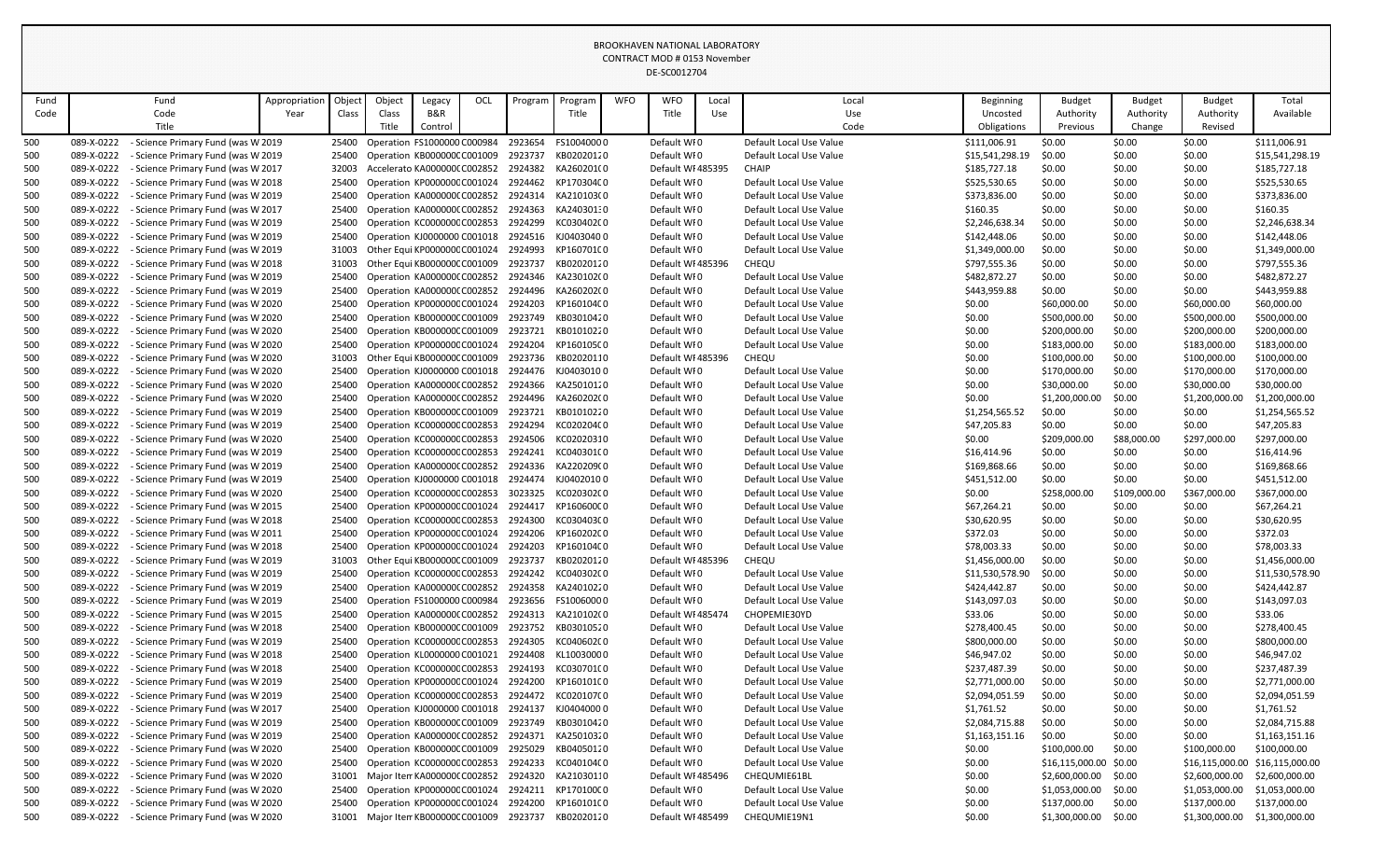|            |                          |                                                                          |               |        |        |                                                                        |     |                    |                                                       |            | CONTRACT MOD # 0153 NOVEMBER<br>DE-SC0012704 |       |                                                    |                                |                            |                            |                            |                                |
|------------|--------------------------|--------------------------------------------------------------------------|---------------|--------|--------|------------------------------------------------------------------------|-----|--------------------|-------------------------------------------------------|------------|----------------------------------------------|-------|----------------------------------------------------|--------------------------------|----------------------------|----------------------------|----------------------------|--------------------------------|
| Fund       |                          |                                                                          | Appropriation | Object | Object |                                                                        | OCL | Program            |                                                       | <b>WFO</b> | <b>WFO</b>                                   | Local | Local                                              |                                |                            |                            |                            | Total                          |
| Code       |                          | Fund<br>Code                                                             | Year          | Class  | Class  | Legacy<br>B&R                                                          |     |                    | Program<br>Title                                      |            | Title                                        | Use   | Use                                                | Beginning<br>Uncosted          | <b>Budget</b><br>Authority | <b>Budget</b><br>Authority | <b>Budget</b><br>Authority | Available                      |
|            |                          | Title                                                                    |               |        | Title  | Control                                                                |     |                    |                                                       |            |                                              |       | Code                                               | Obligations                    | Previous                   | Change                     | Revised                    |                                |
| 500        | 089-X-0222               | Science Primary Fund (was W 2020                                         |               | 25400  |        | Operation KA000000(C002852                                             |     | 2924317            | KA21020210                                            |            | Default WI0                                  |       | Default Local Use Value                            | \$0.00                         | \$3,479,000.00             | \$0.00                     | \$3,479,000.00             | \$3,479,000.00                 |
| 500        | 089-X-0222               | - Science Primary Fund (was W 2019                                       |               | 25400  |        | Operation KC000000C C002853                                            |     | 2924504            | KC02020210                                            |            | Default WI0                                  |       | Default Local Use Value                            | \$2,198,710.03                 | \$0.00                     | \$0.00                     | \$0.00                     | \$2,198,710.03                 |
| 500        | 089-X-0222               | - Science Primary Fund (was W 2018                                       |               | 25400  |        | Operation FS1000000 C000984                                            |     | 2923657            | FS10070000                                            |            | Default WI0                                  |       | Default Local Use Value                            | \$15,266.81                    | \$0.00                     | \$0.00                     | \$0.00                     | \$15,266.81                    |
| 500        | 089-X-0222               | - Science Primary Fund (was W 2019                                       |               | 25400  |        | Operation KA000000(C002852                                             |     | 2924348            | KA230201(0                                            |            | Default WI0                                  |       | Default Local Use Value                            | \$186,151.30                   | \$0.00                     | \$0.00                     | \$0.00                     | \$186,151.30                   |
| 500        | 089-X-0222               | Science Primary Fund (was W 2019                                         |               | 25400  |        | Operation KC000000C C002853                                            |     | 2924233            | KC04010400                                            |            | Default WI0                                  |       | Default Local Use Value                            | \$26,835,229.75                | \$0.00                     | \$0.00                     | \$0.00                     | \$26,835,229.75                |
| 500        | 089-X-0222               | - Science Primary Fund (was W 2019                                       |               | 25400  |        | Operation KC000000CC002853                                             |     | 2924405            | KC02010600                                            |            | Default WI0                                  |       | Default Local Use Value                            | \$1,056,887.68                 | \$0.00                     | \$0.00                     | \$0.00                     | \$1,056,887.68                 |
| 500        | 089-X-0222               | Science Primary Fund (was W 2018                                         |               | 32003  |        | Accelerato KB000000C C001009                                           |     | 2923736            | KB02020110                                            |            | Default WI 485395                            |       | <b>CHAIP</b>                                       | \$1,199,490.39                 | \$0.00                     | \$0.00                     | \$0.00                     | \$1,199,490.39                 |
| 500        | 089-X-0222               | - Science Primary Fund (was W 2019                                       |               | 25400  |        | Operation KB000000C C001009                                            |     | 2923746            | KB030102(0                                            |            | Default WI0                                  |       | Default Local Use Value                            | \$1,116,615.27                 | \$0.00                     | \$0.00                     | \$0.00                     | \$1,116,615.27                 |
| 500        | 089-X-0222               | - Science Primary Fund (was W 2019                                       |               | 25400  |        | Operation KJ0000000 C001018                                            |     | 2924134            | KJ04010000                                            |            | Default WI0                                  |       | Default Local Use Value                            | \$400,000.00                   | \$0.00                     | \$0.00                     | \$0.00                     | \$400,000.00                   |
| 500        | 089-X-0222               | - Science Primary Fund (was W 2018                                       |               | 31001  |        | Major Iten KA0000000 C002852                                           |     | 2924350            | KA23030110                                            |            | Default WI 4809008                           |       | CHEQUMIE11WB                                       | \$409,084.99                   | \$0.00                     | -\$409,084.99              | -\$409,084.99              | \$0.00                         |
| 500        | 089-X-0222               | - Science Primary Fund (was W 2019                                       |               | 25400  |        | Operation KC000000CC002853                                             |     | 2924192            | KC020701C0                                            |            | Default WI0                                  |       | Default Local Use Value                            | \$1,315,000.00                 | \$0.00                     | \$0.00                     | \$0.00                     | \$1,315,000.00                 |
| 500        | 089-X-0222               | - Science Primary Fund (was W 2019                                       |               | 25400  |        | Operation KC000000CC002853                                             |     | 2924243            | KC040303C0                                            |            | Default WI0                                  |       | Default Local Use Value                            | \$16,414.96                    | \$0.00                     | \$0.00                     | \$0.00                     | \$16,414.96                    |
| 500        | 089-X-0222               | - Science Primary Fund (was W 2018                                       |               | 25400  |        | Operation KC000000CC002853                                             |     | 2924305            | KC040602C0                                            |            | Default WI0                                  |       | Default Local Use Value                            | \$346,746.48                   | \$0.00                     | \$0.00                     | \$0.00                     | \$346,746.48                   |
| 500        | 089-X-0222               | - Science Primary Fund (was W 2017                                       |               | 25400  |        | Operation KC000000C C002853                                            |     | 2923775            | KC020203C0                                            |            | Default WI0                                  |       | Default Local Use Value                            | \$305.56                       | \$0.00                     | \$0.00                     | \$0.00                     | \$305.56                       |
| 500        | 089-X-0222               | Science Primary Fund (was W 2019                                         |               | 25400  |        | Operation KL0000000 C001021                                            |     | 2924408            | KL10030000                                            |            | Default WI0                                  |       | Default Local Use Value                            | \$450,000.00                   | \$0.00                     | \$0.00                     | \$0.00                     | \$450,000.00                   |
| 500        | 089-X-0222               | - Science Primary Fund (was W 2014                                       |               | 25400  |        | Operation KB000000C C001009                                            |     | 2923741            | KB02810110                                            |            | Default WI0                                  |       | Default Local Use Value                            | \$7,107.43                     | \$0.00                     | \$0.00                     | \$0.00                     | \$7,107.43                     |
| 500        | 089-X-0222               | - Science Primary Fund (was W 2018                                       |               | 32002  |        | General PlaKG070000(C002925                                            |     | 2924416            | KG070100(0                                            |            | Default WI0                                  |       | Default Local Use Value                            | \$10,065,373.45                | \$0.00                     | \$0.00                     | \$0.00                     | \$10,065,373.45                |
| 500        | 089-X-0222               | Science Primary Fund (was W 2020                                         |               | 25400  |        | Operation KB000000C C001009                                            |     | 2923737            | KB02020120                                            |            | Default WI0                                  |       | Default Local Use Value                            | \$0.00                         | \$6,000,000.00             | \$0.00                     | \$6,000,000.00             | \$6,000,000.00                 |
| 500        | 089-X-0222               | - Science Primary Fund (was W 2020                                       |               | 25400  |        | Operation KA0000000 C002852                                            |     | 2924328            | KA220201(0                                            |            | Default WI0                                  |       | Default Local Use Value                            | \$0.00                         | \$386,000.00               | \$0.00                     | \$386,000.00               | \$386,000.00                   |
| 500        | 089-X-0222               | Science Primary Fund (was W 2020                                         |               | 25400  |        | Operation KC000000C C002853                                            |     | 2924242            | KC040302C0                                            |            | Default WI0                                  |       | Default Local Use Value                            | \$0.00                         | \$3,411,000.00             | \$0.00                     | \$3,411,000.00             | \$3,411,000.00                 |
| 500        | 089-X-0222               | - Science Primary Fund (was W 2020                                       |               | 25400  |        | Operation KC000000CC002853                                             |     | 2925000            | KC03040310                                            |            | Default WI0                                  |       | Default Local Use Value                            | \$0.00                         | \$757,000.00               | \$0.00                     | \$757,000.00               | \$757,000.00                   |
| 500        | 089-X-0222               | - Science Primary Fund (was W 2019                                       |               | 25400  |        | Operation KC000000CC002853                                             |     | 2925000            | KC03040310                                            |            | Default WI0                                  |       | Default Local Use Value                            | \$2,059,588.59                 | \$0.00                     | \$0.00                     | \$0.00                     | \$2,059,588.59                 |
| 500        | 089-X-0222               | Science Primary Fund (was W 2020                                         |               | 25400  |        | Operation KA000000(C002852                                             |     | 2924348            | KA230201(0                                            |            | Default WI0                                  |       | Default Local Use Value                            | \$0.00                         | \$0.00                     | \$75,000.00                | \$75,000.00                | \$75,000.00                    |
| 500        | 089-X-0222               | - Science Primary Fund (was W 2019                                       |               | 25400  |        | Operation KB000000C C001009                                            |     | 2923755            | KB04010220                                            |            | Default WI0                                  |       | Default Local Use Value                            | \$411,205.13                   | \$0.00                     | \$0.00                     | \$0.00                     | \$411,205.13                   |
| 500        | 089-X-0222               | - Science Primary Fund (was W 2018                                       |               |        |        | 25400 Operation KC0000000 C002853                                      |     | 2924460            | KC030105C0                                            |            | Default WI0                                  |       | Default Local Use Value                            | \$8.95                         | \$0.00                     | \$0.00                     | \$0.00                     | \$8.95                         |
| 500        | 089-X-0222               | - Science Primary Fund (was W 2019                                       |               |        |        | 25400 Operation KP000000CC001024 2924204                               |     |                    | KP160105C0                                            |            | Default WFO                                  |       | Default Local Use Value                            | \$158,276.45                   | \$0.00                     | \$0.00                     | \$0.00                     | \$158,276.45                   |
| 500        | 089-X-0222               | - Science Primary Fund (was W 2019                                       |               |        |        | Operation KL0000000 C001021                                            |     |                    | 2924414 KL15000000                                    |            | Default WIO                                  |       | Default Local Use Value                            | \$80,000.00                    | \$0.00                     | \$0.00                     | \$0.00                     | \$80,000.00                    |
| 500        | 089-X-0222<br>089-X-0222 | - Science Primary Fund (was W 2019<br>- Science Primary Fund (was W 2019 |               |        |        | 25400 Operation KC0000000 C002853<br>25400 Operation KP000000C C001024 |     | 2924506<br>2924993 | KC02020310<br>KP160701C0                              |            | Default WI0<br>Default WI0                   |       | Default Local Use Value<br>Default Local Use Value | \$950,597.90<br>\$3,068,783.11 | \$0.00                     | \$0.00<br>\$0.00           | \$0.00<br>\$0.00           | \$950,597.90<br>\$3,068,783.11 |
| 500<br>500 | 089-X-0222               | - Science Primary Fund (was W 2019                                       |               |        |        | 25400 Operation KL0000000 C001021                                      |     | 2924407            | KL10020000                                            |            | Default WI0                                  |       | Default Local Use Value                            | \$83,278.51                    | \$0.00<br>\$0.00           | \$0.00                     | \$0.00                     | \$83,278.51                    |
| 500        | 089-X-0222               | - Science Primary Fund (was W 2019                                       |               | 25400  |        | Operation KA000000(C002852                                             |     | 2924366            | KA25010120                                            |            | Default WI 302557                            |       | Traineeship                                        | \$78,400.00                    | \$0.00                     | \$0.00                     | \$0.00                     | \$78,400.00                    |
| 500        | 089-X-0222               | - Science Primary Fund (was W 2019                                       |               | 25400  |        | Operation KA0000000 C002852                                            |     | 2924355            | KA24010120                                            |            | Default WI0                                  |       | Default Local Use Value                            | \$1,209,355.21                 | \$0.00                     | \$0.00                     | \$0.00                     | \$1,209,355.21                 |
| 500        | 089-X-0222               | Science Primary Fund (was W 2019                                         |               | 25400  |        | Operation KC000000C C002853                                            |     | 2924447            | KC021301C0                                            |            | Default WFO                                  |       | Default Local Use Value                            | \$1,774,000.00                 | \$0.00                     | \$0.00                     | \$0.00                     | \$1,774,000.00                 |
| 500        | 089-X-0222               | Science Primary Fund (was W 2018                                         |               |        |        | 25400 Operation KA0000000 C002852                                      |     | 2924368            | KA25010210                                            |            | Default WI0                                  |       | Default Local Use Value                            | \$1,009.15                     | \$0.00                     | \$0.00                     | \$0.00                     | \$1,009.15                     |
| 500        | 089-X-0222               | - Science Primary Fund (was W 2019                                       |               | 32001  |        | Constructic 39KG01000 C003087                                          |     | 2924481            | 39KG0100(0                                            |            | Default WI0                                  |       | Default Local Use Value                            | \$42,200,000.00                | \$0.00                     | \$0.00                     | \$0.00                     | \$42,200,000.00                |
| 500        | 089-X-0222               | Science Primary Fund (was W 2020                                         |               | 25400  |        | Operation KC000000C C002853                                            |     | 2924305            | KC040602C0                                            |            | Default WI0                                  |       | Default Local Use Value                            | \$0.00                         | \$112,000.00               | \$0.00                     | \$112,000.00               | \$112,000.00                   |
| 500        | 089-X-0222               | - Science Primary Fund (was W 2020                                       |               | 25400  |        | Operation KA0000000 C002852                                            |     |                    | 2924336 KA220209(0                                    |            | Default WI0                                  |       | Default Local Use Value                            | \$0.00                         | \$57,000.00                | \$0.00                     | \$57,000.00                | \$57,000.00                    |
| 500        | 089-X-0222               | - Science Primary Fund (was W 2020                                       |               |        |        | 25400 Operation KA0000000 C002852                                      |     | 2924357            | KA24010210                                            |            | Default WI0                                  |       | Default Local Use Value                            | \$0.00                         | \$28,000.00                | \$0.00                     | \$28,000.00                | \$28,000.00                    |
| 500        | 089-X-0222               | Science Primary Fund (was W 2020                                         |               | 25400  |        | Operation KA0000000 C002852                                            |     | 2924325            | KA220102(0                                            |            | Default WI0                                  |       | Default Local Use Value                            | \$0.00                         | \$901,000.00               | \$0.00                     | \$901,000.00               | \$901,000.00                   |
| 500        | 089-X-0222               | - Science Primary Fund (was W 2020                                       |               | 25400  |        | Operation FS1000000 C000984                                            |     | 2923657            | FS10070000                                            |            | Default WI0                                  |       | Default Local Use Value                            | \$0.00                         | \$0.00                     | \$85,000.00                | \$85,000.00                | \$85,000.00                    |
| 500        | 089-X-0222               | - Science Primary Fund (was W 2019                                       |               |        |        | 25400 Operation FS1000000 C000984                                      |     | 2923658            | FS10090000                                            |            | Default WI0                                  |       | Default Local Use Value                            | \$297,414.40                   | \$0.00                     | \$0.00                     | \$0.00                     | \$297,414.40                   |
| 500        | 089-X-0222               | - Science Primary Fund (was W 2018                                       |               | 25400  |        | Operation KC000000CC002853                                             |     | 2924192            | KC020701C0                                            |            | Default WI0                                  |       | Default Local Use Value                            | \$611,057.47                   | \$0.00                     | \$0.00                     | \$0.00                     | \$611,057.47                   |
| 500        | 089-X-0222               | - Science Primary Fund (was W 2018                                       |               | 32003  |        | Accelerato KC000000C C002853                                           |     | 2924233            | KC04010400                                            |            | Default WI 485395                            |       | <b>CHAIP</b>                                       | \$111,349.54                   | \$0.00                     | \$0.00                     | \$0.00                     | \$111,349.54                   |
| 500        | 089-X-0222               | - Science Primary Fund (was W 2018                                       |               | 25400  |        | Operation KP000000C C001024                                            |     | 2924200            | KP160101C0                                            |            | Default WI0                                  |       | Default Local Use Value                            | \$1,344,931.41                 | \$0.00                     | \$0.00                     | \$0.00                     | \$1,344,931.41                 |
| 500        | 089-X-0222               | - Science Primary Fund (was W 2018                                       |               | 25400  |        | Operation KA0000000 C002852                                            |     | 2924357            | KA24010210                                            |            | Default WI0                                  |       | Default Local Use Value                            | \$99,968.41                    | \$0.00                     | \$0.00                     | \$0.00                     | \$99,968.41                    |
| 500        | 089-X-0222               | - Science Primary Fund (was W 2019                                       |               |        |        | 25400 Operation KA0000000 C002852                                      |     | 2924357            | KA24010210                                            |            | Default WI0                                  |       | Default Local Use Value                            | \$190,000.00                   | \$0.00                     | \$0.00                     | \$0.00                     | \$190,000.00                   |
| 500        | 089-X-0222               | - Science Primary Fund (was W 2018                                       |               |        |        | 25400 Operation KA0000000 C002852                                      |     | 2924319            | KA210209(0                                            |            | Default WI0                                  |       | Default Local Use Value                            | \$310.62                       | \$0.00                     | \$0.00                     | \$0.00                     | \$310.62                       |
| 500        | 089-X-0222               | - Science Primary Fund (was W 2019                                       |               | 25400  |        | Operation KP000000C C001024                                            |     | 2924211            | KP170100C0                                            |            | Default WI0                                  |       | Default Local Use Value                            | \$1,428,661.09                 | \$0.00                     | \$0.00                     | \$0.00                     | \$1,428,661.09                 |
| 500        | 089-X-0222               | - Science Primary Fund (was W 2016                                       |               | 25400  |        | Operation KA0000000 C002852                                            |     | 2924369            | KA25010220                                            |            | Default WI0                                  |       | Default Local Use Value                            | \$43,257.33                    | \$0.00                     | \$0.00                     | \$0.00                     | \$43,257.33                    |
| 500        | 089-X-0222               | - Science Primary Fund (was W 2018                                       |               | 25400  |        | Operation KA0000000 C002852                                            |     | 2924380            | KA260102(0                                            |            | Default WFO                                  |       | Default Local Use Value                            | \$57,442.12                    | \$0.00                     | \$0.00                     | \$0.00                     | \$57,442.12                    |
| 500        | 089-X-0222               | - Science Primary Fund (was W 2019                                       |               |        |        |                                                                        |     |                    | 25400 Operation KJ0000000 C001018 2924476 KJ0403010 0 |            | Default WIO                                  |       | Default Local Use Value                            | \$482,000.00                   | \$0.00                     | \$0.00                     | \$0.00                     | \$482,000.00                   |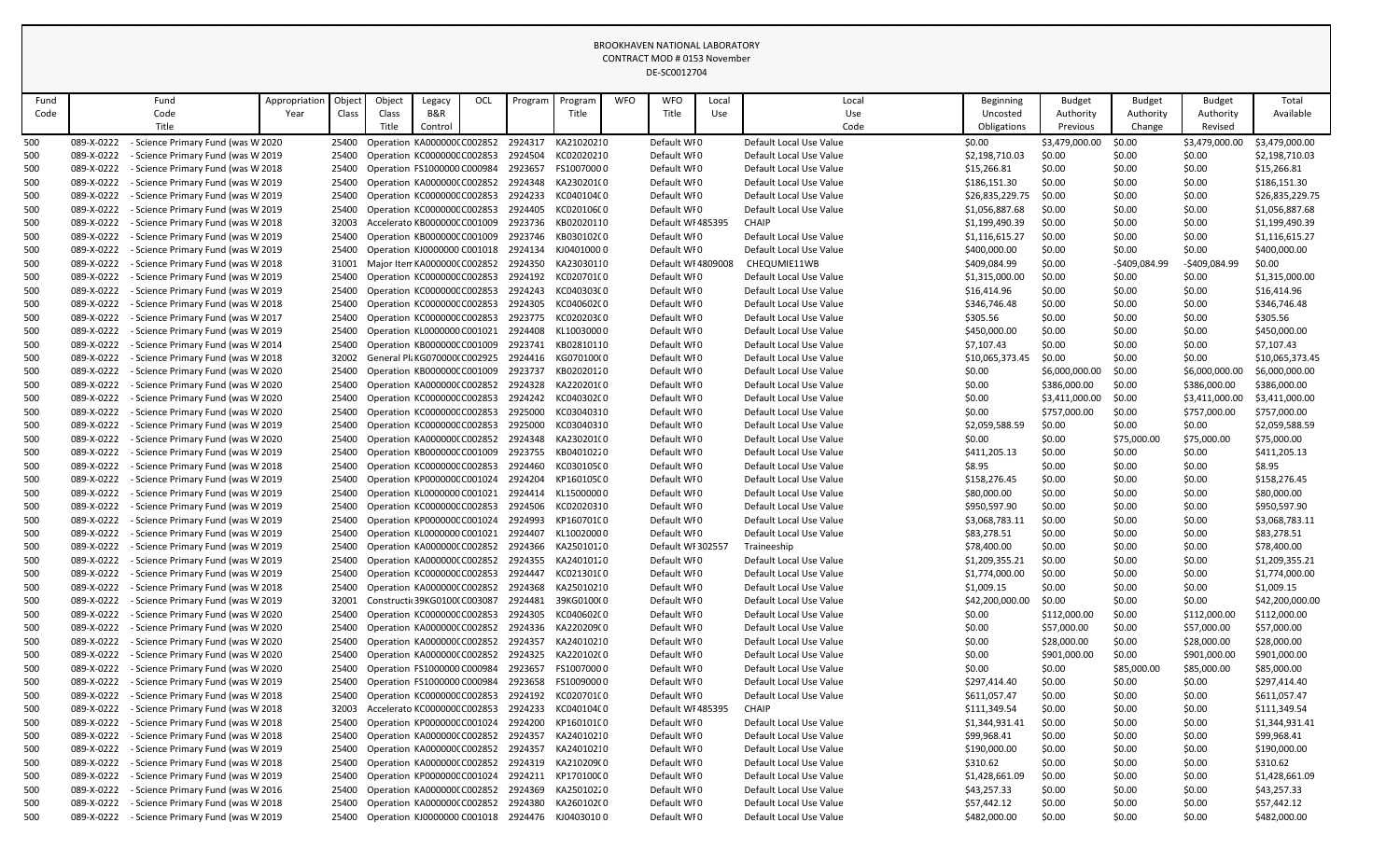|      |            |                                    |               |        |        |                                          |     |         |                                                     |            | LUNTRACT MOD # 0133 NOVEHIDEI<br>DE-SC0012704 |       |                         |                 |                |               |                |                 |
|------|------------|------------------------------------|---------------|--------|--------|------------------------------------------|-----|---------|-----------------------------------------------------|------------|-----------------------------------------------|-------|-------------------------|-----------------|----------------|---------------|----------------|-----------------|
| Fund |            | Fund                               | Appropriation | Object | Object | Legacy                                   | OCL | Program | Program                                             | <b>WFO</b> | <b>WFO</b>                                    | Local | Local                   | Beginning       | <b>Budget</b>  | <b>Budget</b> | <b>Budget</b>  | Total           |
| Code |            | Code                               | Year          | Class  | Class  | B&R                                      |     |         | Title                                               |            | Title                                         | Use   | Use                     | Uncosted        | Authority      | Authority     | Authority      | Available       |
|      |            | Title                              |               |        | Title  | Control                                  |     |         |                                                     |            |                                               |       | Code                    | Obligations     | Previous       | Change        | Revised        |                 |
| 500  | 089-X-0222 | Science Primary Fund (was W 2019   |               | 32003  |        | Accelerato KB000000C C001009             |     | 2923736 | KB02020110                                          |            | Default WI 485395                             |       | <b>CHAIP</b>            | \$4,513,000.00  | \$0.00         | \$0.00        | \$0.00         | \$4,513,000.00  |
| 500  | 089-X-0222 | - Science Primary Fund (was W 2019 |               | 25400  |        | Operation FS1000000 C000984              |     | 2923653 | FS10020000                                          |            | Default WIO                                   |       | Default Local Use Value | \$508,702.69    | \$0.00         | \$0.00        | \$0.00         | \$508,702.69    |
| 500  | 089-X-0222 | - Science Primary Fund (was W 2019 |               | 25400  |        | Operation KA000000(C002852               |     | 2924326 | KA220103(0                                          |            | Default WIO                                   |       | Default Local Use Value | \$55,000.00     | \$0.00         | \$0.00        | \$0.00         | \$55,000.00     |
| 500  | 089-X-0222 | - Science Primary Fund (was W 2019 |               | 31001  |        | Major Iten KB0000000 C001009             |     | 2923737 | KB02020120                                          |            | Default WI 485499                             |       | CHEQUMIE19N1            | \$4,440,831.74  | \$0.00         | \$0.00        | \$0.00         | \$4,440,831.74  |
| 500  | 089-X-0222 | Science Primary Fund (was W 2017   |               | 25400  |        | Operation KC000000CC002853               |     | 2923774 | KC020202C0                                          |            | Default WI0                                   |       | Default Local Use Value | \$7,280.81      | \$0.00         | \$0.00        | \$0.00         | \$7,280.81      |
| 500  | 089-X-0222 | - Science Primary Fund (was W 2018 |               | 25400  |        | Operation KL0000000 C001021              |     | 2924414 | KL15000000                                          |            | Default WIO                                   |       | Default Local Use Value | \$11,820.36     | \$0.00         | \$0.00        | \$0.00         | \$11,820.36     |
| 500  | 089-X-0222 | - Science Primary Fund (was W 2017 |               |        |        | 25400 Operation KC0000000 C002853        |     | 2924295 | KC020205C0                                          |            | Default WIO                                   |       | Default Local Use Value | \$6,273.76      | \$0.00         | \$0.00        | \$0.00         | \$6,273.76      |
| 500  | 089-X-0222 | - Science Primary Fund (was W 2014 |               | 25400  |        | Operation KA000000(C002852               |     | 2923681 | KA11028120                                          |            | Default WI0                                   |       | Default Local Use Value | \$422,791.27    | \$0.00         | \$0.00        | \$0.00         | \$422,791.27    |
| 500  | 089-X-0222 | - Science Primary Fund (was W 2019 |               | 25400  |        | Operation KB000000CC001009               |     | 2923736 | KB02020110                                          |            | Default WI0                                   |       | Default Local Use Value | \$17,768,332.51 | \$0.00         | \$0.00        | \$0.00         | \$17,768,332.51 |
| 500  | 089-X-0222 | - Science Primary Fund (was W 2018 |               |        |        | 25400 Operation KA0000000 C002852        |     | 2923681 | KA11028120                                          |            | Default WI0                                   |       | Default Local Use Value | \$116,070.99    | \$0.00         | \$0.00        | \$0.00         | \$116,070.99    |
| 500  | 089-X-0222 | Science Primary Fund (was W 2020   |               | 25400  |        | Operation KC000000CC002853               |     | 2924294 | KC020204C0                                          |            | Default WIO                                   |       | Default Local Use Value | \$0.00          | \$20,000.00    | \$8,000.00    | \$28,000.00    | \$28,000.00     |
| 500  | 089-X-0222 | - Science Primary Fund (was W 2020 |               | 25400  |        | Operation KP000000C C001024              |     | 2924995 | KP170300C0                                          |            | Default WIO                                   |       | Default Local Use Value | \$0.00          | \$76,000.00    | \$0.00        | \$76,000.00    | \$76,000.00     |
| 500  | 089-X-0222 | Science Primary Fund (was W 2020   |               | 31001  |        | Major Iten KA000000( C002852             |     | 2924320 | KA21030110                                          |            | Default WI 485498                             |       | CHEQUMIE61BM            | \$0.00          | \$3,900,000.00 | \$0.00        | \$3,900,000.00 | \$3,900,000.00  |
|      | 089-X-0222 | - Science Primary Fund (was W 2020 |               |        |        | Operation KC000000C C002853              |     | 2924472 | KC020107C0                                          |            | Default WI0                                   |       | Default Local Use Value |                 |                |               | \$241,000.00   | \$241,000.00    |
| 500  |            |                                    |               | 25400  |        | Operation KC000000CC002853               |     |         |                                                     |            |                                               |       |                         | \$0.00          | \$170,000.00   | \$71,000.00   |                |                 |
| 500  | 089-X-0222 | Science Primary Fund (was W 2020   |               | 25400  |        |                                          |     | 2924299 | KC030402C0                                          |            | Default WI0                                   |       | Default Local Use Value | \$0.00          | \$0.00         | \$475,000.00  | \$475,000.00   | \$475,000.00    |
| 500  | 089-X-0222 | - Science Primary Fund (was W 2017 |               | 31003  |        | Other Equi KB000000C C001009             |     | 2923736 | KB02020110                                          |            | Default WI 485396                             |       | CHEQU                   | \$621,412.12    | \$0.00         | \$0.00        | \$0.00         | \$621,412.12    |
| 500  | 089-X-0222 | - Science Primary Fund (was W 2019 |               | 25400  |        | Operation KP000000C C001024              |     | 2924995 | KP170300C0                                          |            | Default WIO                                   |       | Default Local Use Value | \$576,349.41    | \$0.00         | \$0.00        | \$0.00         | \$576,349.41    |
| 500  | 089-X-0222 | - Science Primary Fund (was W 2019 |               | 32001  |        | Constructic 39KA00000 C002786            |     | 2924263 | 39KA0000000                                         |            | Default WI0                                   |       | Default Local Use Value | \$953,904.10    | \$0.00         | \$0.00        | \$0.00         | \$953,904.10    |
| 500  | 089-X-0222 | - Science Primary Fund (was W 2019 |               | 25400  |        | Operation FS1000000 C000984              |     | 2923657 | FS10070000                                          |            | Default WIO                                   |       | Default Local Use Value | \$709,000.00    | \$0.00         | \$0.00        | \$0.00         | \$709,000.00    |
| 500  | 089-X-0222 | - Science Primary Fund (was W 2020 |               | 25400  |        | Operation FS1000000 C000984              |     | 2923654 | FS10040000                                          |            | Default WI0                                   |       | Default Local Use Value | \$0.00          | \$0.00         | \$61,000.00   | \$61,000.00    | \$61,000.00     |
| 500  | 089-X-0222 | - Science Primary Fund (was W 2018 |               | 25400  |        | Operation KB000000CC001009               |     | 2924156 | KB02010520                                          |            | Default WI0                                   |       | Default Local Use Value | \$22,920.38     | \$0.00         | \$0.00        | \$0.00         | \$22,920.38     |
| 500  | 089-X-0222 | - Science Primary Fund (was W 2019 |               | 31003  |        | Other Equi KC000000C C002853             |     | 2924242 | KC040302C0                                          |            | Default WI 485396                             |       | CHEQU                   | \$3,873,975.97  | \$0.00         | \$0.00        | \$0.00         | \$3,873,975.97  |
| 500  | 089-X-0222 | - Science Primary Fund (was W 2018 |               | 25400  |        | Operation KJ0000000 C001018              |     | 2924134 | KJ04010000                                          |            | Default WIO                                   |       | Default Local Use Value | \$101,496.52    | \$0.00         | \$0.00        | \$0.00         | \$101,496.52    |
| 500  | 089-X-0222 | - Science Primary Fund (was W 2019 |               | 25400  |        | Operation KA000000(C002852               |     | 2924313 | KA210102(0                                          |            | Default WIO                                   |       | Default Local Use Value | \$3,650,135.33  | \$0.00         | \$0.00        | \$0.00         | \$3,650,135.33  |
| 500  | 089-X-0222 | - Science Primary Fund (was W 2019 |               | 25400  |        | Operation KC000000CC002853               |     | 2923807 | KC030201C0                                          |            | Default WI0                                   |       | Default Local Use Value | \$1,940,003.60  | \$0.00         | \$0.00        | \$0.00         | \$1,940,003.60  |
| 500  | 089-X-0222 | - Science Primary Fund (was W 2019 |               | 32003  |        | Accelerato KC000000C C002853             |     | 2924233 | KC04010400                                          |            | Default WI 485395                             |       | <b>CHAIP</b>            | \$4,200,000.00  | \$0.00         | \$0.00        | \$0.00         | \$4,200,000.00  |
| 500  | 089-X-0222 | - Science Primary Fund (was W 2014 |               |        |        | 25400 Operation KC0000000 C002853        |     | 2924248 | KC040404C0                                          |            | Default WI0                                   |       | Default Local Use Value | \$2,840,641.00  | \$0.00         | \$0.00        | \$0.00         | \$2,840,641.00  |
| 500  | 089-X-0222 | Science Primary Fund (was W 2017   |               | 25400  |        | Operation KA000000(C002852 2924382       |     |         | KA260201(0                                          |            | Default WIO                                   |       | Default Local Use Value | \$1,756.28      | \$0.00         | \$0.00        | \$0.00         | \$1,756.28      |
| 500  | 089-X-0222 | - Science Primary Fund (was W 2019 |               | 31003  |        | Other Equi KB0000000 C001009 2923736     |     |         | KB02020110                                          |            | Default WI 485396                             |       | CHEQU                   | \$1,849,000.00  | \$0.00         | \$0.00        | \$0.00         | \$1,849,000.00  |
| 500  | 089-X-0222 | - Science Primary Fund (was W 2018 |               | 25400  |        | Operation KJ0000000 C001018              |     |         | 2924476 KJ04030100                                  |            | Default WIO                                   |       | Default Local Use Value | \$176,950.94    | \$0.00         | \$0.00        | \$0.00         | \$176,950.94    |
| 500  | 089-X-0222 | - Science Primary Fund (was W 2019 |               |        |        | 25400 Operation KP000000C C001024        |     | 2924203 | KP160104C0                                          |            | Default WIO                                   |       | Default Local Use Value | \$2,330,000.00  | \$0.00         | \$0.00        | \$0.00         | \$2,330,000.00  |
| 500  | 089-X-0222 | - Science Primary Fund (was W 2018 |               | 31003  |        | Other Equi KB000000C C001009             |     | 2923736 | KB02020110                                          |            | Default WI 485396                             |       | CHEQU                   | \$824,000.00    | \$0.00         | \$0.00        | \$0.00         | \$824,000.00    |
| 500  | 089-X-0222 | - Science Primary Fund (was W 2019 |               | 25400  |        | Operation KA000000(C002852               |     | 2924328 | KA220201(0                                          |            | Default WIO                                   |       | Default Local Use Value | \$868,553.09    | \$0.00         | \$0.00        | \$0.00         | \$868,553.09    |
| 500  | 089-X-0222 | Science Primary Fund (was W 2019   |               | 25400  |        | Operation KC000000CC002853               |     |         | 2924245 KC040305C0                                  |            | Default WIO                                   |       | Default Local Use Value | \$16,414.96     | \$0.00         | \$0.00        | \$0.00         | \$16,414.96     |
| 500  | 089-X-0222 | - Science Primary Fund (was W 2019 |               | 25400  |        | Operation KB000000C C001009              |     | 2923752 | KB03010520                                          |            | Default WIO                                   |       | Default Local Use Value | \$347,000.00    | \$0.00         | \$0.00        | \$0.00         | \$347,000.00    |
| 500  | 089-X-0222 | - Science Primary Fund (was W 2020 |               |        |        | 25400 Operation KC0000000 C002853        |     | 2923769 | KC020101C0                                          |            | Default WIO                                   |       | Default Local Use Value | \$0.00          | \$289,000.00   | \$121,000.00  | \$410,000.00   | \$410,000.00    |
| 500  | 089-X-0222 | - Science Primary Fund (was W 2020 |               |        |        |                                          |     |         | 25400 Operation KA000000(C002852 2924346 KA230102(0 |            | Default WIO                                   |       | Default Local Use Value | \$0.00          | \$177,000.00   | \$0.00        | \$177,000.00   | \$177,000.00    |
| 500  | 089-X-0222 | - Science Primary Fund (was W 2020 |               | 25400  |        | Operation KC000000CC002853               |     | 2923807 | KC030201C0                                          |            | Default WIO                                   |       | Default Local Use Value | \$0.00          | \$551,000.00   | \$0.00        | \$551,000.00   | \$551,000.00    |
| 500  | 089-X-0222 | Science Primary Fund (was W 2020   |               | 25400  |        | Operation KC000000CC002853               |     | 2924504 | KC02020210                                          |            | Default WI0                                   |       | Default Local Use Value | \$0.00          | \$324,000.00   | \$136,000.00  | \$460,000.00   | \$460,000.00    |
| 500  | 089-X-0222 | - Science Primary Fund (was W 2020 |               | 31003  |        | Other Equi KB0000000 C001009             |     | 2923737 | KB02020120                                          |            | Default WI 485396                             |       | CHEQU                   | \$0.00          | \$200,000.00   | \$0.00        | \$200,000.00   | \$200,000.00    |
| 500  | 089-X-0222 | - Science Primary Fund (was W 2020 |               |        |        | 25400 Operation KP000000C C001024        |     | 2924993 | KP160701C0                                          |            | Default WIO                                   |       | Default Local Use Value | \$0.00          | \$525,000.00   | \$0.00        | \$525,000.00   | \$525,000.00    |
| 500  | 089-X-0222 | - Science Primary Fund (was W 2020 |               | 25400  |        | Operation FS1000000 C000984              |     | 2923652 | FS10010000                                          |            | Default WIO                                   |       | Default Local Use Value | \$0.00          | \$0.00         | \$863,000.00  | \$863,000.00   | \$863,000.00    |
| 500  | 089-X-0222 | - Science Primary Fund (was W 2020 |               | 25400  |        | Operation FS1000000 C000984              |     | 2923658 | FS10090000                                          |            | Default WIO                                   |       | Default Local Use Value | \$0.00          | \$0.00         | \$90,000.00   | \$90,000.00    | \$90,000.00     |
| 510  | 089-X-0222 | - Science Reimbursable Work T 2019 |               |        |        | 25400 Operation 4.56E+08 C003005         |     | 6600199 | 4561650214861091                                    |            | CHAGRRIKI0                                    |       | Default Local Use Value | \$126,259.91    | \$0.00         | \$0.00        | \$0.00         | \$126,259.91    |
| 510  | 089-X-0222 | - Science Reimbursable Work T 2020 |               |        |        | 25400 Operation 4.56E+08 C003005         |     | 6600199 | 4561650214861091                                    |            | <b>CHAGRRIKIO</b>                             |       | Default Local Use Value | \$0.00          | \$21,322.35    | \$219,966.95  | \$241,289.30   | \$241,289.30    |
| 511  | 089-X-0222 | - Science Reimbursable Work v 2019 |               |        |        | 25400 Operation 4.56E+08 C003005         |     | 6600147 | 4561600324861175 CHAGR8440                          |            |                                               |       | Default Local Use Value | \$30,694.87     | \$0.00         | \$0.00        | \$0.00         | \$30,694.87     |
| 511  | 089-X-0222 | - Science Reimbursable Work v 2018 |               |        |        | 25400 Operation 4.56E+08 C003005         |     | 6600146 | 4561600314861114 CHAGR8430                          |            |                                               |       | Default Local Use Value | \$1,896.61      | \$0.00         | \$0.00        | \$0.00         | \$1,896.61      |
| 511  | 089-X-0222 | - Science Reimbursable Work v 2019 |               |        |        | 25400 Operation 4.56E+08 C003005         |     | 6600146 | 4561600314861174                                    |            | CHAGR844 0                                    |       | Default Local Use Value | \$25,000.00     | \$0.00         | \$0.00        | \$0.00         | \$25,000.00     |
| 511  | 089-X-0222 | - Science Reimbursable Work v 2019 |               |        |        | 25400 Operation 4.56E+08 C003005         |     | 6600146 | 4561600314860936                                    |            | CHAGR8720                                     |       | Default Local Use Value | \$7,788.29      | \$0.00         | \$0.00        | \$0.00         | \$7,788.29      |
| 511  | 089-X-0222 | - Science Reimbursable Work v 2019 |               |        |        | 25400 Operation 4.56E+08 C003005         |     | 6600146 | 4561600314861075 CHAGR8430                          |            |                                               |       | Default Local Use Value | \$2,569.90      | \$0.00         | \$0.00        | \$0.00         | \$2,569.90      |
| 511  | 089-X-0222 | - Science Reimbursable Work v 2019 |               |        |        | 25400 Operation 4.56E+08 C003005 6600146 |     |         | 4561600314861068 CHAGR8420                          |            |                                               |       | Default Local Use Value | \$16,735.45     | \$0.00         | \$0.00        | \$0.00         | \$16,735.45     |
|      |            |                                    |               |        |        |                                          |     |         |                                                     |            |                                               |       |                         |                 |                |               |                |                 |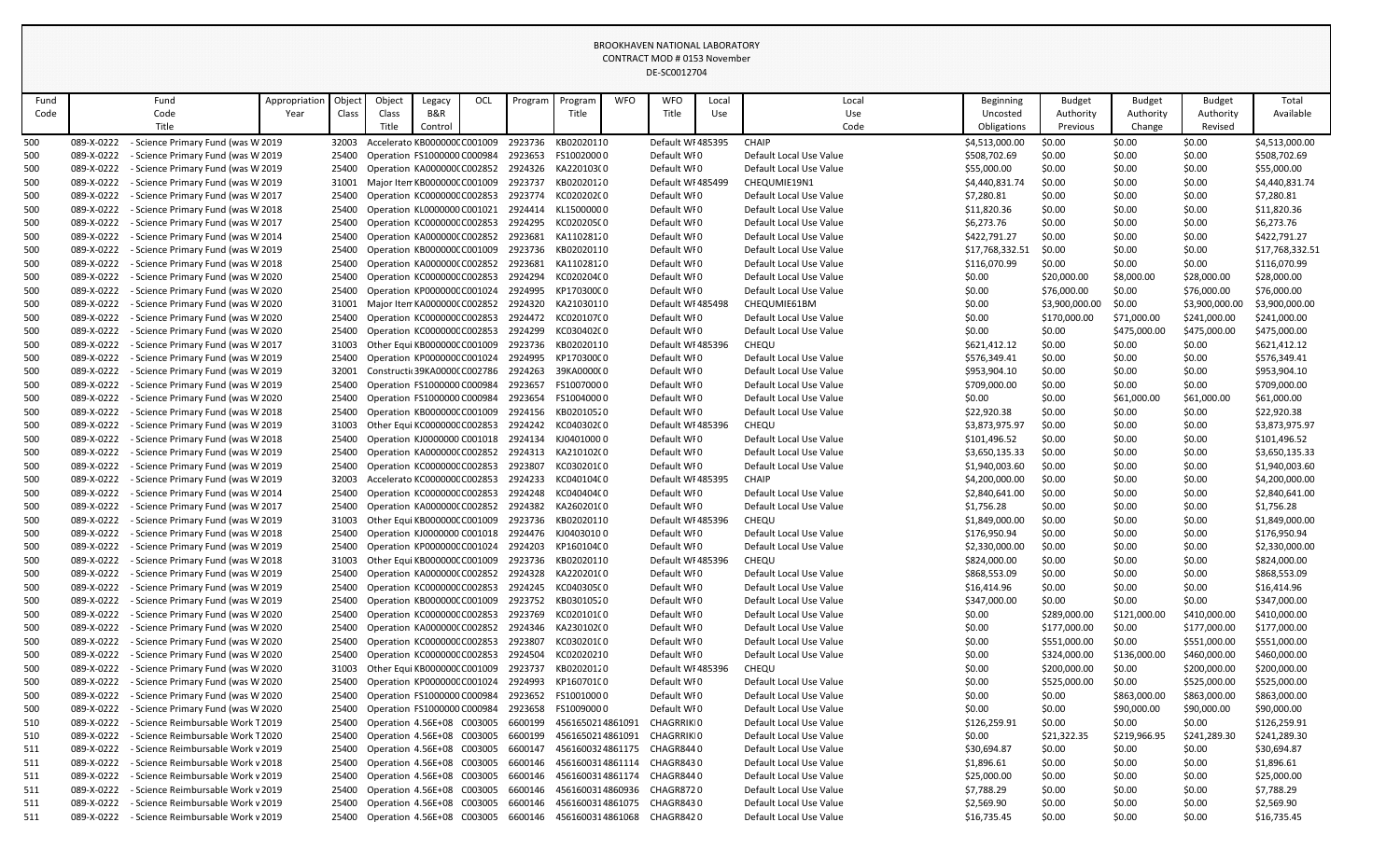|            |                          |                                                                          |               |                |                                                          |                |     |                    |                                      |            | CONTINUEL IVIOD # 0133 NOVERIDER<br>DE-SC0012704                    |       |                                                    |                             |                       |                     |                      |                            |
|------------|--------------------------|--------------------------------------------------------------------------|---------------|----------------|----------------------------------------------------------|----------------|-----|--------------------|--------------------------------------|------------|---------------------------------------------------------------------|-------|----------------------------------------------------|-----------------------------|-----------------------|---------------------|----------------------|----------------------------|
| Fund       |                          | Fund                                                                     | Appropriation | Object         | Object                                                   | Legacy         | OCL | Program            | Program                              | <b>WFO</b> | <b>WFO</b>                                                          | Local | Local                                              | Beginning                   | <b>Budget</b>         | <b>Budget</b>       | <b>Budget</b>        | Total                      |
| Code       |                          | Code<br>Title                                                            | Year          | Class          | Class<br>Title                                           | B&R<br>Control |     |                    | Title                                |            | Title                                                               | Use   | Use<br>Code                                        | Uncosted<br>Obligations     | Authority<br>Previous | Authority<br>Change | Authority<br>Revised | Available                  |
| 511        | 089-X-0222               | - Science Reimbursable Work v 2019                                       |               | 25400          | Operation 4.56E+08 C003005                               |                |     | 6600146            | 4561600314861063                     |            | CHAGR8420                                                           |       | Default Local Use Value                            | \$9,628.13                  | \$0.00                | \$0.00              | \$0.00               | \$9,628.13                 |
| 511        | 089-X-0222               | - Science Reimbursable Work v 2019                                       |               | 25400          | Operation 4.56E+08 C003005                               |                |     | 6600146            | 4561600314861182                     |            | CHAGR8440                                                           |       | Default Local Use Value                            | \$21,667.00                 | \$0.00                | \$0.00              | \$0.00               | \$21,667.00                |
| 511        | 089-X-0222               | - Science Reimbursable Work v 2018                                       |               | 25400          | Operation 4.56E+08 C003005                               |                |     | 6600146            | 4561600314861072                     |            | CHAGR8420                                                           |       | Default Local Use Value                            | \$2,578.06                  | \$0.00                | \$0.00              | \$0.00               | \$2,578.06                 |
| 511        | 089-X-0222               | - Science Reimbursable Work v 2019                                       |               | 25400          | Operation 4.56E+08 C003005                               |                |     | 6600146            | 4561600314861130                     |            | CHAGR844 0                                                          |       | Default Local Use Value                            | \$443,163.35                | \$0.00                | \$0.00              | \$0.00               | \$443,163.35               |
| 511        | 089-X-0222               | - Science Reimbursable Work v 2019                                       |               | 25400          | Operation 4.56E+08 C003005                               |                |     | 6600146            | 4561600314861164                     |            | CHAGR8440                                                           |       | Default Local Use Value                            | \$4,583.97                  | \$0.00                | \$0.00              | \$0.00               | \$4,583.97                 |
| 511        | 089-X-0222               | - Science Reimbursable Work v 2019                                       |               | 25400          | Operation 4.56E+08 C003005                               |                |     | 6600146            | 4561600314861163                     |            | CHAGR844 0                                                          |       | Default Local Use Value                            | \$5,557.10                  | \$0.00                | \$0.00              | \$0.00               | \$5,557.10                 |
| 511        | 089-X-0222               | - Science Reimbursable Work v 2020                                       |               | 25400          | Operation 4.56E+08 C003005                               |                |     | 6600146            | 4561600314861139                     |            | AGR84417 0                                                          |       | Default Local Use Value                            | \$0.00                      | \$7,194.75            | \$0.00              | \$7,194.75           | \$7,194.75                 |
| 511        | 089-X-0222               | - Science Reimbursable Work v 2020                                       |               | 25400          | Operation 4.56E+08 C003005                               |                |     | 6600146            |                                      |            | 4561600314861098 CHAGR8430                                          |       | Default Local Use Value                            | \$0.00                      | \$1,048.54            | \$0.00              | \$1,048.54           | \$1,048.54                 |
| 511        | 089-X-0222               | - Science Reimbursable Work v 2019                                       |               | 25400          | Operation 4.56E+08 C003005                               |                |     | 6600146            | 4561600314861145                     |            | CHAGR844 0                                                          |       | Default Local Use Value                            | \$12,149.46                 | \$0.00                | \$0.00              | \$0.00               | \$12,149.46                |
| 511        | 089-X-0222               | - Science Reimbursable Work v 2020                                       |               | 25400          | Operation 4.56E+08 C003005                               |                |     | 6600146            | 4561600314861192                     |            | CHAGR8440                                                           |       | Default Local Use Value                            | \$0.00                      | \$0.00                | \$44,271.84         | \$44,271.84          | \$44,271.84                |
| 511        | 089-X-0222               | - Science Reimbursable Work v 2019                                       |               | 25400          | Operation 4.56E+08 C003005                               |                |     | 6600147            |                                      |            | 4561600324861076 CHAGR8430                                          |       | Default Local Use Value                            | \$265,095.87                | \$0.00                | \$0.00              | \$0.00               | \$265,095.87               |
| 511        | 089-X-0222               | - Science Reimbursable Work v 2018                                       |               | 25400          | Operation 4.56E+08 C003005                               |                |     | 6600146            | 4561600314861090                     |            | CHAGR8430                                                           |       | Default Local Use Value                            | \$29,453.57                 | \$0.00                | \$0.00              | \$0.00               | \$29,453.57                |
| 511        | 089-X-0222               | - Science Reimbursable Work v 2018                                       |               | 25400          | Operation 4.56E+08 C003005                               |                |     | 6600146            | 4561600314861079                     |            | CHAGR8430                                                           |       | Default Local Use Value                            | \$41,439.06                 | \$0.00                | \$0.00              | \$0.00               | \$41,439.06                |
| 511        | 089-X-0222               | - Science Reimbursable Work v 2019                                       |               | 25400          | Operation 4.56E+08 C003005                               |                |     | 6600146            | 4561600314861151                     |            | CHAGR844 0                                                          |       | Default Local Use Value                            | \$222,250.56                | \$0.00                | \$0.00              | \$0.00               | \$222,250.56               |
| 511        | 089-X-0222               | - Science Reimbursable Work v 2019                                       |               | 25400          | Operation 4.56E+08 C003005                               |                |     | 6600146            | 4561600314861158                     |            | CHAGR8440                                                           |       | Default Local Use Value                            | \$6,021.68                  | \$0.00                | \$0.00              | \$0.00               | \$6,021.68                 |
| 511        | 089-X-0222               | - Science Reimbursable Work v 2018                                       |               | 25400          | Operation 4.56E+08 C003005                               |                |     | 6600146            | 4561600314861075                     |            | CHAGR8430                                                           |       | Default Local Use Value                            | \$149.96                    | \$0.00                | \$0.00              | \$0.00               | \$149.96                   |
| 511        | 089-X-0222               | - Science Reimbursable Work v 2014                                       |               | 25400          | Operation 4.56E+08 C003005                               |                |     | 6600146            | 4561600314860871                     |            | CHAGR8720                                                           |       | Default Local Use Value                            | \$70,159.64                 | \$0.00                | \$0.00              | \$0.00               | \$70,159.64                |
| 511        | 089-X-0222<br>089-X-0222 | - Science Reimbursable Work v 2019                                       |               | 25400          | Operation 4.56E+08 C003005                               |                |     | 6600146            | 4561600314861179                     |            | CHAGR844 0                                                          |       | Default Local Use Value<br>Default Local Use Value | \$20,000.00                 | \$0.00                | \$0.00              | \$0.00               | \$20,000.00<br>\$59,729.79 |
| 511<br>511 | 089-X-0222               | - Science Reimbursable Work v 2019<br>- Science Reimbursable Work v 2019 |               | 25400<br>25400 | Operation 4.56E+08 C003005<br>Operation 4.56E+08 C003005 |                |     | 6600146<br>6600147 | 4561600314861023<br>4561600324861065 |            | CHAGR8400<br>CHAGR8420                                              |       | Default Local Use Value                            | \$59,729.79<br>\$194,174.76 | \$0.00<br>\$0.00      | \$0.00<br>\$0.00    | \$0.00<br>\$0.00     | \$194,174.76               |
| 511        | 089-X-0222               | - Science Reimbursable Work v 2019                                       |               | 25400          | Operation 4.56E+08 C003005                               |                |     | 6600147            | 4561600324801577                     |            | CH AGR87{0                                                          |       | Default Local Use Value                            | \$50,485.44                 | \$0.00                | \$0.00              | \$0.00               | \$50,485.44                |
| 511        | 089-X-0222               | - Science Reimbursable Work v 2019                                       |               | 25400          | Operation 4.56E+08 C003005                               |                |     | 6600146            | 4561600314861115                     |            | CHAGR8430                                                           |       | Default Local Use Value                            | \$18,670.77                 | \$0.00                | \$0.00              | \$0.00               | \$18,670.77                |
| 511        | 089-X-0222               | - Science Reimbursable Work v 2018                                       |               | 25400          | Operation 4.56E+08 C003005                               |                |     | 6600147            | 4561600324860984                     |            | CHAGR8400                                                           |       | Default Local Use Value                            | \$67.81                     | \$0.00                | \$0.00              | \$0.00               | \$67.81                    |
| 511        | 089-X-0222               | - Science Reimbursable Work v 2019                                       |               | 25400          | Operation 4.56E+08 C003005                               |                |     | 6600146            | 4561600314861135                     |            | CHAGR8440                                                           |       | Default Local Use Value                            | \$57,129.44                 | \$0.00                | \$0.00              | \$0.00               | \$57,129.44                |
| 511        | 089-X-0222               | - Science Reimbursable Work v 2016                                       |               | 25400          | Operation 4.56E+08 C003005                               |                |     | 6600146            | 4561600314860871                     |            | CHAGR8720                                                           |       | Default Local Use Value                            | \$13,578.50                 | \$0.00                | \$0.00              | \$0.00               | \$13,578.50                |
| 511        | 089-X-0222               | - Science Reimbursable Work v 2019                                       |               | 25400          | Operation 4.56E+08 C003005                               |                |     | 6600146            | 4561600314861134                     |            | CHAGR8440                                                           |       | Default Local Use Value                            | \$166,471.93                | \$0.00                | \$0.00              | \$0.00               | \$166,471.93               |
| 511        | 089-X-0222               | - Science Reimbursable Work v 2020                                       |               | 25400          | Operation 4.56E+08 C003005                               |                |     | 6600147            |                                      |            | 4561600324861175 CHAGR8440                                          |       | Default Local Use Value                            | \$0.00                      | \$9,708.74            | \$19,417.48         | \$29,126.22          | \$29,126.22                |
| 511        | 089-X-0222               | - Science Reimbursable Work v 2020                                       |               | 25400          | Operation 4.56E+08 C003005                               |                |     | 6600146            | 4561600314861159                     |            | CHAGR8440                                                           |       | Default Local Use Value                            | \$0.00                      | \$0.00                | \$20,187.95         | \$20,187.95          | \$20,187.95                |
| 511        | 089-X-0222               | - Science Reimbursable Work v 2020                                       |               | 25400          | Operation 4.56E+08 C003005                               |                |     | 6600146            |                                      |            | 4561600314861181 CHAGR8440                                          |       | Default Local Use Value                            | \$0.00                      | \$0.00                | \$44,271.84         | \$44,271.84          | \$44,271.84                |
| 511        | 089-X-0222               | - Science Reimbursable Work v 2019                                       |               | 25400          | Operation 4.56E+08 C003005                               |                |     | 6600146            | 4561600314861089                     |            | CHAGR8430                                                           |       | Default Local Use Value                            | \$309.19                    | $-5309.19$            | \$0.00              | $-5309.19$           | \$0.00                     |
| 511        | 089-X-0222               | - Science Reimbursable Work v 2019                                       |               | 25400          | Operation 4.56E+08 C003005                               |                |     | 6600146            | 4561600314861133                     |            | CHAGR8440                                                           |       | Default Local Use Value                            | \$25,432.08                 | \$0.00                | \$0.00              | \$0.00               | \$25,432.08                |
| 511        | 089-X-0222               | - Science Reimbursable Work v 2019                                       |               | 25400          | Operation 4.56E+08 C003005                               |                |     | 6600146            | 4561600314861104                     |            | CHAGR8430                                                           |       | Default Local Use Value                            | \$61,831.65                 | \$0.00                | \$0.00              | \$0.00               | \$61,831.65                |
| 511        | 089-X-0222               | - Science Reimbursable Work v 2020                                       |               | 25400          | Operation 4.56E+08 C003005                               |                |     | 6600146            | 4561600314861162                     |            | CHAGR844 0                                                          |       | Default Local Use Value                            | \$0.00                      | \$3,806.97            | \$0.00              | \$3,806.97           | \$3,806.97                 |
| 511        | 089-X-0222               | - Science Reimbursable Work v 2020                                       |               | 25400          | Operation 4.56E+08 C003005                               |                |     | 6600146            | 4561600314861190                     |            | CHAGR844 0                                                          |       | Default Local Use Value                            | \$0.00                      | \$0.00                | \$11,250.00         | \$11,250.00          | \$11,250.00                |
| 511        | 089-X-0222               | - Science Reimbursable Work v 2020                                       |               | 25400          | Operation 4.56E+08 C003005                               |                |     | 6600147            | 4561600324861161                     |            | CHAGR8440                                                           |       | Default Local Use Value                            | \$0.00                      | \$0.00                | \$11,100.42         | \$11,100.42          | \$11,100.42                |
| 511<br>511 | 089-X-0222<br>089-X-0222 | - Science Reimbursable Work v 2019<br>- Science Reimbursable Work v 2019 |               | 25400<br>25400 | Operation 4.56E+08 C003005<br>Operation 4.56E+08 C003005 |                |     | 6600147<br>6600146 | 4561600324861032<br>4561600314860969 |            | CHAGR8410<br>CHAGR8730                                              |       | Default Local Use Value<br>Default Local Use Value | \$7,756.88<br>\$194,172.07  | \$0.00<br>\$0.00      | \$0.00<br>\$0.00    | \$0.00<br>\$0.00     | \$7,756.88<br>\$194,172.07 |
| 511        | 089-X-0222               | - Science Reimbursable Work v 2018                                       |               | 25400          | Operation 4.56E+08 C003005                               |                |     | 6600147            | 4561600324861065                     |            | CHAGR8420                                                           |       | Default Local Use Value                            | \$128,364.60                | \$0.00                | \$0.00              | \$0.00               | \$128,364.60               |
| 511        | 089-X-0222               | - Science Reimbursable Work v 2020                                       |               | 25400          | Operation 4.56E+08 C003005                               |                |     | 6600146            | 4561600314861135                     |            | CHAGR844 0                                                          |       | Default Local Use Value                            | \$0.00                      | \$0.00                | \$221,359.20        | \$221,359.20         | \$221,359.20               |
| 511        | 089-X-0222               | - Science Reimbursable Work v 2019                                       |               | 25400          | Operation 4.56E+08 C003005                               |                |     | 6600146            | 4561600314861178                     |            | CHAGR8440                                                           |       | Default Local Use Value                            | \$46,593.37                 | \$0.00                | \$0.00              | \$0.00               | \$46,593.37                |
| 511        | 089-X-0222               | - Science Reimbursable Work v 2019                                       |               | 25400          | Operation 4.56E+08 C003005                               |                |     | 6600147            | 4561600324861184                     |            | CHAGR8440                                                           |       | Default Local Use Value                            | \$23,335.70                 | \$0.00                | \$0.00              | \$0.00               | \$23,335.70                |
| 511        | 089-X-0222               | - Science Reimbursable Work v 2019                                       |               | 25400          | Operation 4.56E+08 C003005                               |                |     | 6600146            |                                      |            | 4561600314861098 CHAGR8430                                          |       | Default Local Use Value                            | \$31,889.11                 | \$0.00                | \$0.00              | \$0.00               | \$31,889.11                |
| 511        | 089-X-0222               | - Science Reimbursable Work v 2018                                       |               | 25400          | Operation 4.56E+08 C003005                               |                |     | 6600147            | 4561600324801577                     |            | CH AGR87{0                                                          |       | Default Local Use Value                            | \$50,485.44                 | \$0.00                | \$0.00              | \$0.00               | \$50,485.44                |
| 511        | 089-X-0222               | - Science Reimbursable Work v 2019                                       |               | 25400          | Operation 4.56E+08 C003005                               |                |     | 6600146            | 4561600314861120                     |            | CHAGR8430                                                           |       | Default Local Use Value                            | \$16,921.32                 | \$0.00                | \$0.00              | \$0.00               | \$16,921.32                |
| 511        | 089-X-0222               | - Science Reimbursable Work v 2019                                       |               | 25400          | Operation 4.56E+08 C003005                               |                |     | 6600146            |                                      |            | 4561600314861165 CHAGR8440                                          |       | Default Local Use Value                            | \$473.59                    | \$0.00                | \$0.00              | \$0.00               | \$473.59                   |
| 511        | 089-X-0222               | - Science Reimbursable Work v 2019                                       |               | 25400          | Operation 4.56E+08 C003005                               |                |     | 6600146            | 4561600314861136                     |            | CHAGR844 0                                                          |       | Default Local Use Value                            | \$20,035.01                 | \$0.00                | \$0.00              | \$0.00               | \$20,035.01                |
| 511        | 089-X-0222               | - Science Reimbursable Work v 2020                                       |               | 25400          | Operation 4.56E+08 C003005                               |                |     | 6600146            | 4561600314861104                     |            | CHAGR8430                                                           |       | Default Local Use Value                            | \$0.00                      | \$13,366.81           | \$11,968.54         | \$25,335.35          | \$25,335.35                |
| 511        | 089-X-0222               | - Science Reimbursable Work v 2020                                       |               | 25400          | Operation 4.56E+08 C003005                               |                |     | 6600146            | 4561600314861186                     |            | CHAGR844 0                                                          |       | Default Local Use Value                            | \$0.00                      | \$11,178.00           | \$0.00              | \$11,178.00          | \$11,178.00                |
| 511        | 089-X-0222               | - Science Reimbursable Work v 2020                                       |               | 25400          | Operation 4.56E+08 C003005                               |                |     | 6600146            | 4561600314861193                     |            | CHAGR8400                                                           |       | Default Local Use Value                            | \$0.00                      | \$0.00                | \$25,862.00         | \$25,862.00          | \$25,862.00                |
| 511        | 089-X-0222               | - Science Reimbursable Work v 2020                                       |               | 25400          | Operation 4.56E+08 C003005                               |                |     | 6600146            |                                      |            | 4561600314861115 CHAGR8430                                          |       | Default Local Use Value                            | \$0.00                      | \$0.00                | \$1,329.23          | \$1,329.23           | \$1,329.23                 |
| 511        | 089-X-0222               | - Science Reimbursable Work v 2019                                       |               |                |                                                          |                |     |                    |                                      |            | 25400 Operation 4.56E+08 C003005 6600146 4561600314861162 CHAGR8440 |       | Default Local Use Value                            | \$20,251.77                 | \$0.00                | \$0.00              | \$0.00               | \$20,251.77                |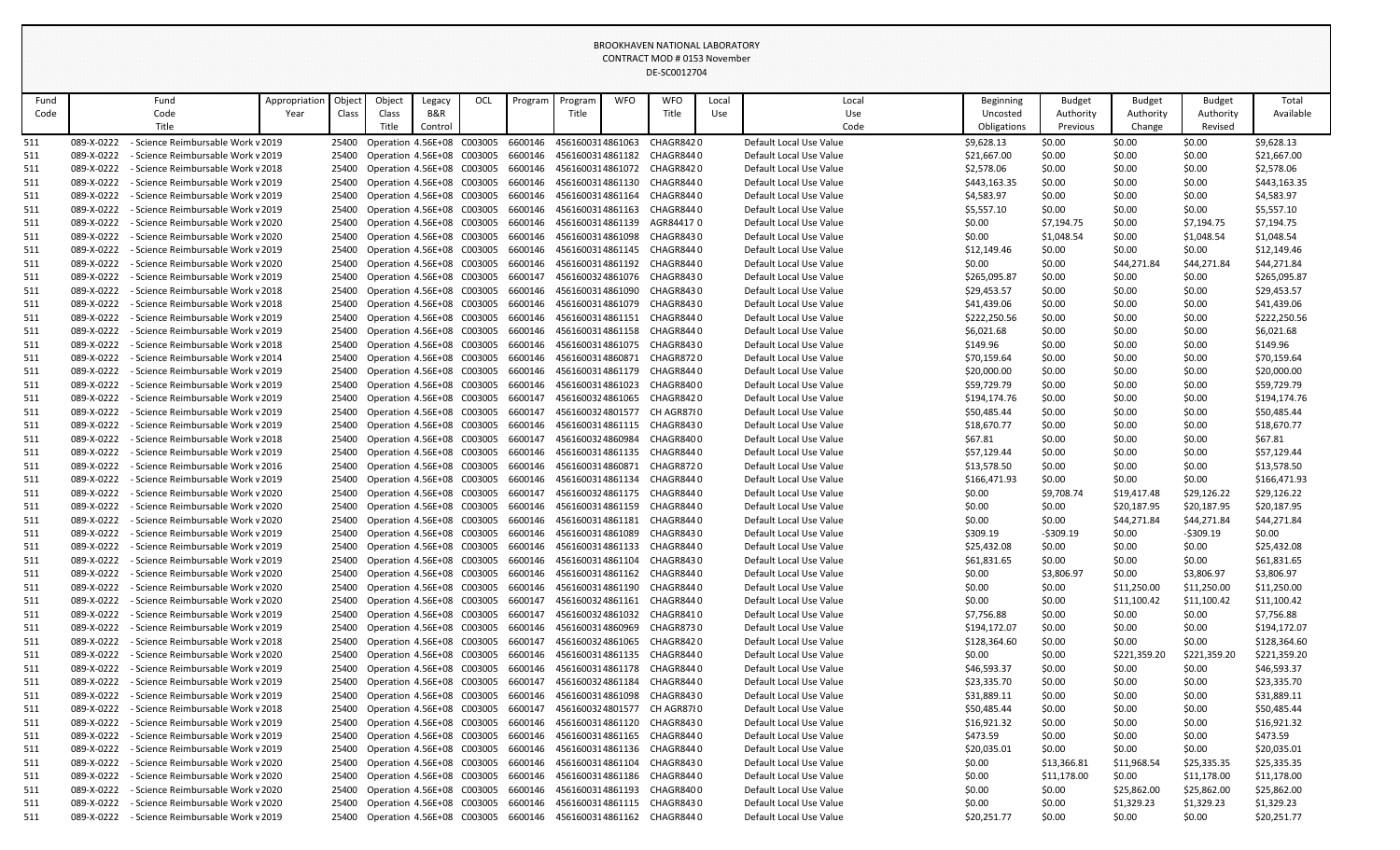|      |            |                                               |               |        |                                          |                |     |         |                  |            | CONTRACT MOD # 0153 November<br>DE-SC0012704                         |       |                         |                  |                |               |                |                 |
|------|------------|-----------------------------------------------|---------------|--------|------------------------------------------|----------------|-----|---------|------------------|------------|----------------------------------------------------------------------|-------|-------------------------|------------------|----------------|---------------|----------------|-----------------|
| Fund |            | Fund                                          | Appropriation | Object | Object                                   | Legacy         | OCL | Program | Program          | <b>WFO</b> | <b>WFO</b>                                                           | Local | Local                   | <b>Beginning</b> | <b>Budget</b>  | <b>Budget</b> | <b>Budget</b>  | Total           |
| Code |            | Code                                          | Year          | Class  | Class                                    | <b>B&amp;R</b> |     |         | Title            |            | Title                                                                | Use   | Use                     | Uncosted         | Authority      | Authority     | Authority      | Available       |
|      |            | Title                                         |               |        | Title                                    | Control        |     |         |                  |            |                                                                      |       | Code                    | Obligations      | Previous       | Change        | Revised        |                 |
| 511  | 089-X-0222 | - Science Reimbursable Work v 2019            |               | 25400  | Operation 4.56E+08 C003005               |                |     | 6600146 | 4561600314861128 |            | CHAGR8440                                                            |       | Default Local Use Value | \$72,436.83      | \$0.00         | \$0.00        | \$0.00         | \$72,436.83     |
| 511  | 089-X-0222 | - Science Reimbursable Work v 2019            |               |        | 25400 Operation 4.56E+08 C003005         |                |     | 6600146 |                  |            | 4561600314861170 CHAGR8440                                           |       | Default Local Use Value | \$22,135.92      | \$0.00         | \$0.00        | \$0.00         | \$22,135.92     |
| 511  | 089-X-0222 | - Science Reimbursable Work v 2019            |               | 25400  | Operation 4.56E+08 C003005               |                |     | 6600146 |                  |            | 4561600314861144 CHAGR8440                                           |       | Default Local Use Value | \$3,427.80       | \$0.00         | \$0.00        | \$0.00         | \$3,427.80      |
| 511  | 089-X-0222 | - Science Reimbursable Work v 2019            |               | 25400  | Operation 4.56E+08 C003005               |                |     | 6600146 |                  |            | 4561600314861177 CHAGR8440                                           |       | Default Local Use Value | \$13,333.00      | \$0.00         | \$0.00        | \$0.00         | \$13,333.00     |
| 511  | 089-X-0222 | - Science Reimbursable Work v 2020            |               | 25400  | Operation 4.56E+08 C003005               |                |     | 6600147 |                  |            | 4561600324861189 CHAGR8440                                           |       | Default Local Use Value | \$0.00           | \$0.00         | \$26,747.57   | \$26,747.57    | \$26,747.57     |
| 511  | 089-X-0222 | - Science Reimbursable Work v 2020            |               | 25400  | Operation 4.56E+08 C003005               |                |     | 6600146 | 4561600314861023 |            | CHAGR8400                                                            |       | Default Local Use Value | \$0.00           | \$16,350.19    | \$13,920.02   | \$30,270.21    | \$30,270.21     |
| 511  | 089-X-0222 | - Science Reimbursable Work v 2019            |               |        | 25400 Operation 4.56E+08 C003005         |                |     | 6600146 |                  |            | 4561600314861107 CHAGR8430                                           |       | Default Local Use Value | \$17,624.33      | \$0.00         | \$0.00        | \$0.00         | \$17,624.33     |
| 511  | 089-X-0222 | - Science Reimbursable Work v 2019            |               | 25400  | Operation 4.56E+08 C003005               |                |     | 6600146 |                  |            | 4561600314861109 CHAGR8430                                           |       | Default Local Use Value | \$666.73         | \$0.00         | \$0.00        | \$0.00         | \$666.73        |
| 511  | 089-X-0222 | - Science Reimbursable Work v 2019            |               | 25400  | Operation 4.56E+08 C003005               |                |     | 6600146 |                  |            | 4561600314861121 CHAGR8440                                           |       | Default Local Use Value | \$121,934.75     | \$0.00         | \$0.00        | \$0.00         | \$121,934.75    |
| 511  | 089-X-0222 | - Science Reimbursable Work v 2019            |               | 25400  | Operation 4.56E+08 C003005               |                |     | 6600146 |                  |            | 4561600314861052 CHAGR8410                                           |       | Default Local Use Value | \$10,408,626.62  | \$0.00         | \$0.00        | \$0.00         | \$10,408,626.62 |
| 511  | 089-X-0222 | - Science Reimbursable Work v 2020            |               |        | 25400 Operation 4.56E+08 C003005         |                |     | 6600146 |                  |            | 4561600314861187 CHAGR8440                                           |       | Default Local Use Value | \$0.00           | \$40,000.00    | \$0.00        | \$40,000.00    | \$40,000.00     |
| 511  | 089-X-0222 | - Science Reimbursable Work v 2020            |               |        | 25400 Operation 4.56E+08 C003005         |                |     | 6600146 |                  |            | 4561600314861196 CHAGR8440                                           |       | Default Local Use Value | \$0.00           | \$0.00         | \$5,000.00    | \$5,000.00     | \$5,000.00      |
| 511  | 089-X-0222 | - Science Reimbursable Work v 2017            |               | 25400  | Operation 4.56E+08 C003005               |                |     | 6600147 |                  |            | 4561600324801577 CH AGR87{0                                          |       | Default Local Use Value | \$13,862.87      | \$0.00         | \$0.00        | \$0.00         | \$13,862.87     |
| 511  | 089-X-0222 | - Science Reimbursable Work v 2017            |               | 25400  | Operation 4.56E+08 C003005               |                |     | 6600147 |                  |            | 4561600324861015 CHAGR8400                                           |       | Default Local Use Value | \$581,487.16     | $-5581,487.16$ | $-5255.99$    | $-5581,743.15$ | $-5255.99$      |
| 511  | 089-X-0222 | - Science Reimbursable Work v 2019            |               | 25400  | Operation 4.56E+08 C003005               |                |     | 6600146 |                  |            | 4561600314861159 CHAGR8440                                           |       | Default Local Use Value | \$7,622.05       | \$0.00         | \$0.00        | \$0.00         | \$7,622.05      |
| 511  | 089-X-0222 | - Science Reimbursable Work v 2019            |               | 25400  | Operation 4.56E+08 C003005               |                |     | 6600146 |                  |            | 4561600314860946 CHAGR8730                                           |       | Default Local Use Value | \$702.48         | \$0.00         | \$0.00        | \$0.00         | \$702.48        |
| 511  | 089-X-0222 | - Science Reimbursable Work v 2019            |               |        | 25400 Operation 4.56E+08 C003005         |                |     | 6600146 |                  |            | 4561600314861100 CHAGR8430                                           |       | Default Local Use Value | \$10,900.53      | \$0.00         | \$0.00        | \$0.00         | \$10,900.53     |
| 511  | 089-X-0222 | - Science Reimbursable Work v 2019            |               | 25400  | Operation 4.56E+08 C003005               |                |     | 6600146 |                  |            | 4561600314861160 CHAGR8440                                           |       | Default Local Use Value | \$23,324.26      | \$0.00         | \$0.00        | \$0.00         | \$23,324.26     |
| 511  | 089-X-0222 | - Science Reimbursable Work v 2019            |               | 25400  | Operation 4.56E+08 C003005               |                |     | 6600146 |                  |            | 4561600314861153 CHAGR8440                                           |       | Default Local Use Value | \$182.63         | $-5182.63$     | \$0.00        | $-5182.63$     | \$0.00          |
| 511  | 089-X-0222 | - Science Reimbursable Work v 2019            |               |        | 25400 Operation 4.56E+08 C003005         |                |     | 6600146 |                  |            | 4561600314861173 CHAGR8440                                           |       | Default Local Use Value | \$517.07         | \$0.00         | \$0.00        | \$0.00         | \$517.07        |
| 511  | 089-X-0222 | - Science Reimbursable Work v 2019            |               | 25400  | Operation 4.56E+08 C003005               |                |     | 6600146 |                  |            | 4561600314861102 CHAGR8430                                           |       | Default Local Use Value | \$1,020.18       | \$0.00         | $-51,020.18$  | $-51,020.18$   | \$0.00          |
| 511  | 089-X-0222 | - Science Reimbursable Work v 2019            |               |        | 25400 Operation 4.56E+08 C003005         |                |     | 6600146 |                  |            | 4561600314861099 CHAGR8430                                           |       | Default Local Use Value | \$98,452.58      | \$0.00         | \$0.00        | \$0.00         | \$98,452.58     |
| 511  | 089-X-0222 | - Science Reimbursable Work v 2020            |               |        | 25400 Operation 4.56E+08 C003005         |                |     | 6600146 |                  |            | 4561600314861133 CHAGR8440                                           |       | Default Local Use Value | \$0.00           | \$12,179.77    | \$3,617.90    | \$15,797.67    | \$15,797.67     |
| 511  | 089-X-0222 | - Science Reimbursable Work v 2020            |               | 25400  | Operation 4.56E+08 C003005               |                |     | 6600146 |                  |            | 4561600314861163 CHAGR8440                                           |       | Default Local Use Value | \$0.00           | \$3,322.33     | \$0.00        | \$3,322.33     | \$3,322.33      |
| 511  | 089-X-0222 | - Science Reimbursable Work v 2020            |               |        | 25400 Operation 4.56E+08 C003005         |                |     | 6600146 |                  |            | 4561600314861052 CHAGR8410                                           |       | Default Local Use Value | \$0.00           | \$0.00         | \$429,191.38  | \$429,191.38   | \$429,191.38    |
| -511 |            | 089-X-0222 - Science Reimbursable Work v 2020 |               |        |                                          |                |     |         |                  |            | 25400 Operation 4.56E+08 C003005 6600146 4561600314861160 CHAGR8440  |       | Default Local Use Value | \$0.00           | \$0.00         | \$4,284.38    | \$4,284.38     | \$4,284.38      |
| 511  | 089-X-0222 | - Science Reimbursable Work v 2020            |               |        | Operation 4.56E+08 C003005               |                |     | 6600146 |                  |            | 4561600314861128 CHAGR8440                                           |       | Default Local Use Value | \$0.00           | \$0.00         | \$1,452.21    | \$1,452.21     | \$1,452.21      |
| 511  | 089-X-0222 | - Science Reimbursable Work v 2020            |               |        | 25400 Operation 4.56E+08 C003005         |                |     | 6600146 |                  |            | 4561600314861191 CHAGR8440                                           |       | Default Local Use Value | \$0.00           | \$0.00         | \$27,751.05   | \$27,751.05    | \$27,751.05     |
| 511  | 089-X-0222 | - Science Reimbursable Work v 2019            |               | 25400  | Operation 4.56E+08 C003005               |                |     | 6600147 |                  |            | 4561600324861167 CHAGR8440                                           |       | Default Local Use Value | \$3,229.20       | \$0.00         | \$0.00        | \$0.00         | \$3,229.20      |
| 511  | 089-X-0222 | - Science Reimbursable Work v 2020            |               |        | 25400 Operation 4.56E+08 C003005 6600146 |                |     |         |                  |            | 4561600314861120 CHAGR8430                                           |       | Default Local Use Value | \$0.00           | \$0.00         | \$88,543.68   | \$88,543.68    | \$88,543.68     |
| 511  | 089-X-0222 | - Science Reimbursable Work v 2019            |               |        | 25400 Operation 4.56E+08 C003005         |                |     | 6600146 |                  |            | 4561600314861139 AGR844170                                           |       | Default Local Use Value | \$54,055.25      | \$0.00         | \$0.00        | \$0.00         | \$54,055.25     |
| 511  | 089-X-0222 | - Science Reimbursable Work v 2019            |               | 25400  | Operation 4.56E+08 C003005               |                |     | 6600146 |                  |            | 4561600314861138 AGR844160                                           |       | Default Local Use Value | \$1,730.51       | -\$1,730.51    | \$0.00        | -\$1,730.51    | \$0.00          |
| 511  | 089-X-0222 | - Science Reimbursable Work v 2019            |               | 25400  | Operation 4.56E+08 C003005               |                |     | 6600146 |                  |            | 4561600314861053 CHAGR8420                                           |       | Default Local Use Value | \$6,766.57       | \$0.00         | \$0.00        | \$0.00         | \$6,766.57      |
| 511  | 089-X-0222 | - Science Reimbursable Work v 2019            |               | 25400  | Operation 4.56E+08 C003005               |                |     | 6600147 |                  |            | 4561600324861161 CHAGR8440                                           |       | Default Local Use Value | \$33,419.95      | \$0.00         | \$0.00        | \$0.00         | \$33,419.95     |
| 511  | 089-X-0222 | - Science Reimbursable Work v 2018            |               |        | 25400 Operation 4.56E+08 C003005         |                |     | 6600146 |                  |            | 4561600314861088 CHAGR8430                                           |       | Default Local Use Value | \$10,045.33      | \$0.00         | \$0.00        | \$0.00         | \$10,045.33     |
| 511  | 089-X-0222 | - Science Reimbursable Work v 2019            |               |        | 25400 Operation 4.56E+08 C003005         |                |     | 6600146 |                  |            | 4561600314861157 CHAGR8440                                           |       | Default Local Use Value | \$37,812.96      | \$0.00         | \$0.00        | \$0.00         | \$37,812.96     |
| 511  | 089-X-0222 | - Science Reimbursable Work v 2019            |               | 25400  | Operation 4.56E+08 C003005               |                |     | 6600147 |                  |            | 4561600324861176 CHAGR8440                                           |       | Default Local Use Value | \$66,702.80      | \$0.00         | \$0.00        | \$0.00         | \$66,702.80     |
| 511  | 089-X-0222 | - Science Reimbursable Work v 2019            |               | 25400  | Operation 4.56E+08 C003005               |                |     | 6600146 |                  |            | 4561600314861022 CHAGR8410                                           |       | Default Local Use Value | \$176,129.53     | \$0.00         | \$0.00        | \$0.00         | \$176,129.53    |
| 512  | 089-X-0222 | - Science Reimbursable Work v 2019            |               |        | 25400 Operation 4.56E+08 C003005         |                |     | 6600096 |                  |            | 4561403714861185 CHNRC3130                                           |       | Default Local Use Value | \$145,631.07     | \$0.00         | \$0.00        | \$0.00         | \$145,631.07    |
| 512  | 089-X-0222 | - Science Reimbursable Work v 2019            |               | 25400  | Operation 4.56E+08 C003005               |                |     | 6600050 | 4561401964861154 |            | CHAGR80L 0                                                           |       | Default Local Use Value | \$17,223.11      | \$0.00         | \$0.00        | \$0.00         | \$17,223.11     |
| 512  | 089-X-0222 | - Science Reimbursable Work v 2016            |               |        | 25400 Operation 4.56E+08 C003005         |                |     | 6600053 |                  |            | 4561402204803492 CH AGRNII 0                                         |       | Default Local Use Value | \$455,077.00     | \$0.00         | \$0.00        | \$0.00         | \$455,077.00    |
| 512  | 089-X-0222 | - Science Reimbursable Work v 2016            |               | 25400  | Operation 4.56E+08 C003005               |                |     | 6600099 |                  |            | 4561403744860724 CH189V61!0                                          |       | Default Local Use Value | \$3,761.11       | \$0.00         | \$0.00        | \$0.00         | \$3,761.11      |
| 512  | 089-X-0222 | - Science Reimbursable Work v 2014            |               | 25400  | Operation 4.56E+08 C003005               |                |     | 6600099 | 4561403744860657 |            | CH189V61!0                                                           |       | Default Local Use Value | \$29,137.54      | \$0.00         | \$0.00        | \$0.00         | \$29,137.54     |
| 512  | 089-X-0222 | - Science Reimbursable Work v 2018            |               |        | 25400 Operation 4.56E+08 C003005         |                |     | 6600096 |                  |            | 4561403714860873 CHAGRNR(0                                           |       | Default Local Use Value | \$129,900.08     | \$0.00         | \$0.00        | \$0.00         | \$129,900.08    |
| 512  | 089-X-0222 | - Science Reimbursable Work v 2015            |               |        | 25400 Operation 4.56E+08 C003005         |                |     | 6600053 | 4561402204860897 |            | CHAGRR210                                                            |       | Default Local Use Value | \$6,228.29       | \$0.00         | \$0.00        | \$0.00         | \$6,228.29      |
| 512  | 089-X-0222 | - Science Reimbursable Work v 2013            |               |        | 25400 Operation 4.56E+08 C003005         |                |     | 6600053 |                  |            | 4561402204860794 CHAGRAGI0                                           |       | Default Local Use Value | \$8,934.17       | \$0.00         | \$0.00        | \$0.00         | \$8,934.17      |
| 512  | 089-X-0222 | - Science Reimbursable Work v 2019            |               | 25400  | Operation 4.56E+08 C003005               |                |     | 6600073 |                  |            | 4561403583015354 CRAGR0840                                           |       | Default Local Use Value | \$194,174.76     | \$0.00         | \$0.00        | \$0.00         | \$194,174.76    |
| 512  | 089-X-0222 | - Science Reimbursable Work v 2016            |               | 25400  | Operation 4.56E+08 C003005               |                |     | 6600066 |                  |            | 4561403514861012 CHAGR1930                                           |       | Default Local Use Value | \$702,340.86     | \$0.00         | \$0.00        | \$0.00         | \$702,340.86    |
| 512  | 089-X-0222 | - Science Reimbursable Work v 2015            |               |        | 25400 Operation 4.56E+08 C003005         |                |     | 6600053 |                  |            | 4561402204803492 CH AGRNII 0                                         |       | Default Local Use Value | \$822,752.00     | \$0.00         | \$0.00        | \$0.00         | \$822,752.00    |
| 512  | 089-X-0222 | - Science Reimbursable Work v 2015            |               |        | 25400 Operation 4.56E+08 C003005         |                |     | 6600050 |                  |            | 4561401964860927 CHARGNNI0                                           |       | Default Local Use Value | \$354.45         | \$0.00         | \$0.00        | \$0.00         | \$354.45        |
| 512  | 089-X-0222 | - Science Reimbursable Work v 2017            |               |        |                                          |                |     |         |                  |            | 25400 Operation 4.56E+08 C003005 6600100 4561403754860765 CH189N75 0 |       | Default Local Use Value | \$280.57         | \$0.00         | \$0.00        | \$0.00         | \$280.57        |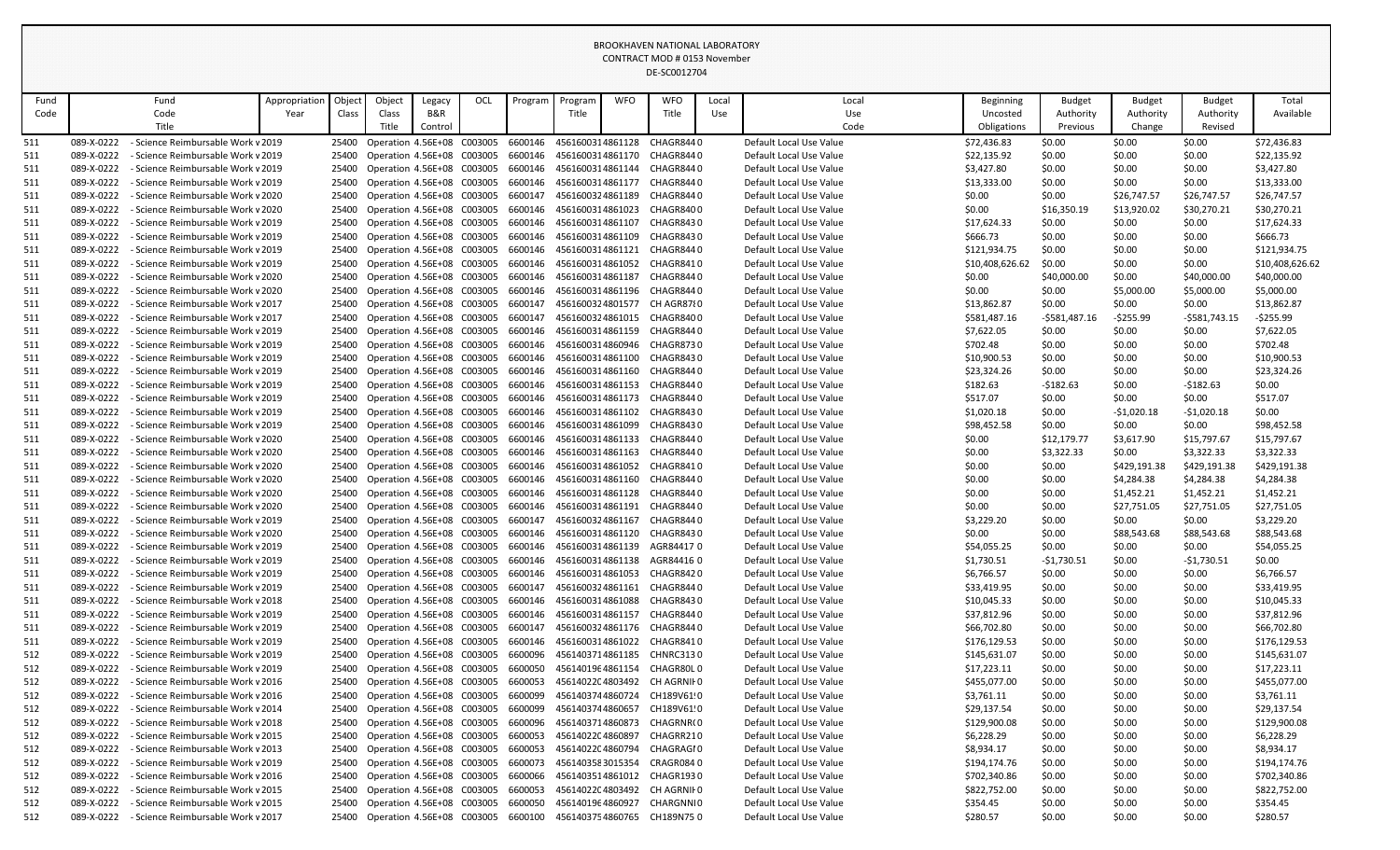|            |                          |                                                                          |               |        |                |                                                                      |     |                    | CONTRACT MOD # 0153 November         |            |                                                                     |       |                                                    |                                |                  |                  |                      |                                |
|------------|--------------------------|--------------------------------------------------------------------------|---------------|--------|----------------|----------------------------------------------------------------------|-----|--------------------|--------------------------------------|------------|---------------------------------------------------------------------|-------|----------------------------------------------------|--------------------------------|------------------|------------------|----------------------|--------------------------------|
|            |                          |                                                                          |               |        |                |                                                                      |     |                    |                                      |            |                                                                     |       |                                                    |                                |                  |                  |                      |                                |
| Fund       |                          | Fund                                                                     | Appropriation | Object | Object         | Legacy                                                               | OCL | Program            | Program                              | <b>WFO</b> | <b>WFO</b>                                                          | Local | Local                                              | Beginning                      | <b>Budget</b>    | <b>Budget</b>    | <b>Budget</b>        | Total                          |
| Code       |                          | Code<br>Title                                                            | Year          | Class  | Class<br>Title | B&R                                                                  |     |                    | Title                                |            | Title                                                               | Use   | Use<br>Code                                        | Uncosted                       | Authority        | Authority        | Authority<br>Revised | Available                      |
|            |                          |                                                                          |               |        |                | Control                                                              |     |                    |                                      |            |                                                                     |       |                                                    | Obligations                    | Previous         | Change           |                      |                                |
| 512        | 089-X-0222<br>089-X-0222 | Science Reimbursable Work v 2017                                         |               | 25400  |                | Operation 4.56E+08 C003005                                           |     | 6600099            | 4561403744860901                     |            | CHAGRNR(0<br>CHAGR1930                                              |       | Default Local Use Value<br>Default Local Use Value | \$34,547.10                    | \$0.00           | \$0.00<br>\$0.00 | \$0.00<br>\$0.00     | \$34,547.10<br>\$503,880.42    |
| 512<br>512 | 089-X-0222               | - Science Reimbursable Work v 2016<br>- Science Reimbursable Work v 2016 |               | 25400  |                | 25400 Operation 4.56E+08 C003005<br>Operation 4.56E+08 C003005       |     | 6600066<br>6600099 | 4561403514860970<br>4561403744860760 |            | CH189N69 0                                                          |       | Default Local Use Value                            | \$503,880.42<br>\$13,279.83    | \$0.00<br>\$0.00 | \$0.00           | \$0.00               | \$13,279.83                    |
| 512        | 089-X-0222               | - Science Reimbursable Work v 2014                                       |               | 25400  |                | Operation 4.56E+08 C003005                                           |     | 6600099            | 4561403744860697                     |            | CH189N67 0                                                          |       | Default Local Use Value                            | \$67,304.85                    | \$0.00           | \$0.00           | \$0.00               | \$67,304.85                    |
| 512        | 089-X-0222               | - Science Reimbursable Work v 2018                                       |               | 25400  |                | Operation 4.56E+08 C003005                                           |     | 6600051            | 4561402004861105                     |            | CHAGR1830                                                           |       | Default Local Use Value                            | \$10,509.17                    | \$0.00           | \$0.00           | \$0.00               | \$10,509.17                    |
| 512        | 089-X-0222               | - Science Reimbursable Work v 2019                                       |               |        |                | 25400 Operation 4.56E+08 C003005                                     |     | 6600050            | 4561401964860991                     |            | CHAGRNNIO                                                           |       | Default Local Use Value                            | \$112,621.36                   | \$0.00           | \$0.00           | \$0.00               | \$112,621.36                   |
| 512        | 089-X-0222               | - Science Reimbursable Work v 2018                                       |               |        |                | 25400 Operation 4.56E+08 C003005                                     |     | 6600069            | 4561403544860930                     |            | CHAGRAID 0                                                          |       | Default Local Use Value                            | \$59,493.70                    | \$0.00           | \$0.00           | \$0.00               | \$59,493.70                    |
| 512        | 089-X-0222               | - Science Reimbursable Work v 2019                                       |               | 25400  |                | Operation 4.56E+08 C003005                                           |     | 6600066            | 4561403514861183                     |            | CH1931CP:0                                                          |       | Default Local Use Value                            | \$11,000,000.00                | \$0.00           | \$0.00           | \$0.00               | \$11,000,000.00                |
| 512        | 089-X-0222               | - Science Reimbursable Work v 2014                                       |               | 25400  |                | Operation 4.56E+08 C003005                                           |     | 6600073            | 4561403584860852                     |            | CHAGR0170                                                           |       | Default Local Use Value                            | \$83,084.91                    | \$0.00           | \$0.00           | \$0.00               | \$83,084.91                    |
| 512        | 089-X-0222               | - Science Reimbursable Work v 2014                                       |               |        |                | 25400 Operation 4.56E+08 C003005                                     |     | 6600096            |                                      |            | 4561403714860776 CH189QBV0                                          |       | Default Local Use Value                            | \$9,993.07                     | \$0.00           | \$0.00           | \$0.00               | \$9,993.07                     |
| 512        | 089-X-0222               | - Science Reimbursable Work v 2019                                       |               | 25400  |                | Operation 4.56E+08 C003005                                           |     | 6600050            | 4561401964860979                     |            | CHAGRNN.0                                                           |       | Default Local Use Value                            | \$7,251,862.99                 | \$0.00           | -\$3,592,233.01  | -\$3,592,233.01      | \$3,659,629.98                 |
| 512        | 089-X-0222               | - Science Reimbursable Work v 2016                                       |               | 25400  |                | Operation 4.56E+08 C003005                                           |     | 6600099            | 4561403744860817                     |            | CH189V64(0                                                          |       | Default Local Use Value                            | \$1,784.78                     | \$0.00           | \$0.00           | \$0.00               | \$1,784.78                     |
| 512        | 089-X-0222               | - Science Reimbursable Work v 2017                                       |               | 25400  |                | Operation 4.56E+08 C003005                                           |     | 6600007            | 4561400504861037                     |            | CHAGR17E 0                                                          |       | Default Local Use Value                            | \$3.72                         | \$0.00           | \$0.00           | \$0.00               | \$3.72                         |
| 512        | 089-X-0222               | - Science Reimbursable Work v 2019                                       |               | 25400  |                | Operation 4.56E+08 C003005                                           |     | 6600053            | 4561402204861180                     |            | CHAGRP300                                                           |       | Default Local Use Value                            | \$3,600,000.00                 | \$0.00           | \$0.00           | \$0.00               | \$3,600,000.00                 |
| 512        | 089-X-0222               | - Science Reimbursable Work v 2019                                       |               | 25400  |                | Operation 4.56E+08 C003005                                           |     | 6600050            | 4561401964861073                     |            | CHAGR80F0                                                           |       | Default Local Use Value                            | \$144,726.35                   | \$0.00           | \$0.00           | \$0.00               | \$144,726.35                   |
| 512        | 089-X-0222               | - Science Reimbursable Work v 2005                                       |               | 25400  |                | Operation 4.56E+08 C003005                                           |     | 6600053            | 4561402204803774                     |            | CH AGRRW 0                                                          |       | Default Local Use Value                            | \$527,491.57                   | \$0.00           | \$0.00           | \$0.00               | \$527,491.57                   |
| 512        | 089-X-0222               | - Science Reimbursable Work v 2017                                       |               |        |                | 25400 Operation 4.56E+08 C003005                                     |     | 6600099            | 4561403744860911                     |            | CHAGRNR(0                                                           |       | Default Local Use Value                            | \$72,595.39                    | \$0.00           | \$0.00           | \$0.00               | \$72,595.39                    |
| 512        | 089-X-0222               | - Science Reimbursable Work v 2016                                       |               |        |                | 25400 Operation 4.56E+08 C003005                                     |     | 6600099            | 4561403744860941                     |            | CHAGRNR(0                                                           |       | Default Local Use Value                            | \$26,293.22                    | \$0.00           | \$0.00           | \$0.00               | \$26,293.22                    |
| 512        | 089-X-0222               | - Science Reimbursable Work v 2015                                       |               | 25400  |                | Operation 4.56E+08 C003005                                           |     | 6600007            | 4561400504860561                     |            | CHAGR9EV 0                                                          |       | Default Local Use Value                            | \$1.29                         | \$0.00           | \$0.00           | \$0.00               | \$1.29                         |
| 512        | 089-X-0222               | - Science Reimbursable Work v 2015                                       |               | 25400  |                | Operation 4.56E+08 C003005                                           |     | 6600067            | 4561403524860964                     |            | CHAGR1930                                                           |       | Default Local Use Value                            | \$68,048.75                    | \$0.00           | \$0.00           | \$0.00               | \$68,048.75                    |
| 512        | 089-X-0222               | - Science Reimbursable Work v 2018                                       |               |        |                | 25400 Operation 4.56E+08 C003005                                     |     | 6600050            | 4561401964860991                     |            | CHAGRNNIO                                                           |       | Default Local Use Value                            | \$190,814.09                   | \$0.00           | \$0.00           | \$0.00               | \$190,814.09                   |
| 512        | 089-X-0222               | - Science Reimbursable Work v 2019                                       |               | 25400  |                | Operation 4.56E+08 C003005                                           |     | 6600007            | 4561400504861131                     |            | CHAGRER20                                                           |       | Default Local Use Value                            | \$12,305.74                    | \$0.00           | \$0.00           | \$0.00               | \$12,305.74                    |
| 512        | 089-X-0222               | - Science Reimbursable Work v 2013                                       |               |        |                | 25400 Operation 4.56E+08 C003005                                     |     | 6600066            | 4561403514860844                     |            | CHAGRSIA <sub>'</sub> 0                                             |       | Default Local Use Value                            | \$3,823.49                     | \$0.00           | \$0.00           | \$0.00               | \$3,823.49                     |
| 512        | 089-X-0222               | - Science Reimbursable Work v 2017                                       |               | 25400  |                | Operation 4.56E+08 C003005                                           |     | 6600007            | 4561400504861041                     |            | CHAGR2010                                                           |       | Default Local Use Value                            | \$109.78                       | \$0.00           | \$0.00           | \$0.00               | \$109.78                       |
| 512        | 089-X-0222               | - Science Reimbursable Work v 2019                                       |               | 25400  |                | Operation 4.56E+08 C003005                                           |     | 6600069            | 4561403544860930                     |            | CHAGRAID 0                                                          |       | Default Local Use Value                            | \$359,733.49                   | \$0.00           | \$0.00           | \$0.00               | \$359,733.49                   |
| 512        |                          | 089-X-0222 - Science Reimbursable Work v 2005                            |               |        |                |                                                                      |     |                    |                                      |            | 25400 Operation 4.56E+08 C003005 6600066 4561403514806666 CHAGRRW 0 |       | Default Local Use Value                            | \$394,234.20                   | \$0.00           | \$0.00           | \$0.00               | \$394,234.20                   |
| 512        | 089-X-0222               | - Science Reimbursable Work v 2020                                       |               |        |                | 25400 Operation 4.56E+08 C003005 6600069                             |     |                    |                                      |            | 4561403544860930 CHAGRAID 0                                         |       | Default Local Use Value                            | \$0.00                         | \$61,056.55      | \$0.00           | \$61,056.55          | \$61,056.55                    |
| 512        | 089-X-0222               | - Science Reimbursable Work v 2007                                       |               |        |                | 25400 Operation 4.56E+08 C003005 6600050                             |     |                    |                                      |            | 4561401964860316 CHAGRNNJ0                                          |       | Default Local Use Value                            | \$20,870.32                    | \$0.00           | \$0.00           | \$0.00               | \$20,870.32                    |
| 512        | 089-X-0222               | - Science Reimbursable Work v 2016                                       |               | 25400  |                | Operation 4.56E+08 C003005                                           |     | 6600099            | 4561403744860948                     |            | CHAGRNR(0                                                           |       | Default Local Use Value                            | \$93,297.65                    | \$0.00           | \$0.00           | \$0.00               | \$93,297.65                    |
| 512        | 089-X-0222               | - Science Reimbursable Work v 2018                                       |               |        |                | 25400 Operation 4.56E+08 C003005 6600053                             |     |                    | 4561402204860902                     |            | CHAGRP410                                                           |       | Default Local Use Value                            | \$94,589.38                    | \$0.00           | \$0.00           | \$0.00               | \$94,589.38                    |
| 512        | 089-X-0222               | - Science Reimbursable Work v 2019                                       |               |        |                | 25400 Operation 4.56E+08 C003005                                     |     | 6600007            | 4561400504861119                     |            | CHAGRP180                                                           |       | Default Local Use Value                            | \$699,896.32                   | \$0.00           | \$0.00           | \$0.00               | \$699,896.32                   |
| 512        | 089-X-0222               | - Science Reimbursable Work v 2017                                       |               | 25400  |                | Operation 4.56E+08 C003005                                           |     | 6600007            | 4561400504861054                     |            | CHAGRNA′0                                                           |       | Default Local Use Value                            | \$8,453.63                     | \$0.00           | \$0.00           | \$0.00               | \$8,453.63                     |
| 512        | 089-X-0222               | - Science Reimbursable Work v 2019                                       |               |        |                | 25400 Operation 4.56E+08 C003005                                     |     | 6600096            |                                      |            | 4561403714861125 CHNRC3130                                          |       | Default Local Use Value                            | \$155,641.60                   | \$0.00           | \$0.00           | \$0.00               | \$155,641.60                   |
| 512        | 089-X-0222               | - Science Reimbursable Work v 2014                                       |               |        |                | 25400 Operation 4.56E+08 C003005 6600073                             |     |                    |                                      |            | 4561403583011110 CRAGRS-OI0                                         |       | Default Local Use Value                            | \$121.25                       | \$0.00           | $-5121.25$       | -\$121.25            | \$0.00                         |
| 512        | 089-X-0222               | - Science Reimbursable Work v 2019                                       |               |        |                | 25400 Operation 4.56E+08 C003005                                     |     | 6600050            | 4561401964860942                     |            | CHAGRNN.0                                                           |       | Default Local Use Value                            | \$181,755.69                   | \$0.00           | \$0.00           | \$0.00               | \$181,755.69                   |
| 512        | 089-X-0222               | - Science Reimbursable Work v 2019                                       |               |        |                | 25400 Operation 4.56E+08 C003005 6600050                             |     |                    |                                      |            | 4561401964861025 CHAGRNNI0                                          |       | Default Local Use Value                            | \$1,494.72                     | \$0.00           | \$0.00           | \$0.00               | \$1,494.72                     |
| 512        | 089-X-0222               | - Science Reimbursable Work v 2019                                       |               | 25400  |                | Operation 4.56E+08 C003005                                           |     | 6600096            | 4561403714861126                     |            | CHNRC3130                                                           |       | Default Local Use Value                            | \$302,153.89                   | \$0.00           | \$0.00           | \$0.00               | \$302,153.89                   |
| 512        | 089-X-0222               | - Science Reimbursable Work v 2019<br>- Science Reimbursable Work v 2019 |               |        |                | 25400 Operation 4.56E+08 C003005                                     |     | 6600096            | 4561403714860873                     |            | CHAGRNR(0                                                           |       | Default Local Use Value<br>Default Local Use Value | \$882,226.04                   | \$0.00           | \$0.00           | \$0.00               | \$882,226.04                   |
| 512<br>512 | 089-X-0222<br>089-X-0222 | - Science Reimbursable Work v 2017                                       |               |        |                | 25400 Operation 4.56E+08 C003005<br>25400 Operation 4.56E+08 C003005 |     | 6600050<br>6600066 | 4561401964861169<br>4561403514861057 |            | CHAGR80C0<br>CH1931CP:0                                             |       | Default Local Use Value                            | \$273,330.10<br>\$1,583,240.81 | \$0.00           | \$0.00<br>\$0.00 | \$0.00<br>\$0.00     | \$273,330.10<br>\$1,583,240.81 |
| 512        | 089-X-0222               | - Science Reimbursable Work v 2013                                       |               |        |                | 25400 Operation 4.56E+08 C003005 6600007                             |     |                    | 4561400504860561                     |            | CHAGR9EV 0                                                          |       | Default Local Use Value                            | \$11,621.01                    | \$0.00<br>\$0.00 | \$0.00           | \$0.00               | \$11,621.01                    |
| 512        | 089-X-0222               | - Science Reimbursable Work v 2019                                       |               |        |                | 25400 Operation 4.56E+08 C003005                                     |     | 6600007            | 4561400504861123                     |            | CHAGRP180                                                           |       | Default Local Use Value                            | \$81,383.58                    | \$0.00           | \$0.00           | \$0.00               | \$81,383.58                    |
| 512        | 089-X-0222               | - Science Reimbursable Work v 2015                                       |               | 25400  |                | Operation 4.56E+08 C003005                                           |     | 6600099            | 4561403744860657                     |            | CH189V61!0                                                          |       | Default Local Use Value                            | \$9,708.74                     | \$0.00           | \$0.00           | \$0.00               | \$9,708.74                     |
| 512        | 089-X-0222               | - Science Reimbursable Work v 2015                                       |               |        |                | 25400 Operation 4.56E+08 C003005                                     |     | 6600007            | 4561400504860959                     |            | CHAGR2010                                                           |       | Default Local Use Value                            | \$473.22                       | \$0.00           | \$0.00           | \$0.00               | \$473.22                       |
| 512        | 089-X-0222               | - Science Reimbursable Work v 2011                                       |               |        |                | 25400 Operation 4.56E+08 C003005                                     |     | 6600096            | 4561403714860532                     |            | CH189J4140                                                          |       | Default Local Use Value                            | \$3,429.21                     | \$0.00           | \$0.00           | \$0.00               | \$3,429.21                     |
| 512        | 089-X-0222               | - Science Reimbursable Work v 2013                                       |               |        |                | 25400 Operation 4.56E+08 C003005                                     |     | 6600007            | 4561400504860849                     |            | CHAGR2010                                                           |       | Default Local Use Value                            | \$2,007.03                     | \$0.00           | \$0.00           | \$0.00               | \$2,007.03                     |
| 512        | 089-X-0222               | - Science Reimbursable Work v 2013                                       |               |        |                | 25400 Operation 4.56E+08 C003005 6600067                             |     |                    |                                      |            | 4561403524860796 CHAGRSIA 0                                         |       | Default Local Use Value                            | \$19.78                        | \$0.00           | \$0.00           | \$0.00               | \$19.78                        |
| 512        | 089-X-0222               | - Science Reimbursable Work v 2015                                       |               | 25400  |                | Operation 4.56E+08 C003005                                           |     | 6600072            | 4561403574860914                     |            | CHAGR1930                                                           |       | Default Local Use Value                            | \$260.99                       | \$0.00           | \$0.00           | \$0.00               | \$260.99                       |
| 512        | 089-X-0222               | - Science Reimbursable Work v 2017                                       |               |        |                | 25400 Operation 4.56E+08 C003005                                     |     | 6600007            | 4561400504860843                     |            | CHAGR2010                                                           |       | Default Local Use Value                            | \$611.68                       | \$0.00           | \$0.00           | \$0.00               | \$611.68                       |
| 512        | 089-X-0222               | - Science Reimbursable Work v 2018                                       |               | 25400  |                | Operation 4.56E+08 C003005                                           |     | 6600050            | 4561401964860992                     |            | CHAGRNN, 0                                                          |       | Default Local Use Value                            | \$50.71                        | \$0.00           | \$0.00           | \$0.00               | \$50.71                        |
| 512        |                          | 089-X-0222 - Science Reimbursable Work v 2017                            |               |        |                |                                                                      |     |                    |                                      |            | 25400 Operation 4.56E+08 C003005 6600099 4561403744860947 CHAGRNR(0 |       | Default Local Use Value                            | \$1,430.36                     | \$0.00           | \$0.00           | \$0.00               | \$1,430.36                     |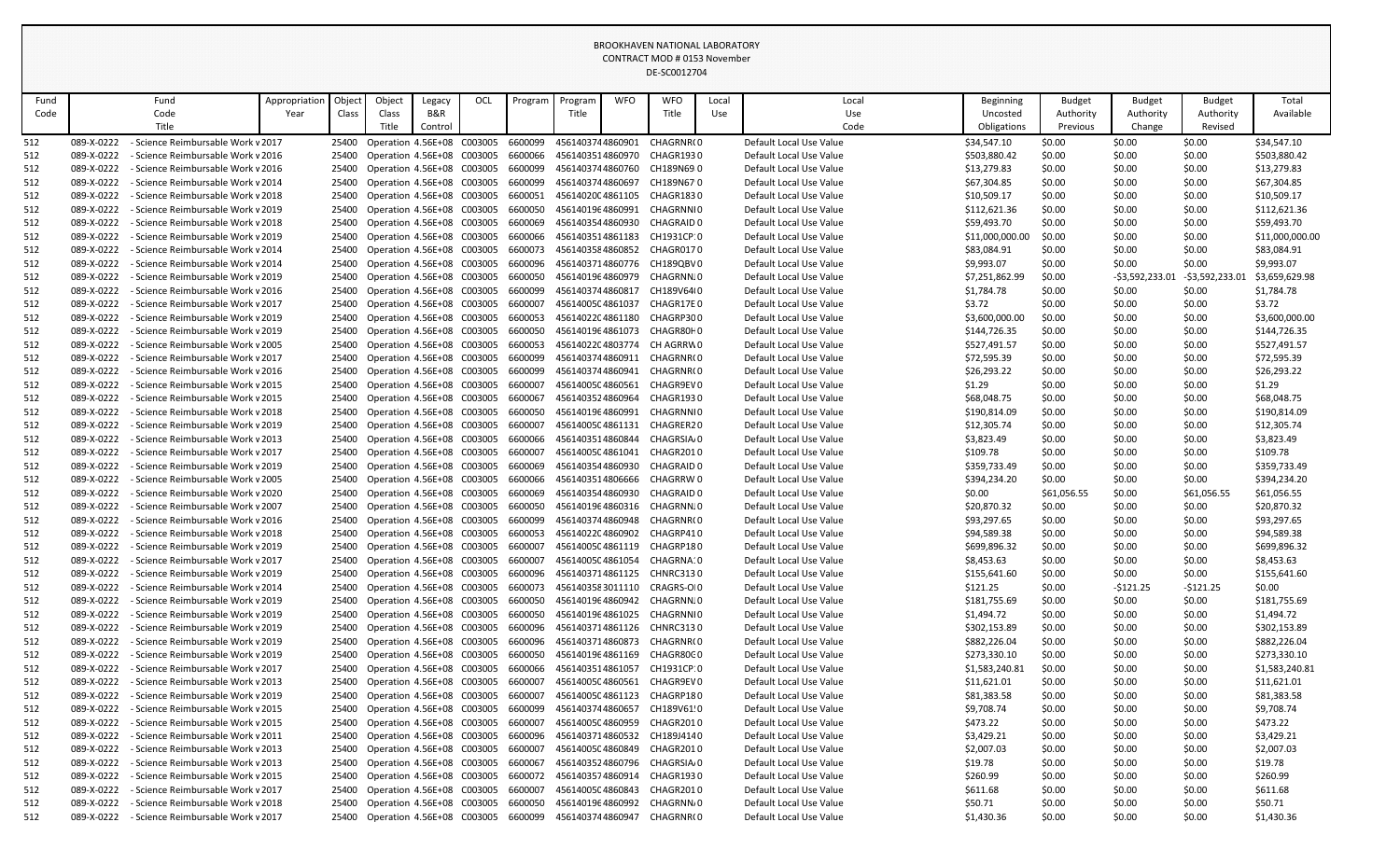|              |                                                                                                      |               |                |                                                           |                |            |                                                     |                                |            | CONTRACT MOD # 0153 November<br>DE-SC0012704             |       |                                                           |                            |                  |                  |                  |                            |
|--------------|------------------------------------------------------------------------------------------------------|---------------|----------------|-----------------------------------------------------------|----------------|------------|-----------------------------------------------------|--------------------------------|------------|----------------------------------------------------------|-------|-----------------------------------------------------------|----------------------------|------------------|------------------|------------------|----------------------------|
| Fund         | Fund                                                                                                 | Appropriation | Object         | Object                                                    | Legacy         | <b>OCL</b> | Program                                             | Program                        | <b>WFO</b> | <b>WFO</b>                                               | Local | Local                                                     | Beginning                  | <b>Budget</b>    | <b>Budget</b>    | <b>Budget</b>    | Total                      |
| Code         | Code                                                                                                 | Year          | Class          | Class                                                     | <b>B&amp;R</b> |            |                                                     | Title                          |            | Title                                                    | Use   | Use                                                       | Uncosted                   | Authority        | Authority        | Authority        | Available                  |
|              | Title                                                                                                |               |                | Title                                                     | Control        |            |                                                     |                                |            |                                                          |       | Code                                                      | Obligations                | Previous         | Change           | Revised          |                            |
| 512          | 089-X-0222<br>- Science Reimbursable Work v 2018                                                     |               | 25400          | Operation 4.56E+08 C003005                                |                |            | 6600050                                             | 4561401964861069               |            | CHAGR80F0                                                |       | Default Local Use Value                                   | \$134,939.61               | \$0.00           | \$0.00           | \$0.00           | \$134,939.61               |
| 512<br>512   | 089-X-0222<br>- Science Reimbursable Work v 2014<br>089-X-0222<br>- Science Reimbursable Work v 2019 |               | 25400<br>25400 | Operation 4.56E+08 C003005<br>Operation 4.56E+08 C003005  |                |            | 6600072<br>6600053                                  |                                |            | 4561403574860914 CHAGR1930<br>4561402204861118 CHAGR1R20 |       | Default Local Use Value<br>Default Local Use Value        | \$6,708.87<br>\$199,458.49 | \$0.00<br>\$0.00 | \$0.00<br>\$0.00 | \$0.00<br>\$0.00 | \$6,708.87<br>\$199,458.49 |
| 512          | 089-X-0222<br>- Science Reimbursable Work v 2014                                                     |               | 25400          | Operation 4.56E+08 C003005                                |                |            | 6600053                                             |                                |            | 4561402204803492 CH AGRNII 0                             |       | Default Local Use Value                                   | \$731,897.00               | \$0.00           | \$0.00           | \$0.00           | \$731,897.00               |
| 512          | 089-X-0222<br>- Science Reimbursable Work v 2018                                                     |               | 25400          | Operation 4.56E+08 C003005                                |                |            | 6600096                                             |                                |            | 4561403714861126 CHNRC3130                               |       | Default Local Use Value                                   | \$252,639.11               | \$0.00           | \$0.00           | \$0.00           | \$252,639.11               |
| 512          | 089-X-0222<br>- Science Reimbursable Work v 2018                                                     |               | 25400          | Operation 4.56E+08 C003005                                |                |            | 6600066                                             | 4561403514861127               |            | CH1931CP:0                                               |       | Default Local Use Value                                   | \$8,220,896.20             | \$0.00           | \$0.00           | \$0.00           | \$8,220,896.20             |
| 512          | 089-X-0222<br>- Science Reimbursable Work v 2014                                                     |               |                | 25400 Operation 4.56E+08 C003005                          |                |            | 6600007                                             | 4561400504860561               |            | CHAGR9EV 0                                               |       | Default Local Use Value                                   | \$8,737.52                 | \$0.00           | \$0.00           | \$0.00           | \$8,737.52                 |
| 512          | 089-X-0222<br>- Science Reimbursable Work v 2016                                                     |               | 25400          | Operation 4.56E+08 C003005                                |                |            | 6600050                                             |                                |            | 4561401964860745 CHAGRNNJ0                               |       | Default Local Use Value                                   | \$6,224.31                 | \$0.00           | \$0.00           | \$0.00           | \$6,224.31                 |
| 512          | 089-X-0222<br>- Science Reimbursable Work v 2012                                                     |               | 25400          | Operation 4.56E+08 C003005                                |                |            | 6600053                                             |                                |            | 4561402204804168 CH AGRY1(0                              |       | Default Local Use Value                                   | \$3,309.73                 | \$0.00           | \$0.00           | \$0.00           | \$3,309.73                 |
| 512          | 089-X-0222<br>- Science Reimbursable Work v 2015                                                     |               | 25400          | Operation 4.56E+08 C003005                                |                |            | 6600099                                             |                                |            | 4561403744860913 CHAGRNR(0                               |       | Default Local Use Value                                   | \$151.73                   | \$0.00           | \$0.00           | \$0.00           | \$151.73                   |
| 512          | 089-X-0222<br>- Science Reimbursable Work v 2018                                                     |               | 25400          | Operation 4.56E+08 C003005                                |                |            | 6600007                                             | 4561400504860850               |            | CHAGR2010                                                |       | Default Local Use Value                                   | \$193.69                   | \$0.00           | \$0.00           | \$0.00           | \$193.69                   |
| 512          | 089-X-0222<br>- Science Reimbursable Work v 2019                                                     |               |                | 25400 Operation 4.56E+08 C003005                          |                |            | 6600099                                             | 4561403744860894               |            | CHAGRNR(0                                                |       | Default Local Use Value                                   | \$1,553.31                 | \$0.00           | \$0.00           | \$0.00           | \$1,553.31                 |
| 517          | 089-X-0222 - Science RW Agreements for Cor 2019                                                      |               | 25400          | Operation 4.56E+08 C003005                                |                |            | 6600207                                             | 456167SC04860823               |            | CHAGR8720                                                |       | Default Local Use Value                                   | \$35,674.26                | \$0.00           | \$0.00           | \$0.00           | \$35,674.26                |
| 517          | 089-X-0222 - Science RW Agreements for Cor 2019                                                      |               | 25400          | Operation 4.56E+08 C003005                                |                |            | 6600207                                             | 456167SC04861010               |            | CHAGR8730                                                |       | Default Local Use Value                                   | \$3,138,491.98             | \$0.00           | \$0.00           | \$0.00           | \$3,138,491.98             |
| 517          | 089-X-0222 - Science RW Agreements for Cor 2020                                                      |               | 25400          | Operation 4.56E+08 C003005                                |                |            | 6600207                                             |                                |            | 456167SC04861108 CHAGR8430                               |       | Default Local Use Value                                   | \$0.00                     | \$0.00           | \$485,436.89     | \$485,436.89     | \$485,436.89               |
| 517          | 089-X-0222 - Science RW Agreements for Cor 2018                                                      |               | 25400          | Operation 4.56E+08 C003005                                |                |            | 6600207                                             | 456167SC04860834               |            | CHAGR8720                                                |       | Default Local Use Value                                   | \$13,298.02                | \$0.00           | \$0.00           | \$0.00           | \$13,298.02                |
| 517          | 089-X-0222 - Science RW Agreements for Cor 2019                                                      |               | 25400          | Operation 4.56E+08 C003005                                |                |            | 6600207                                             | 456167SC04861108               |            | CHAGR8430                                                |       | Default Local Use Value                                   | \$3,602,103.30             | \$0.00           | \$0.00           | \$0.00           | \$3,602,103.30             |
| 517          | 089-X-0222 - Science RW Agreements for Cor 2018                                                      |               | 25400          | Operation 4.56E+08 C003005                                |                |            | 6600207                                             |                                |            | 456167SC04860826 CHAGR8720                               |       | Default Local Use Value                                   | \$7,745.02                 | \$0.00           | \$0.00           | \$0.00           | \$7,745.02                 |
| 517          | 089-X-0222 - Science RW Agreements for Cor 2018                                                      |               | 25400          | Operation 4.56E+08 C003005                                |                |            | 6600207                                             | 456167SC04861108               |            | CHAGR8430                                                |       | Default Local Use Value                                   | \$3,060,444.99             | \$0.00           | \$0.00           | \$0.00           | \$3,060,444.99             |
| 525          | 089-20/21-0222 - Science RW with Other Fed 2020                                                      |               | 25400          | Operation 4.56E+08 C003005                                |                |            | 6600050                                             | 4561401964861073               |            | CHAGR80F0                                                |       | Default Local Use Value                                   | \$0.00                     | \$0.00           | \$44,660.19      | \$44,660.19      | \$44,660.19                |
| 525          | 089-20/21-0222 - Science RW with Other Fed 2020<br>089-18/19-0228 - DA Primary Fund                  |               | 25400          | Operation 4.56E+08 C003005                                |                |            | 6600007<br>4500001                                  | 4561400504861131<br>TT10200000 |            | CHAGRER20<br>Default WI0                                 |       | Default Local Use Value                                   | \$0.00                     | \$69,527.18      | \$0.00           | \$69,527.18      | \$69,527.18                |
| 674<br>679   | 089-15/16-0228 - DA Transfer from USAID (2. 2015                                                     | 2018          | 25400<br>25400 | Operation TT0000000 C003093<br>Operation WA220000 C001104 |                |            | 2822390                                             | WA2230100                      |            | Default WI 302064                                        |       | Default Local Use Value<br>Climate REDI / CEM FY15 632(a) | \$9,923.86<br>\$40,000.00  | \$0.00<br>\$0.00 | \$0.00<br>\$0.00 | \$0.00<br>\$0.00 | \$9,923.86<br>\$40,000.00  |
| 681          | 089-14/15-0228 - DA IA Transfer from USAID 2014                                                      |               | 25400          | Operation WA220000 C001104                                |                |            | 2822390                                             | WA2230100                      |            | Default WI0                                              |       | Default Local Use Value                                   | \$39,548.18                | \$0.00           | \$0.00           | \$0.00           | \$39,548.18                |
| 692          | 089-14/15-0228 - DA Primary Fund (P.L. 113-2014                                                      |               | 25400          | Operation WN00000CC001118                                 |                |            | 1721222                                             | WN0219064860825                |            | CHAGR8720                                                |       | Default Local Use Value                                   | \$17,728.79                | \$0.00           | \$0.00           | \$0.00           | \$17,728.79                |
| 900          | 089-X-0240 - Weapons Activities (WA) Prin 2020                                                       |               |                |                                                           |                |            | 25400 Operation DP090900(C002955 2223112 DP090901(0 |                                |            | Default WI0                                              |       | Default Local Use Value                                   | \$0.00                     | \$57,300.00      | \$0.00           | \$57,300.00      | \$57,300.00                |
| 900          | 089-X-0240<br>Weapons Activities (WA) Prin 2014                                                      |               |                | Operation DP400000(C000925 2222480                        |                |            |                                                     | DP401109:0                     |            | Default WI0                                              |       | Default Local Use Value                                   | \$2,057.91                 | \$0.00           | \$0.00           | \$0.00           | \$2,057.91                 |
| 900          | 089-X-0240<br>Weapons Activities (WA) Prin 2014                                                      |               |                |                                                           |                |            | 25400 Operation DP120400(C000912 2220743 DP120401(0 |                                |            | Default WI0                                              |       | Default Local Use Value                                   | \$836.82                   | \$0.00           | \$0.00           | \$0.00           | \$836.82                   |
| 900          | 089-X-0240<br>- Weapons Activities (WA) Prin 2015                                                    |               | 25400          | Operation DP800000(C002982                                |                |            | 2222989                                             | DP800000(0                     |            | Default WI0                                              |       | Default Local Use Value                                   | \$1,260.15                 | \$0.00           | \$0.00           | \$0.00           | \$1,260.15                 |
| 900          | 089-X-0240<br>- Weapons Activities (WA) Prin 2019                                                    |               |                | 25400 Operation DP090900(C002955                          |                |            | 2223112 DP090901(0                                  |                                |            | Default WI0                                              |       | Default Local Use Value                                   | \$35,687.86                | \$0.00           | \$0.00           | \$0.00           | \$35,687.86                |
| 910          | 089-X-0240<br>WA Reimbursable Work with 2015                                                         |               | 25400          | Operation 4.56E+08 C003005                                |                |            | 6600084                                             | 45614036E486084                |            | CHAGRHSF0                                                |       | Default Local Use Value                                   | \$34,200.86                | \$0.00           | \$0.00           | \$0.00           | \$34,200.86                |
| 910          | 089-X-0240<br>WA Reimbursable Work with 2015                                                         |               | 25400          | Operation 4.56E+08 C003005                                |                |            | 6600014                                             | 4561400754860884               |            | CHAGRW70                                                 |       | Default Local Use Value                                   | \$34,783.01                | \$0.00           | \$0.00           | \$0.00           | \$34,783.01                |
| 910          | 089-X-0240<br>WA Reimbursable Work with 2017                                                         |               | 25400          | Operation 4.56E+08 C003005                                |                |            | 6600072                                             | 4561403574860787               |            | CHAGRSIA <sub>0</sub>                                    |       | Default Local Use Value                                   | \$0.01                     | \$0.00           | \$0.00           | \$0.00           | \$0.01                     |
| 910          | 089-X-0240<br>- WA Reimbursable Work with 2014                                                       |               | 25400          | Operation 4.56E+08 C003005                                |                |            | 6600072                                             | 4561403574860787               |            | CHAGRSIA, 0                                              |       | Default Local Use Value                                   | \$849.00                   | \$0.00           | \$0.00           | \$0.00           | \$849.00                   |
| 910          | 089-X-0240<br>WA Reimbursable Work with 2014                                                         |               |                | 25400 Operation 4.56E+08 C003005                          |                |            | 6600084                                             | 45614036E4860915               |            | CHAGRHSI 0                                               |       | Default Local Use Value                                   | \$11,352.52                | \$0.00           | \$0.00           | \$0.00           | \$11,352.52                |
| 910          | 089-X-0240<br>WA Reimbursable Work with 2014 -                                                       |               | 25400          | Operation 4.56E+08 C003005                                |                |            | 6600084                                             | 45614036E4841247               |            | CHAGRHSI 0                                               |       | Default Local Use Value                                   | \$4,212.25                 | \$0.00           | \$0.00           | \$0.00           | \$4,212.25                 |
| 910          | 089-X-0240<br>- WA Reimbursable Work with 2014                                                       |               | 25400          | Operation 4.56E+08 C003005                                |                |            | 6600084                                             | 45614036E4860789               |            | CHAGRHSI 0                                               |       | Default Local Use Value                                   | \$4,403.81                 | \$0.00           | \$0.00           | \$0.00           | \$4,403.81                 |
| 1050         | 089-X-0243<br>- Other Defense Activities (OD/2019                                                    |               | 25400          | Operation HQ000000 C002425 3184701                        |                |            |                                                     | HQ1001000                      |            | Default WI0                                              |       | Default Local Use Value                                   | \$67,876.51                | \$0.00           | \$0.00           | \$0.00           | \$67,876.51                |
| 1050         | 089-X-0243<br>- Other Defense Activities (OD/2018                                                    |               | 25400          | Operation HU000000 C002426 3184709                        |                |            |                                                     | HU200610 <sub>10</sub>         |            | Default WI0                                              |       | Default Local Use Value                                   | \$8.89                     | \$0.00           | \$0.00           | \$0.00           | \$8.89                     |
| 1055         | 089-X-0243<br>- ODA Reimbursable Work with 2019                                                      |               |                | 25400 Operation 4.56E+08 C003005                          |                |            | 6600084                                             | 45614036E4861129               |            | CHAGR70R0                                                |       | Default Local Use Value                                   | \$112,112.00               | \$0.00           | \$0.00           | \$0.00           | \$112,112.00               |
| 1055         | 089-X-0243<br>- ODA Reimbursable Work with 2018                                                      |               |                | 25400 Operation 4.56E+08 C003005                          |                |            | 6600038                                             |                                |            | 4561401354861106 CHAGRHR(0                               |       | Default Local Use Value                                   | \$3,607.88                 | \$0.00           | \$0.00           | \$0.00           | \$3,607.88                 |
| 1055         | 089-X-0243<br>- ODA Reimbursable Work witł 2017<br>089-X-0243                                        |               | 25400          | Operation 4.56E+08 C003005                                |                |            | 6600084                                             |                                |            | 45614036E4861048 CHAGRHSF0<br>4561401424861149 CHAGREAC0 |       | Default Local Use Value                                   | \$6,585.86                 | \$0.00           | \$0.00           | \$0.00           | \$6,585.86                 |
| 1055<br>1055 | - ODA Reimbursable Work witł 2019<br>089-X-0243<br>- ODA Reimbursable Work witł 2016                 |               | 25400<br>25400 | Operation 4.56E+08 C003005<br>Operation 4.56E+08 C003005  |                |            | 6600040<br>6600033                                  |                                |            | 4561401244861006 CHAGR1000                               |       | Default Local Use Value<br>Default Local Use Value        | \$119,234.20<br>\$2,259.69 | \$0.00<br>\$0.00 | \$0.00<br>\$0.00 | \$0.00<br>\$0.00 | \$119,234.20<br>\$2,259.69 |
| 1055         | 089-X-0243<br>- ODA Reimbursable Work with 2019                                                      |               | 25400          | Operation 4.56E+08 C003005                                |                |            | 6600038                                             | 4561401354861137               |            | CHAGRHR(0                                                |       | Default Local Use Value                                   | \$56,714.69                | \$0.00           | \$0.00           | \$0.00           | \$56,714.69                |
| 1055         | 089-X-0243<br>- ODA Reimbursable Work witł 2016                                                      |               |                | 25400 Operation 4.56E+08 C003005                          |                |            | 6600084                                             |                                |            | 45614036E4861008 CHAGRHSF0                               |       | Default Local Use Value                                   | \$25,000.00                | \$0.00           | \$0.00           | \$0.00           | \$25,000.00                |
| 1055         | 089-X-0243<br>- ODA Reimbursable Work with 2018                                                      |               | 25400          | Operation 4.56E+08 C003005                                |                |            | 6600040                                             | 4561401424861094               |            | CHAGREAC 0                                               |       | Default Local Use Value                                   | \$9,985.94                 | \$0.00           | \$0.00           | \$0.00           | \$9,985.94                 |
| 1055         | 089-X-0243<br>- ODA Reimbursable Work with 2019                                                      |               | 25400          | Operation 4.56E+08 C003005                                |                |            | 6600084                                             |                                |            | 45614036E4861172 CHAGRHSF0                               |       | Default Local Use Value                                   | \$5,654.21                 | \$0.00           | \$0.00           | \$0.00           | \$5,654.21                 |
| 1055         | 089-X-0243<br>- ODA Reimbursable Work with 2018                                                      |               | 25400          | Operation 4.56E+08 C003005                                |                |            | 6600040                                             |                                |            | 4561401424861113 CHAGREAC0                               |       | Default Local Use Value                                   | \$3,776.95                 | \$0.00           | \$0.00           | \$0.00           | \$3,776.95                 |
| 1055         | 089-X-0243<br>- ODA Reimbursable Work with 2016                                                      |               |                | 25400 Operation 4.56E+08 C003005                          |                |            | 6600084                                             | 45614036E4860997               |            | CHAGRHSI 0                                               |       | Default Local Use Value                                   | \$17,697.10                | \$0.00           | \$0.00           | \$0.00           | \$17,697.10                |
| 1055         | 089-X-0243<br>- ODA Reimbursable Work with 2016                                                      |               |                | 25400 Operation 4.56E+08 C003005                          |                |            | 6600084                                             |                                |            | 45614036E4842534 CHAGRHSF0                               |       | Default Local Use Value                                   | \$21,555.93                | \$0.00           | \$0.00           | \$0.00           | \$21,555.93                |
|              |                                                                                                      |               |                |                                                           |                |            |                                                     |                                |            |                                                          |       |                                                           |                            |                  |                  |                  |                            |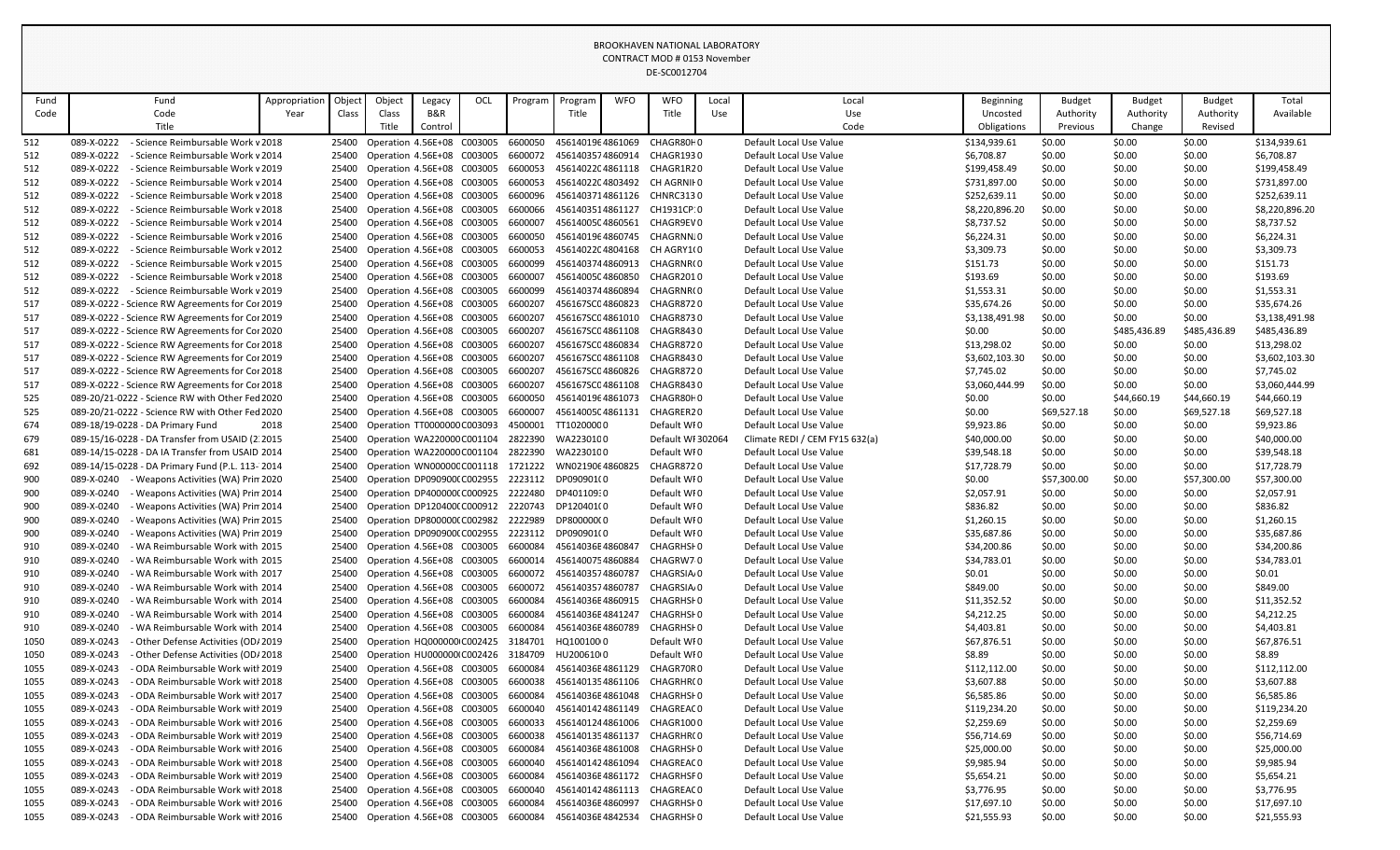|              |                          |                                                                        |               |        |                                                                      |         |     |                    |                  | CONTRACT MOD # 0153 November |                                                                      |            |                                                    |                          |                  |                  |                  |                          |
|--------------|--------------------------|------------------------------------------------------------------------|---------------|--------|----------------------------------------------------------------------|---------|-----|--------------------|------------------|------------------------------|----------------------------------------------------------------------|------------|----------------------------------------------------|--------------------------|------------------|------------------|------------------|--------------------------|
|              |                          |                                                                        |               |        |                                                                      |         |     |                    |                  | DE-SC0012704                 |                                                                      |            |                                                    |                          |                  |                  |                  |                          |
| Fund         |                          | Fund                                                                   | Appropriation | Object | Object                                                               | Legacy  | OCL | Program            | Program          | <b>WFO</b>                   | <b>WFO</b>                                                           | Local      | Local                                              | Beginning                | <b>Budget</b>    | <b>Budget</b>    | <b>Budget</b>    | Total                    |
| Code         |                          | Code                                                                   | Year          | Class  | Class                                                                | B&R     |     |                    | Title            |                              | Title                                                                | <b>Use</b> | Use                                                | Uncosted                 | Authority        | Authority        | Authority        | Available                |
|              |                          | Title                                                                  |               |        | Title                                                                | Control |     |                    |                  |                              |                                                                      |            | Code                                               | Obligations              | Previous         | Change           | Revised          |                          |
| 1055         | 089-X-0243               | - ODA Reimbursable Work with 2018                                      |               |        | 25400 Operation 4.56E+08 C003005                                     |         |     | 6600040            | 4561401424861097 |                              | CHAGREAC 0                                                           |            | Default Local Use Value                            | \$3,745.35               | \$0.00           | \$0.00           | \$0.00           | \$3,745.35               |
| 1055         | 089-X-0243               | - ODA Reimbursable Work with 2019                                      |               |        | 25400 Operation 4.56E+08 C003005                                     |         |     | 6600040            |                  |                              | 4561401424861166 CHAGRNR70                                           |            | Default Local Use Value                            | \$123,499.49             | \$0.00           | \$0.00           | \$0.00           | \$123,499.49             |
| 1055         | 089-X-0243               | - ODA Reimbursable Work with 2019                                      |               |        | 25400 Operation 4.56E+08 C003005                                     |         |     | 6600084            |                  |                              | 45614036E4861140 CHAGR70R0                                           |            | Default Local Use Value                            | \$95,699.66              | \$0.00           | \$0.00           | \$0.00           | \$95,699.66              |
| 1055         | 089-X-0243               | - ODA Reimbursable Work with 2019                                      |               |        | 25400 Operation 4.56E+08 C003005                                     |         |     | 6600040            |                  |                              | 4561401424861155 CHAGREACO                                           |            | Default Local Use Value                            | \$127,323.50             | \$0.00           | \$0.00           | \$0.00           | \$127,323.50             |
| 1055         | 089-X-0243               | - ODA Reimbursable Work with 2019                                      |               |        | 25400 Operation 4.56E+08 C003005                                     |         |     | 6600084            | 45614036E4861143 |                              | CHAGR70R0                                                            |            | Default Local Use Value                            | \$106,799.55             | \$0.00           | \$0.00           | \$0.00           | \$106,799.55             |
| 1055         | 089-X-0243               | - ODA Reimbursable Work with 2017                                      |               |        | 25400 Operation 4.56E+08 C003005                                     |         |     | 6600084            | 45614036E4861005 |                              | CHAGRHSI 0                                                           |            | Default Local Use Value                            | \$1,122,345.17           | \$0.00           | \$0.00           | \$0.00           | \$1,122,345.17           |
| 1055         | 089-X-0243               | - ODA Reimbursable Work with 2019                                      |               |        | 25400 Operation 4.56E+08 C003005                                     |         |     | 6600040            |                  |                              | 4561401424861171 CHAGREACO                                           |            | Default Local Use Value                            | \$174,182.91             | \$0.00           | \$0.00           | \$0.00           | \$174,182.91             |
| 1055         | 089-X-0243               | - ODA Reimbursable Work witl 2018                                      |               |        | 25400 Operation 4.56E+08 C003005                                     |         |     | 6600084            |                  |                              | 45614036E4861051 CHAGRHSF0                                           |            | Default Local Use Value                            | \$149,682.38             | \$0.00           | \$0.00           | \$0.00           | \$149,682.38             |
| 1055         | 089-X-0243               | - ODA Reimbursable Work witl 2018                                      |               |        | 25400 Operation 4.56E+08 C003005                                     |         |     | 6600084            | 45614036E4861129 |                              | CHAGR70R0                                                            |            | Default Local Use Value                            | \$30,529.83              | \$0.00           | \$0.00           | \$0.00           | \$30,529.83              |
| 1055         | 089-X-0243<br>089-X-0243 | - ODA Reimbursable Work with 2019<br>- ODA Reimbursable Work with 2015 |               |        | 25400 Operation 4.56E+08 C003005                                     |         |     | 6600040<br>6600084 | 45614036E4860960 |                              | 4561401424861152 CHAGRHQI0<br>CHAGRHSF 0                             |            | Default Local Use Value<br>Default Local Use Value | \$172,483.51             | \$0.00           | \$0.00           | \$0.00           | \$172,483.51             |
| 1055         | 089-X-0243               | - ODA Reimbursable Work with 2018                                      |               |        | 25400 Operation 4.56E+08 C003005<br>25400 Operation 4.56E+08 C003005 |         |     | 6600040            |                  |                              | 4561401424861085 CHAGRNR70                                           |            | Default Local Use Value                            | \$120,639.12<br>\$996.57 | \$0.00<br>\$0.00 | \$0.00<br>\$0.00 | \$0.00<br>\$0.00 | \$120,639.12<br>\$996.57 |
| 1055         | 089-X-0243               | - ODA Reimbursable Work with 2018                                      |               |        |                                                                      |         |     | 6600040            |                  |                              | 4561401424861095 CHAGREAC0                                           |            | Default Local Use Value                            |                          |                  |                  |                  | \$261.12                 |
| 1055         | 089-X-0243               | - ODA Reimbursable Work witl 2018                                      |               |        | 25400 Operation 4.56E+08 C003005<br>25400 Operation 4.56E+08 C003005 |         |     | 6600040            |                  |                              | 4561401424861112 CHAGREAC0                                           |            | Default Local Use Value                            | \$261.12<br>\$69,446.97  | \$0.00<br>\$0.00 | \$0.00<br>\$0.00 | \$0.00<br>\$0.00 | \$69,446.97              |
| 1055<br>1055 | 089-X-0243               | - ODA Reimbursable Work with 2018                                      |               |        | 25400 Operation 4.56E+08 C003005                                     |         |     | 6600040            |                  |                              | 4561401424861082 CHAGREAC0                                           |            | Default Local Use Value                            | \$403.92                 | \$0.00           | \$0.00           | \$0.00           | \$403.92                 |
| 1055         | 089-X-0243               | - ODA Reimbursable Work with 2018                                      |               |        | 25400 Operation 4.56E+08 C003005                                     |         |     | 6600040            | 4561401424861117 |                              | CHAGRNR(0                                                            |            | Default Local Use Value                            | \$125,511.81             | \$0.00           | \$0.00           | \$0.00           | \$125,511.81             |
| 1055         | 089-X-0243               | - ODA Reimbursable Work witl 2016                                      |               |        | 25400 Operation 4.56E+08 C003005                                     |         |     | 6600084            | 45614036E4860994 |                              | CHAGRHSF 0                                                           |            | Default Local Use Value                            | \$2,561.17               | \$0.00           | \$0.00           | \$0.00           | \$2,561.17               |
| 1055         | 089-X-0243               | - ODA Reimbursable Work with 2018                                      |               |        | 25400 Operation 4.56E+08 C003005                                     |         |     | 6600084            | 45614036E4861124 |                              | CHAGR70F 0                                                           |            | Default Local Use Value                            | \$15,635.71              | \$0.00           | \$0.00           | \$0.00           | \$15,635.71              |
| 1055         | 089-X-0243               | - ODA Reimbursable Work with 2018                                      |               |        | 25400 Operation 4.56E+08 C003005                                     |         |     | 6600084            | 45614036E4861024 |                              | CHAGRHSI 0                                                           |            | Default Local Use Value                            | \$3,598.73               | \$0.00           | \$0.00           | \$0.00           | \$3,598.73               |
| 1055         | 089-X-0243               | - ODA Reimbursable Work with 2019                                      |               |        | 25400 Operation 4.56E+08 C003005                                     |         |     | 6600040            |                  |                              | 4561401424861148 CHAGREAC0                                           |            | Default Local Use Value                            | \$98,179.86              | \$0.00           | \$0.00           | \$0.00           | \$98,179.86              |
| 1055         | 089-X-0243               | - ODA Reimbursable Work with 2018                                      |               |        | 25400 Operation 4.56E+08 C003005                                     |         |     | 6600109            | 4561400634861078 |                              | CHAGRF4F 0                                                           |            | Default Local Use Value                            | \$332.65                 | \$0.00           | \$0.00           | \$0.00           | \$332.65                 |
| 1055         | 089-X-0243               | - ODA Reimbursable Work witł 2019                                      |               |        | 25400 Operation 4.56E+08 C003005                                     |         |     | 6600040            | 4561401424861055 |                              | CHAGRNCS 0                                                           |            | Default Local Use Value                            | \$300,000.00             | \$0.00           | \$0.00           | \$0.00           | \$300,000.00             |
| 1055         | 089-X-0243               | - ODA Reimbursable Work with 2016                                      |               |        | 25400 Operation 4.56E+08 C003005                                     |         |     | 6600084            | 45614036E4860960 |                              | CHAGRHSF 0                                                           |            | Default Local Use Value                            | \$90,000.00              | \$0.00           | \$0.00           | \$0.00           | \$90,000.00              |
| 1055         | 089-X-0243               | - ODA Reimbursable Work with 2016                                      |               |        | 25400 Operation 4.56E+08 C003005                                     |         |     | 6600040            | 4561401424861013 |                              | CHAGRNID 0                                                           |            | Default Local Use Value                            | \$100,000.00             | \$0.00           | \$0.00           | \$0.00           | \$100,000.00             |
| 1055         | 089-X-0243               | - ODA Reimbursable Work with 2018                                      |               |        | 25400 Operation 4.56E+08 C003005                                     |         |     | 6600040            | 4561401424861083 |                              | CHAGREAC 0                                                           |            | Default Local Use Value                            | \$22,941.95              | \$0.00           | \$0.00           | \$0.00           | \$22,941.95              |
| 1055         |                          | 089-X-0243 - ODA Reimbursable Work with 2018                           |               |        |                                                                      |         |     |                    |                  |                              | 25400 Operation 4.56E+08 C003005 6600040 4561401424861110 CH16003D.0 |            | Default Local Use Value                            | \$338.24                 | \$0.00           | \$0.00           | \$0.00           | \$338.24                 |
| 1055         | 089-X-0243               | - ODA Reimbursable Work with 2015                                      |               |        | Operation 4.56E+08 C003005                                           |         |     | 6600084            |                  |                              | 45614036E4860923 CHARGHSF0                                           |            | Default Local Use Value                            | \$696.09                 | \$0.00           | \$0.00           | \$0.00           | \$696.09                 |
| 1055         | 089-X-0243               | - ODA Reimbursable Work witł 2019                                      |               |        | 25400 Operation 4.56E+08 C003005                                     |         |     | 6600040            | 4561401424861147 |                              | CHAGREAC 0                                                           |            | Default Local Use Value                            | \$345.96                 | \$0.00           | \$0.00           | \$0.00           | \$345.96                 |
| 1055         | 089-X-0243               | - ODA Reimbursable Work witł 2015                                      |               | 25400  | Operation 4.56E+08 C003005                                           |         |     | 6600084            | 45614036E4860933 |                              | CHAGRHSF 0                                                           |            | Default Local Use Value                            | \$2,147.71               | \$0.00           | \$0.00           | \$0.00           | \$2,147.71               |
| 1055         | 089-X-0243               | - ODA Reimbursable Work with 2017                                      |               |        | 25400 Operation 4.56E+08 C003005                                     |         |     | 6600084            | 45614036E4861049 |                              | CHAGRHSI 0                                                           |            | Default Local Use Value                            | \$1,108.00               | \$0.00           | \$0.00           | \$0.00           | \$1,108.00               |
| 1055         | 089-X-0243               | - ODA Reimbursable Work with 2019                                      |               |        | 25400 Operation 4.56E+08 C003005                                     |         |     | 6600040            | 4561401424861150 |                              | CHAGREAC 0                                                           |            | Default Local Use Value                            | \$119,804.68             | \$0.00           | \$0.00           | \$0.00           | \$119,804.68             |
| 1055         | 089-X-0243               | - ODA Reimbursable Work witł 2012                                      |               | 25400  | Operation 4.56E+08 C003005                                           |         |     | 6600084            | 45614036E4860789 |                              | <b>CHAGRHSF0</b>                                                     |            | Default Local Use Value                            | \$1,561.80               | \$0.00           | \$0.00           | \$0.00           | \$1,561.80               |
| 1055         | 089-X-0243               | - ODA Reimbursable Work witł 2018                                      |               |        | 25400 Operation 4.56E+08 C003005                                     |         |     | 6600040            | 4561401424861055 |                              | CHAGRNCS 0                                                           |            | Default Local Use Value                            | \$299,732.80             | \$0.00           | \$0.00           | \$0.00           | \$299,732.80             |
| 1060         | 089-X-0243               | - ODA Specialized Security Acti 2018                                   |               | 25400  | Operation GD600000 C002970                                           |         |     | 3203764            | GD602040(0       |                              | Default WIO                                                          |            | Default Local Use Value                            | \$44,205.46              | \$0.00           | \$0.00           | \$0.00           | \$44,205.46              |
| 1060         | 089-X-0243               | - ODA Specialized Security Acti 2019                                   |               |        | 25400 Operation GD600000 C002970                                     |         |     | 3203769            | GD602090(0       |                              | Default WFO                                                          |            | Default Local Use Value                            | \$159,749.68             | \$0.00           | \$0.00           | \$0.00           | \$159,749.68             |
| 1060         | 089-X-0243               | - ODA Specialized Security Acti <sup>,</sup> 2018                      |               |        | 25400 Operation GD600000 C002970                                     |         |     | 3203780            | GD605020(0       |                              | Default WIO                                                          |            | Default Local Use Value                            | \$147.49                 | \$0.00           | \$0.00           | \$0.00           | \$147.49                 |
| 1060         | 089-X-0243               | - ODA Specialized Security Acti 2020                                   |               | 25400  | Operation GD600000 C002970                                           |         |     | 3203763            | GD602030(0       |                              | Default WIO                                                          |            | Default Local Use Value                            | \$0.00                   | \$489,640.00     | \$0.00           | \$489,640.00     | \$489,640.00             |
| 1060         | 089-X-0243               | ODA Specialized Security Acti 2020                                     |               | 25400  | Operation GD600000 C002970                                           |         |     | 3203761            | GD602010(0       |                              | Default WI0                                                          |            | Default Local Use Value                            | \$0.00                   | \$121,990.00     | \$0.00           | \$121,990.00     | \$121,990.00             |
| 1060         | 089-X-0243               | - ODA Specialized Security Acti <sup>,</sup> 2019                      |               |        | 25400 Operation GD600000 C002970                                     |         |     | 3203762            | GD602020I0       |                              | Default WI0                                                          |            | Default Local Use Value                            | \$31,594.63              | \$0.00           | \$0.00           | \$0.00           | \$31,594.63              |
| 1060         | 089-X-0243               | - ODA Specialized Security Acti 2019                                   |               |        | 25400 Operation GD600000 C002970                                     |         |     | 3203761            | GD602010(0       |                              | Default WIO                                                          |            | Default Local Use Value                            | \$178,271.45             | \$0.00           | \$0.00           | \$0.00           | \$178,271.45             |
| 1060         | 089-X-0243               | - ODA Specialized Security Acti 2017                                   |               | 25400  | Operation GD600000 C002970                                           |         |     | 3203779            | GD605010(0       |                              | Default WIO                                                          |            | Default Local Use Value                            | \$864.41                 | \$0.00           | $-5864.41$       | $-5864.41$       | \$0.00                   |
| 1060         | 089-X-0243               | - ODA Specialized Security Acti 2019                                   |               | 25400  | Operation GD600000 C002970                                           |         |     | 3203763            | GD602030(0       |                              | Default WI0                                                          |            | Default Local Use Value                            | \$506,503.22             | \$0.00           | \$0.00           | \$0.00           | \$506,503.22             |
| 1071         |                          | 089-19/20-0243 - ODA Reimbursable Work w 2020                          |               | 25400  | Operation 4.56E+08 C003005                                           |         |     | 6600109            | 4561400634861188 |                              | CHAGRF4F0                                                            |            | Default Local Use Value                            | \$0.00                   | \$14,563.11      | \$0.00           | \$14,563.11      | \$14,563.11              |
| 1551         | 089-X-0309               | - Defense Nuclear Nonprolifera 2019                                    |               |        | 25400 Operation DN400000 C003042                                     |         |     | 2223106            | DN400404(0       |                              | Default WIO                                                          |            | Default Local Use Value                            | \$56,502.85              | \$0.00           | \$0.00           | \$0.00           | \$56,502.85              |
| 1551         | 089-X-0309               | - Defense Nuclear Nonprolifera 2015                                    |               | 25400  | Operation NN500000 C001058                                           |         |     | 2221240            | NN5004010        |                              | Default WI0                                                          |            | Default Local Use Value                            | \$2,916.33               | \$0.00           | \$0.00           | \$0.00           | \$2,916.33               |
| 1551         | 089-X-0309               | - Defense Nuclear Nonprolifera 2019                                    |               |        | 25400 Operation DN201000 C003118 2223180                             |         |     |                    | DN20100010       |                              | Default WIO                                                          |            | Default Local Use Value                            | \$326,796.72             | \$0.00           | \$0.00           | \$0.00           | \$326,796.72             |
| 1551         | 089-X-0309               | - Defense Nuclear Nonprolifera 2020                                    |               | 25400  | Operation DN100300 C003036                                           |         |     | 2223063            | DN1003010        |                              | Default WI0                                                          |            | Default Local Use Value                            | \$0.00                   | \$190,643.66     | \$0.00           | \$190,643.66     | \$190,643.66             |
| 1551         | 089-X-0309               | - Defense Nuclear Nonprolifera 2020                                    |               | 25400  | Operation DN100600 C003089                                           |         |     | 2223153            | DN100601(0       |                              | Default WI0                                                          |            | Default Local Use Value                            | \$0.00                   | \$0.00           | \$50,000.00      | \$50,000.00      | \$50,000.00              |
| 1551         | 089-X-0309               | - Defense Nuclear Nonprolifera 2015                                    |               |        | 25400 Operation NN400000 C001056                                     |         |     | 2222717            | NN4009010        |                              | Default WIO                                                          |            | Default Local Use Value                            | \$0.89                   | \$0.00           | \$0.00           | \$0.00           | \$0.89                   |
| 1551         | 089-X-0309               | - Defense Nuclear Nonprolifera 2020                                    |               | 25400  | Operation DN400000 C003042                                           |         |     | 2223105            | DN400403(0       |                              | Default WI0                                                          |            | Default Local Use Value                            | \$0.00                   | \$7,257.50       | \$0.00           | \$7,257.50       | \$7,257.50               |
| 1551         | 089-X-0309               | - Defense Nuclear Nonprolifera 2019                                    |               |        | 25400 Operation DN201200 C003120 2223182                             |         |     |                    | DN2012010        |                              | Default WIO                                                          |            | Default Local Use Value                            | \$10,019.78              | \$0.00           | \$0.00           | \$0.00           | \$10,019.78              |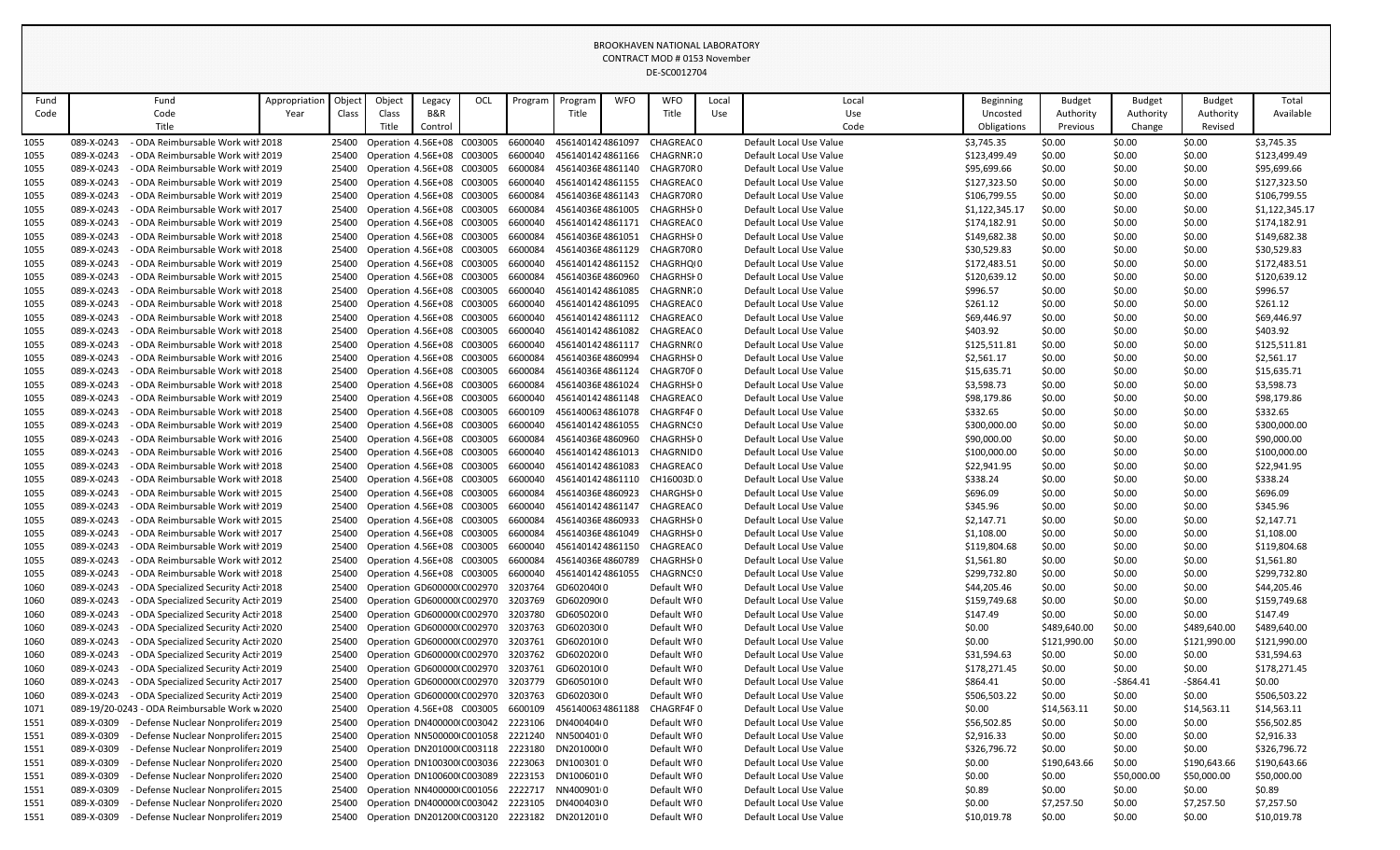|              |            |                                                   |                       |                 |                                     |               |     |         |                    |            | CONTRACT MOD # 0133 NOVERIDER<br>DE-SC0012704 |              |                         |                              |                            |                            |                            |                    |
|--------------|------------|---------------------------------------------------|-----------------------|-----------------|-------------------------------------|---------------|-----|---------|--------------------|------------|-----------------------------------------------|--------------|-------------------------|------------------------------|----------------------------|----------------------------|----------------------------|--------------------|
| Fund<br>Code |            | Fund<br>Code                                      | Appropriation<br>Year | Object<br>Class | Object<br>Class                     | Legacy<br>B&R | OCL | Program | Program<br>Title   | <b>WFO</b> | <b>WFO</b><br>Title                           | Local<br>Use | Local<br>Use            | <b>Beginning</b><br>Uncosted | <b>Budget</b><br>Authority | <b>Budget</b><br>Authority | <b>Budget</b><br>Authority | Total<br>Available |
|              |            | Title                                             |                       |                 | Title                               | Control       |     |         |                    |            |                                               |              | Code                    | Obligations                  | Previous                   | Change                     | Revised                    |                    |
| 1551         | 089-X-0309 | Defense Nuclear Nonprolifera 2018                 |                       | 25400           | Operation DN400000 C003042          |               |     | 2223103 | DN4004010          |            | Default WI0                                   |              | Default Local Use Value | \$752.78                     | \$0.00                     | \$0.00                     | \$0.00                     | \$752.78           |
| 1551         | 089-X-0309 | - Defense Nuclear Nonprolifera 2019               |                       | 25400           | Operation DN100600 C003089          |               |     | 2223153 | DN100601(0         |            | Default WI0                                   |              | Default Local Use Value | \$24,365.89                  | \$0.00                     | \$0.00                     | \$0.00                     | \$24,365.89        |
| 1551         | 089-X-0309 | <b>Defense Nuclear Nonprolifera 2020</b>          |                       | 25400           | Operation DN400000 C003042          |               |     | 2223096 | DN400103(0         |            | Default WI0                                   |              | Default Local Use Value | \$0.00                       | \$61,688.72                | \$0.00                     | \$61,688.72                | \$61,688.72        |
| 1551         | 089-X-0309 | - Defense Nuclear Nonprolifera 2019               |                       | 25400           | Operation DN400000 C003042          |               |     | 2223095 | DN400102I0         |            | Default WI0                                   |              | Default Local Use Value | \$264,643.88                 | \$0.00                     | \$0.00                     | \$0.00                     | \$264,643.88       |
| 1551         | 089-X-0309 | <b>Defense Nuclear Nonprolifera 2019</b>          |                       | 25400           | Operation DN400000 C003042          |               |     | 2223103 | DN400401(0         |            | Default WI0                                   |              | Default Local Use Value | \$179,045.00                 | \$0.00                     | \$0.00                     | \$0.00                     | \$179,045.00       |
| 1551         | 089-X-0309 | Defense Nuclear Nonprolifera 2015                 |                       | 25400           | Operation NN200000 C001052          |               |     | 2221132 | NN2001000          |            | Default WI0                                   |              | Default Local Use Value | \$1.79                       | \$0.00                     | \$0.00                     | \$0.00                     | \$1.79             |
| 1551         | 089-X-0309 | - Defense Nuclear Nonprolifera 2019               |                       | 25400           | Operation CT000000C C003007         |               |     | 2223023 | CT840401C0         |            | Default WI0                                   |              | Default Local Use Value | \$2,159.62                   | \$0.00                     | \$0.00                     | \$0.00                     | \$2,159.62         |
| 1551         | 089-X-0309 | Defense Nuclear Nonprolifera 2017                 |                       | 25400           | Operation DN200000 C003038          |               |     | 2223076 | DN2001000          |            | Default WI0                                   |              | Default Local Use Value | \$2,727.18                   | \$0.00                     | \$0.00                     | \$0.00                     | \$2,727.18         |
| 1551         | 089-X-0309 | Defense Nuclear Nonprolifera 2019                 |                       | 25400           | Operation DN400000 C003042          |               |     | 2223094 | DN4001010          |            | Default WI0                                   |              | Default Local Use Value | \$300,960.59                 | \$0.00                     | \$0.00                     | \$0.00                     | \$300,960.59       |
| 1551         | 089-X-0309 | Defense Nuclear Nonprolifera 2015                 |                       | 25400           | Operation NN500000 C001058          |               |     | 2221235 | NN5002020          |            | Default WI0                                   |              | Default Local Use Value | \$728,917.12                 | \$0.00                     | \$0.00                     | \$0.00                     | \$728,917.12       |
| 1551         | 089-X-0309 | Defense Nuclear Nonprolifera 2017                 |                       | 25400           | Operation DN200000 C003038          |               |     | 2223154 | DN20060000         |            | Default WI0                                   |              | Default Local Use Value | \$2.37                       | \$0.00                     | \$0.00                     | \$0.00                     | \$2.37             |
| 1551         | 089-X-0309 | - Defense Nuclear Nonprolifera 2018               |                       | 25400           | Operation CT000000C C003007         |               |     | 2223014 | CT810100C0         |            | Default WI0                                   |              | Default Local Use Value | \$41,561.96                  | \$0.00                     | \$0.00                     | \$0.00                     | \$41,561.96        |
| 1551         | 089-X-0309 | Defense Nuclear Nonprolifera 2020                 |                       | 25400           | Operation DN201200 C003120          |               |     | 2223182 | DN2012010          |            | Default WI0                                   |              | Default Local Use Value | \$0.00                       | \$75,000.00                | \$0.00                     | \$75,000.00                | \$75,000.00        |
| 1551         | 089-X-0309 | - Defense Nuclear Nonprolifera 2020               |                       | 25400           | Operation DN400000 C003042          |               |     | 2223210 | DN400105(0         |            | Default WI0                                   |              | Default Local Use Value | \$0.00                       | \$0.00                     | \$40,000.00                | \$40,000.00                | \$40,000.00        |
| 1551         | 089-X-0309 | Defense Nuclear Nonprolifera 2019                 |                       | 25400           | Operation DN400000 C003042          |               |     | 2223101 | DN400301(0         |            | Default WI0                                   |              | Default Local Use Value | \$9,981.33                   | \$0.00                     | \$0.00                     | \$0.00                     | \$9,981.33         |
| 1551         | 089-X-0309 | Defense Nuclear Nonprolifera 2019                 |                       | 25400           | Operation DN100300 C003036          |               |     | 2223063 | DN100301.0         |            | Default WI0                                   |              | Default Local Use Value | \$300,411.24                 | \$0.00                     | \$0.00                     | \$0.00                     | \$300,411.24       |
| 1551         | 089-X-0309 | - Defense Nuclear Nonprolifera 2016               |                       | 25400           | Operation DN400000 C003042          |               |     | 2223105 | DN400403(0         |            | Default WI0                                   |              | Default Local Use Value | \$68,067.39                  | \$0.00                     | \$0.00                     | \$0.00                     | \$68,067.39        |
| 1551         | 089-X-0309 | - Defense Nuclear Nonprolifera 2019               |                       | 25400           | Operation CT000000C C003007         |               |     | 2223014 | CT810100C0         |            | Default WI0                                   |              | Default Local Use Value | \$15,000.00                  | \$0.00                     | \$0.00                     | \$0.00                     | \$15,000.00        |
| 1551         | 089-X-0309 | Defense Nuclear Nonprolifera 2016                 |                       | 25400           | Operation DN100100 C003034          |               |     | 2223053 | DN100102.0         |            | Default WI0                                   |              | Default Local Use Value | \$288,345.44                 | \$0.00                     | \$0.00                     | \$0.00                     | \$288,345.44       |
| 1551         | 089-X-0309 | - Defense Nuclear Nonprolifera 2020               |                       | 25400           | Operation DN400000 C003042          |               |     | 2223102 | DN400302I0         |            | Default WI0                                   |              | Default Local Use Value | \$0.00                       | \$85,062.96                | \$0.00                     | \$85,062.96                | \$85,062.96        |
| 1551         | 089-X-0309 | Defense Nuclear Nonprolifera 2019                 |                       | 25400           | Operation CT000000C C003007         |               |     | 2223144 | CT800000C0         |            | Default WI0                                   |              | Default Local Use Value | \$56,005.95                  | \$0.00                     | \$0.00                     | \$0.00                     | \$56,005.95        |
| 1551         | 089-X-0309 | - Defense Nuclear Nonprolifera 2017               |                       | 25400           | Operation DN100100 C003034          |               |     | 2223049 | DN100101.0         |            | Default WI0                                   |              | Default Local Use Value | \$139,186.91                 | \$0.00                     | \$0.00                     | \$0.00                     | \$139,186.91       |
| 1551         | 089-X-0309 | - Defense Nuclear Nonprolifera 2020               |                       | 25400           | Operation DN400000 C003042          |               |     | 2223094 | DN4001010          |            | Default WI0                                   |              | Default Local Use Value | \$0.00                       | \$107,048.10               | \$0.00                     | \$107,048.10               | \$107,048.10       |
| 1551         | 089-X-0309 | Defense Nuclear Nonprolifera 2019                 |                       | 25400           | Operation DN100500 C003088          |               |     | 2223152 | DN100501(0         |            | Default WI0                                   |              | Default Local Use Value | \$185,729.08                 | \$0.00                     | \$0.00                     | \$0.00                     | \$185,729.08       |
| 1551         | 089-X-0309 | - Defense Nuclear Nonprolifera 2019               |                       | 25400           | Operation DN400000 C003042          |               |     | 2223096 | DN400103(0         |            | Default WI0                                   |              | Default Local Use Value | \$540,094.18                 | \$0.00                     | \$0.00                     | \$0.00                     | \$540,094.18       |
| 1551         | 089-X-0309 | Defense Nuclear Nonprolifera 2015                 |                       | 25400           | Operation NN500000 C001058          |               |     | 2221234 | NN5002010          |            | Default WI0                                   |              | Default Local Use Value | \$18,170.30                  | \$0.00                     | \$0.00                     | \$0.00                     | \$18,170.30        |
| 1551         | 089-X-0309 | <b>Defense Nuclear Nonprolifera 2018</b>          |                       | 25400           | Operation DN100300 C003036 2223063  |               |     |         | DN100301 0         |            | Default WIO                                   |              | Default Local Use Value | \$77,831.19                  | \$0.00                     | \$0.00                     | \$0.00                     | \$77,831.19        |
| 1551         | 089-X-0309 | <b>Defense Nuclear Nonprolifera 2015</b>          |                       | 25400           | Operation NN400000 C001056          |               |     | 2222733 | NN4012040          |            | Default WI0                                   |              | Default Local Use Value | \$1.95                       | \$0.00                     | \$0.00                     | \$0.00                     | \$1.95             |
| 1551         | 089-X-0309 | Defense Nuclear Nonprolifera 2019                 |                       | 25400           | Operation CT000000C C003007         |               |     | 2223020 | CT840100C0         |            | Default WI0                                   |              | Default Local Use Value | \$415,188.51                 | \$0.00                     | \$0.00                     | \$0.00                     | \$415,188.51       |
| 1551         | 089-X-0309 | - Defense Nuclear Nonprolifera 2019               |                       | 25400           | Operation DN400000 C003042          |               |     | 2223102 | DN400302I0         |            | Default WI0                                   |              | Default Local Use Value | \$140,079.81                 | \$0.00                     | \$0.00                     | \$0.00                     | \$140,079.81       |
| 1551         | 089-X-0309 | - Defense Nuclear Nonprolifera 2020               |                       | 25400           | Operation DN201000 C003118          |               |     | 2223180 | DN2010000          |            | Default WI0                                   |              | Default Local Use Value | \$0.00                       | \$595,507.00               | \$0.00                     | \$595,507.00               | \$595,507.00       |
| 1551         | 089-X-0309 | - Defense Nuclear Nonprolifera 2020               |                       | 25400           | Operation DN400000 C003042 2223095  |               |     |         | DN400102I0         |            | Default WI0                                   |              | Default Local Use Value | \$0.00                       | \$113,942.72               | \$0.00                     | \$113,942.72               | \$113,942.72       |
| 1551         | 089-X-0309 | - Defense Nuclear Nonprolifera 2020               |                       | 25400           | Operation CT000000C C003007         |               |     | 2223020 | CT840100C0         |            | Default WI0                                   |              | Default Local Use Value | \$0.00                       | \$324,418.46               | \$0.00                     | \$324,418.46               | \$324,418.46       |
| 1557         | 089-X-0309 | - DNN Second Line of Defense 2012                 |                       | 25400           | Operation NN500000 C001058          |               |     | 2222290 | NN5010000          |            | Default WI0                                   |              | Default Local Use Value | \$39,192.22                  | \$0.00                     | \$0.00                     | \$0.00                     | \$39,192.22        |
| 1650         |            | 089-X-0313 - Federal Salaries and Expenses (12010 |                       | 25400           | Operation PS0000000 C001075         |               |     | 2221514 | PS02021320         |            | Default WI0                                   |              | Default Local Use Value | \$31,245.57                  | \$0.00                     | \$0.00                     | \$0.00                     | \$31,245.57        |
| 1689         |            | 089-14/15-0313 - Federal Salaries and Expen: 2014 |                       | 25400           | Operation PS0000000 C001075 2222565 |               |     |         | PS02022000         |            | Default WI0                                   |              | Default Local Use Value | \$2,021.13                   | \$0.00                     | \$0.00                     | \$0.00                     | \$2,021.13         |
| 1751         | 089-X-0315 | - Non-Defense Environmental (2018)                |                       | 25400           | Operation EZ5000000 C002226 1110983 |               |     |         | EZ50124100         |            | Default WI0                                   |              | Default Local Use Value | \$197,200.35                 | \$0.00                     | \$0.00                     | \$0.00                     | \$197,200.35       |
| 1751         | 089-X-0315 | - Non-Defense Environmental (2013                 |                       | 25400           | Operation EZ5000000 C002226 1110981 |               |     |         | EZ50123000         |            | Default WI0                                   |              | Default Local Use Value | \$108,184.59                 | \$0.00                     | \$0.00                     | \$0.00                     | \$108,184.59       |
| 1751         | 089-X-0315 | Non-Defense Environmental (2015                   |                       | 25400           | Operation EZ5000000 C002226         |               |     | 1110981 | EZ50123000         |            | Default WI0                                   |              | Default Local Use Value | \$47.62                      | \$0.00                     | \$0.00                     | \$0.00                     | \$47.62            |
| 2300         | 089-X-4180 | Isotope Production and Distri 2018                |                       | 32003           | Accelerato ST0000000 C001087        |               |     | 2924281 | ST60010340         |            | Default WI 485395                             |              | <b>CHAIP</b>            | \$1,466,518.90               | \$0.00                     | \$0.00                     | \$0.00                     | \$1,466,518.90     |
| 2300         | 089-X-4180 | Isotope Production and Distri 2019                |                       | 25400           | Operation ST0000000 C001087         |               |     | 2924424 | ST50010400         |            | Default WI0                                   |              | Default Local Use Value | \$323,000.00                 | \$0.00                     | \$0.00                     | \$0.00                     | \$323,000.00       |
| 2300         | 089-X-4180 | Isotope Production and Distri 2020                |                       | 25400           | Operation ST0000000 C001087         |               |     |         | 2720718 ST60010200 |            | Default WI0                                   |              | Default Local Use Value | \$0.00                       | \$0.00                     | \$100,000.00               | \$100,000.00               | \$100,000.00       |
| 2300         | 089-X-4180 | Isotope Production and Distri 2020                |                       | 25400           | Operation ST0000000 C001087         |               |     | 2720715 | ST50010300         |            | Default WI0                                   |              | Default Local Use Value | \$0.00                       | \$0.00                     | \$100,000.00               | \$100,000.00               | \$100,000.00       |
| 2300         | 089-X-4180 | Isotope Production and Distri 2020                |                       | 25400           | Operation ST0000000 C001087         |               |     | 2720716 | ST50020000         |            | Default WI0                                   |              | Default Local Use Value | \$0.00                       | \$0.00                     | \$30,000.00                | \$30,000.00                | \$30,000.00        |
| 2300         | 089-X-4180 | Isotope Production and Distri 2019                |                       | 25400           | Operation ST0000000 C001087         |               |     | 2720714 | ST50010200         |            | Default WI0                                   |              | Default Local Use Value | \$350,000.00                 | \$0.00                     | \$0.00                     | \$0.00                     | \$350,000.00       |
| 2300         | 089-X-4180 | Isotope Production and Distri 2016                |                       | 25400           | Operation ST0000000 C001087         |               |     | 2924282 | ST60010360         |            | Default WI0                                   |              | Default Local Use Value | \$18,396.78                  | \$0.00                     | \$0.00                     | \$0.00                     | \$18,396.78        |
| 2300         | 089-X-4180 | Isotope Production and Distri 2020                |                       | 25400           | Operation ST0000000 C001087         |               |     | 2924280 | ST60010320         |            | Default WI0                                   |              | Default Local Use Value | \$0.00                       | \$0.00                     | \$100,000.00               | \$100,000.00               | \$100,000.00       |
| 2300         | 089-X-4180 | Isotope Production and Distri 2019                |                       | 25400           | Operation ST0000000 C001087         |               |     | 2720718 | ST60010200         |            | Default WI0                                   |              | Default Local Use Value | \$569,438.47                 | \$175,000.00               | \$0.00                     | \$175,000.00               | \$744,438.47       |
| 2300         | 089-X-4180 | Isotope Production and Distri 2018                |                       | 25400           | Operation ST0000000 C001087         |               |     | 2924281 | ST60010340         |            | Default WIO                                   |              | Default Local Use Value | \$201,258.53                 | \$0.00                     | \$0.00                     | \$0.00                     | \$201,258.53       |
| 2300         | 089-X-4180 | Isotope Production and Distri 2018                |                       | 25400           | Operation ST0000000 C001087         |               |     |         | 2720716 ST50020000 |            | Default WI0                                   |              | Default Local Use Value | \$10,768.67                  | \$0.00                     | \$0.00                     | \$0.00                     | \$10,768.67        |
| 2300         | 089-X-4180 | - Isotope Production and Distri 2019              |                       | 25400           | Operation ST0000000 C001087         |               |     | 2924306 | ST60010310         |            | Default WI0                                   |              | Default Local Use Value | \$5,447,419.38               | \$0.00                     | \$0.00                     | \$0.00                     | \$5,447,419.38     |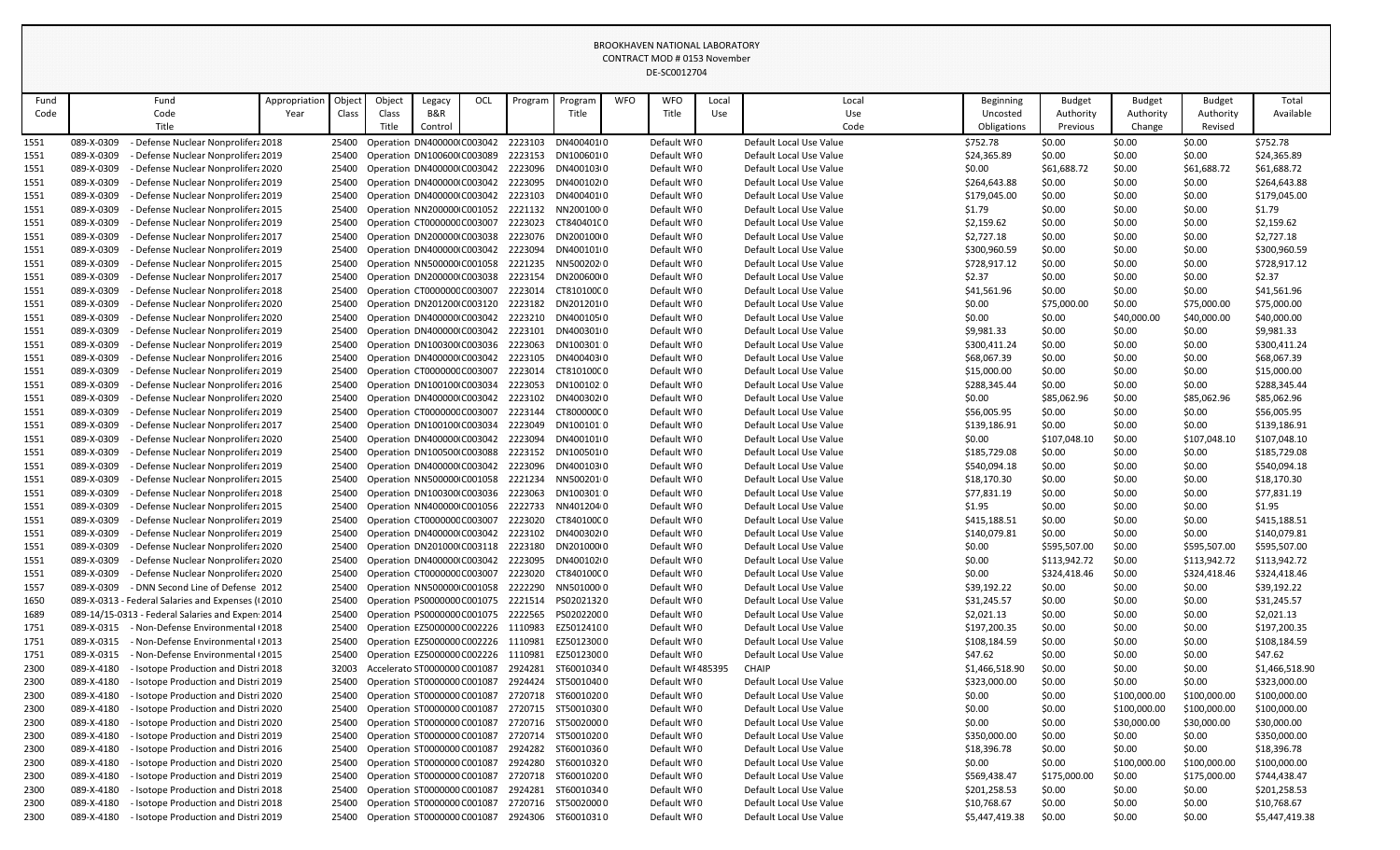|              |                                                                                          |               |                |        |                                                                  |     |         |                          |            | CONTRACT MOD # 0153 November<br>DE-SC0012704 |       |                                                    |                             |                  |                  |                  |                      |
|--------------|------------------------------------------------------------------------------------------|---------------|----------------|--------|------------------------------------------------------------------|-----|---------|--------------------------|------------|----------------------------------------------|-------|----------------------------------------------------|-----------------------------|------------------|------------------|------------------|----------------------|
| Fund         | Fund                                                                                     | Appropriation | Object         | Object | Legacy                                                           | OCL | Program | Program                  | <b>WFO</b> | <b>WFO</b>                                   | Local | Local                                              | <b>Beginning</b>            | <b>Budget</b>    | <b>Budget</b>    | <b>Budget</b>    | Total                |
| Code         | Code                                                                                     | Year          | Class          | Class  | <b>B&amp;R</b>                                                   |     |         | Title                    |            | Title                                        | Use   | Use                                                | Uncosted                    | Authority        | Authority        | Authority        | Available            |
|              | Title                                                                                    |               |                | Title  | Control                                                          |     |         |                          |            |                                              |       | Code                                               | Obligations                 | Previous         | Change           | Revised          |                      |
| 2300         | 089-X-4180<br>- Isotope Production and Distri 2018                                       |               | 25400          |        | Operation ST0000000 C001087                                      |     | 2720714 | ST50010200               |            | Default WI0                                  |       | Default Local Use Value                            | \$259,374.42                | \$0.00           | \$0.00           | \$0.00           | \$259,374.42         |
| 2300         | 089-X-4180<br>- Isotope Production and Distri 2018                                       |               | 25400          |        | Operation ST0000000 C001087                                      |     |         | 2924424 ST50010400       |            | Default WI0                                  |       | Default Local Use Value                            | \$795,949.65                | \$0.00           | \$0.00           | \$0.00           | \$795,949.65         |
| 2300         | 089-X-4180<br>- Isotope Production and Distri 2019                                       |               | 25400          |        | Operation ST0000000 C001087                                      |     |         | 2720715 ST50010300       |            | Default WI0                                  |       | Default Local Use Value                            | \$387,993.08                | \$200,000.00     | \$0.00           | \$200,000.00     | \$587,993.08         |
| 2300         | 089-X-4180<br>- Isotope Production and Distri 2019                                       |               | 25400          |        | Operation ST0000000 C001087                                      |     | 2924280 | ST60010320               |            | Default WI0                                  |       | Default Local Use Value                            | \$1,104,187.68              | \$540,000.00     | \$0.00           | \$540,000.00     | \$1,644,187.68       |
| 5300         | 089-X-0318 - Electricity Delivery                                                        | 2017          | 25400          |        | Operation TE1200000 C002799                                      |     | 3123809 | TE12030000               |            | Default WI0                                  |       | Default Local Use Value                            | \$621.94                    | \$0.00           | \$0.00           | \$0.00           | \$621.94             |
| 5300         | 089-X-0318 - Electricity Delivery                                                        | 2016          | 25400          |        | Operation TF0000000 C002802 3123796                              |     |         | TF00000000               |            | Default WI0                                  |       | Default Local Use Value                            | \$121.66                    | \$0.00           | \$0.00           | \$0.00           | \$121.66             |
| 5300         | 089-X-0318 - Electricity Delivery                                                        | 2017          | 25400          |        | Operation TE1100000 C002798 3123816                              |     |         | TE11040100               |            | Default WI0                                  |       | Default Local Use Value                            | \$12,301.98                 | \$0.00           | \$0.00           | \$0.00           | \$12,301.98          |
| 5300         | 089-X-0318 - Electricity Delivery                                                        | 2017          | 25400          |        | Operation TE1300000 C002800 3123803                              |     |         | TE13010000               |            | Default WI0                                  |       | Default Local Use Value                            | \$356.54                    | \$0.00           | \$0.00           | \$0.00           | \$356.54             |
| 5300         | 089-X-0318 - Electricity Delivery                                                        | 2016          | 25400          |        | Operation TE1200000 C002799 3123792                              |     |         | TE12010000               |            | Default WI0                                  |       | Default Local Use Value                            | \$2,262.82                  | \$0.00           | \$0.00           | \$0.00           | \$2,262.82           |
| 5300         | 089-X-0318 - Electricity Delivery                                                        | 2016          | 25400          |        | Operation TE1100000 C002798 3123789                              |     |         | TE11010000               |            | Default WI0                                  |       | Default Local Use Value                            | \$136.88                    | \$0.00           | \$0.00           | \$0.00           | \$136.88             |
| 5300         | 089-X-0318 - Electricity Delivery                                                        | 2016          | 25400          |        | Operation TE1100000 C002798 3123802                              |     |         | TE11040000               |            | Default WI0                                  |       | Default Local Use Value                            | \$128,941.30                | \$0.00           | \$0.00           | \$0.00           | \$128,941.30         |
| 5300         | 089-X-0318 - Electricity Delivery                                                        | 2018          | 25400          |        | Operation TE1100000 C002798 3123785                              |     |         | TE11030000               |            | Default WI0                                  |       | Default Local Use Value                            | \$264,522.58                | \$0.00           | \$0.00           | \$0.00           | \$264,522.58         |
| 5300         | 089-X-0318 - Electricity Delivery                                                        | 2019          | 25400          |        | Operation TE1100000 C002798 3123785                              |     |         | TE11030000               |            | Default WI0                                  |       | Default Local Use Value                            | \$1,400,000.00              | \$0.00           | \$0.00           | \$0.00           | \$1,400,000.00       |
| 5300         | 089-X-0318 - Electricity Delivery                                                        | 2016          | 25400          |        | Operation TE1300000 C002800 3123804                              |     |         | TE13020000               |            | Default WI0                                  |       | Default Local Use Value                            | \$200.26                    | \$0.00           | \$0.00           | \$0.00           | \$200.26             |
| 5300         | 089-X-0318 - Electricity Delivery                                                        | 2016          | 25400          |        | Operation TE1300000 C002800                                      |     | 3123815 | TE13050000               |            | Default WI0                                  |       | Default Local Use Value                            | \$117.37                    | \$0.00           | \$0.00           | \$0.00           | \$117.37             |
| 5300         | 089-X-0318 - Electricity Delivery                                                        | 2016          | 25400          |        | Operation TE1200000 C002799                                      |     | 3123812 | TE12060000               |            | Default WI0                                  |       | Default Local Use Value                            | \$22.70                     | \$0.00           | \$0.00           | \$0.00           | \$22.70              |
| 5300         | 089-X-0318 - Electricity Delivery                                                        | 2018          | 25400          |        | Operation TE1200000 C002799 3123811                              |     |         | TE12050000               |            | Default WI0                                  |       | Default Local Use Value                            | \$41,767.81                 | \$0.00           | \$0.00           | \$0.00           | \$41,767.81          |
| 5300         | 089-X-0318 - Electricity Delivery                                                        | 2016          | 25400          |        | Operation TE1200000 C002799                                      |     | 3123810 | TE12040000               |            | Default WI0                                  |       | Default Local Use Value                            | \$205.91                    | \$0.00           | \$0.00           | \$0.00           | \$205.91             |
| 5300         | 089-X-0318 - Electricity Delivery                                                        | 2017          | 25400          |        | Operation TE1400000 C002801                                      |     | 3123795 | TE14000000               |            | Default WIO                                  |       | Default Local Use Value                            | \$260.97                    | \$0.00           | \$0.00           | \$0.00           | \$260.97             |
| 5350         | 089-X-0319<br>- Nuclear Energy (NE) Primary 12020                                        |               | 25400          |        | Operation FT0000000 C003123                                      |     | 2721023 | FT04040000               |            | Default WI0                                  |       | Default Local Use Value                            | \$0.00                      | \$0.00           | \$51,920.00      | \$51,920.00      | \$51,920.00          |
| 5350         | 089-X-0319<br>- Nuclear Energy (NE) Primary 12019                                        |               | 25400          |        | Operation AF580000CC000822                                       |     | 2720874 | AF583202C0               |            | Default WI0                                  |       | Default Local Use Value                            | \$43,775.94                 | \$0.00           | \$0.00           | \$0.00           | \$43,775.94          |
| 5350         | 089-X-0319<br>- Nuclear Energy (NE) Primary 12018                                        |               | 25400          |        | Operation AF580000C C000822                                      |     | 2720875 | AF583203C0               |            | Default WI0                                  |       | Default Local Use Value                            | \$352,232.57                | \$0.00           | \$0.00           | \$0.00           | \$352,232.57         |
| 5350         | 089-X-0319<br>- Nuclear Energy (NE) Primary I2020                                        |               | 25400          |        | Operation FT0000000 C003123                                      |     | 2721024 | FT04050000               |            | Default WI0                                  |       | Default Local Use Value                            | \$0.00                      | \$0.00           | \$3,850.00       | \$3,850.00       | \$3,850.00           |
| 5350         | 089-X-0319<br>- Nuclear Energy (NE) Primary 12020                                        |               | 25400          |        | Operation RC000000CC003241                                       |     | 2720978 | RC05040000               |            | Default WI0                                  |       | Default Local Use Value                            | \$0.00                      | \$0.00           | \$50,000.00      | \$50,000.00      | \$50,000.00          |
| 5350         | 089-X-0319<br>- Nuclear Energy (NE) Primary 12019                                        |               | 25400          |        | Operation RC0000000 C003241                                      |     | 2720992 | RC06030000               |            | Default WI0                                  |       | Default Local Use Value                            | \$8,463.14                  | \$0.00           | \$0.00           | \$0.00           | \$8,463.14           |
| 5350         | 089-X-0319<br>- Nuclear Energy (NE) Primary 12019                                        |               |                |        | 25400 Operation AF580000C C000822 2720875 AF583203C0             |     |         |                          |            | Default WI0                                  |       | Default Local Use Value                            | \$51,000.00                 | \$0.00           | \$0.00           | \$0.00           | \$51,000.00          |
| 5350         | 089-X-0319<br>Nuclear Energy (NE) Primary I2017                                          |               | 25400          |        | Operation RC000000CC003241 2720918 RC042400C0                    |     |         |                          |            | Default WFO                                  |       | Default Local Use Value                            | \$368.50                    | \$0.00           | \$0.00           | \$0.00           | \$368.50             |
| 5350         | 089-X-0319<br>- Nuclear Energy (NE) Primary 12017                                        |               | 25400          |        | Operation AF580000C C000822                                      |     | 2720965 | AF586101C0<br>AF585500C0 |            | Default WI0                                  |       | Default Local Use Value<br>Default Local Use Value | \$740.20                    | \$0.00           | \$0.00           | \$0.00           | \$740.20<br>\$349.62 |
| 5350         | 089-X-0319<br>- Nuclear Energy (NE) Primary 12017<br>089-X-0319                          |               | 25400          |        | Operation AF580000CC000822<br>Operation AF580000CC000822 2720667 |     | 2720625 | AF581000C0               |            | Default WFO<br>Default WI0                   |       | Default Local Use Value                            | \$349.62                    | \$0.00           | \$0.00           | \$0.00           | \$69,520.80          |
| 5350<br>5350 | - Nuclear Energy (NE) Primary 12019<br>089-X-0319<br>- Nuclear Energy (NE) Primary 12018 |               | 25400<br>25400 |        | Operation NT000000(C003240                                       |     | 2720928 | NT050300(0               |            | Default WI0                                  |       | Default Local Use Value                            | \$69,520.80<br>\$129,028.00 | \$0.00<br>\$0.00 | \$0.00<br>\$0.00 | \$0.00<br>\$0.00 | \$129,028.00         |
| 5350         | 089-X-0319<br>Nuclear Energy (NE) Primary 12019                                          |               | 25400          |        | Operation AF580000CC000822                                       |     | 2720703 | AF583500C0               |            | Default WI0                                  |       | Default Local Use Value                            | \$77,737.45                 | \$0.00           | \$0.00           | \$0.00           | \$77,737.45          |
| 5350         | 089-X-0319<br>Nuclear Energy (NE) Primary 12018                                          |               | 25400          |        | Operation AF580000CC000822                                       |     | 2720955 | AF583204C0               |            | Default WI0                                  |       | Default Local Use Value                            | \$480,756.06                | \$0.00           | \$0.00           | \$0.00           | \$480,756.06         |
| 5350         | 089-X-0319<br>- Nuclear Energy (NE) Primary 12020                                        |               | 25400          |        | Operation FT0000000 C003123                                      |     | 2721015 | FT02040000               |            | Default WI0                                  |       | Default Local Use Value                            | \$0.00                      | \$0.00           | \$88,000.00      | \$88,000.00      | \$88,000.00          |
| 5350         | 089-X-0319<br>Nuclear Energy (NE) Primary 12019                                          |               | 25400          |        | Operation NT000000(C003240                                       |     | 2720882 | NT040200(0               |            | Default WI0                                  |       | Default Local Use Value                            | \$465,962.87                | \$0.00           | \$0.00           | \$0.00           | \$465,962.87         |
| 5350         | 089-X-0319<br>- Nuclear Energy (NE) Primary 12019                                        |               | 25400          |        | Operation RC000000CC003241                                       |     | 2720978 | RC05040000               |            | Default WI0                                  |       | Default Local Use Value                            | \$21,031.64                 | \$0.00           | \$0.00           | \$0.00           | \$21,031.64          |
| 5450         | 089-X-0321<br><b>Energy Efficiency and Renewa 2016</b>                                   |               | 25400          |        | Operation VT0000000 C001096                                      |     | 1005556 | VT13010000               |            | Default WI0                                  |       | Default Local Use Value                            | \$5,774.29                  | \$0.00           | \$0.00           | \$0.00           | \$5,774.29           |
| 5450         | 089-X-0321<br>Energy Efficiency and Renewa 2017                                          |               | 25400          |        | Operation VT000000CC001096                                       |     | 1005556 | VT13010000               |            | Default WI0                                  |       | Default Local Use Value                            | \$7,401.00                  | \$0.00           | \$0.00           | \$0.00           | \$7,401.00           |
| 5450         | 089-X-0321<br>- Energy Efficiency and Renewa 2014                                        |               | 25400          |        | Operation GT000000(C002910                                       |     | 1005612 | GT010000(0               |            | Default WI0                                  |       | Default Local Use Value                            | \$6,283.33                  | \$0.00           | \$0.00           | \$0.00           | \$6,283.33           |
| 5450         | 089-X-0321<br>- Energy Efficiency and Renewa 2019                                        |               | 25400          |        | Operation GT000000(C002910                                       |     | 1005623 | GT020000(0               |            | Default WI0                                  |       | Default Local Use Value                            | \$950,000.00                | \$0.00           | \$0.00           | \$0.00           | \$950,000.00         |
| 5450         | 089-X-0321<br>Energy Efficiency and Renewa 2016                                          |               | 25400          |        | Operation ED0000000 C000949                                      |     | 1009209 | ED270100(0               |            | Default WI0                                  |       | Default Local Use Value                            | \$276,958.14                | \$0.00           | \$0.00           | \$0.00           | \$276,958.14         |
| 5450         | 089-X-0321<br>- Energy Efficiency and Renewa 2016                                        |               | 25400          |        | Operation PG000000(C002840                                       |     | 1005604 | PG040000(0               |            | Default WIO                                  |       | Default Local Use Value                            | \$40,972.14                 | \$0.00           | \$0.00           | \$0.00           | \$40,972.14          |
| 5450         | 089-X-0321<br>Energy Efficiency and Renewa 2018                                          |               | 25400          |        | Operation SL0000000 C002911                                      |     | 1005622 | SL02000000               |            | Default WIO                                  |       | Default Local Use Value                            | \$268.16                    | \$0.00           | \$0.00           | \$0.00           | \$268.16             |
| 5450         | 089-X-0321<br>- Energy Efficiency and Renewa 2019                                        |               | 25400          |        | Operation SL0000000 C002911                                      |     | 1005616 | SL03000000               |            | Default WI0                                  |       | Default Local Use Value                            | \$123,776.00                | \$0.00           | \$0.00           | \$0.00           | \$123,776.00         |
| 5450         | 089-X-0321<br>Energy Efficiency and Renewa 2016                                          |               | 25400          |        | Operation HT000000(C002796                                       |     | 1009190 | HT010000(0               |            | Default WI 302017                            |       | TCF Funding - Managed by OTT                       | \$294.34                    | \$0.00           | \$0.00           | \$0.00           | \$294.34             |
| 5450         | 089-X-0321<br>Energy Efficiency and Renewa 2018                                          |               | 25400          |        | Operation GT0000000 C002910                                      |     | 1005623 | GT020000(0               |            | Default WI0                                  |       | Default Local Use Value                            | \$4,819.47                  | \$0.00           | \$0.00           | \$0.00           | \$4,819.47           |
| 5450         | 089-X-0321<br>- Energy Efficiency and Renewa 2019                                        |               | 25400          |        | Operation VT0000000 C001096                                      |     | 1005554 | VT12010000               |            | Default WI0                                  |       | Default Local Use Value                            | \$2,180,240.94              | \$0.00           | \$0.00           | \$0.00           | \$2,180,240.94       |
| 5450         | 089-X-0321<br><b>Energy Efficiency and Renewa 2018</b>                                   |               | 25400          |        | Operation SL0000000 C002911                                      |     | 1005616 | SL03000000               |            | Default WI0                                  |       | Default Local Use Value                            | \$226,224.00                | \$0.00           | \$0.00           | \$0.00           | \$226,224.00         |
| 5450         | 089-X-0321<br>Energy Efficiency and Renewa 2017                                          |               | 25400          |        | Operation SL0000000 C002911                                      |     | 1005616 | SL03000000               |            | Default WFO                                  |       | Default Local Use Value                            | \$665,015.61                | \$0.00           | \$0.00           | \$0.00           | \$665,015.61         |
| 5450         | 089-X-0321<br>Energy Efficiency and Renewa 2018                                          |               | 25400          |        | Operation BT000000C C000848                                      |     | 1004210 | BT010100C0               |            | Default WI0                                  |       | Default Local Use Value                            | \$24,055.38                 | \$0.00           | \$0.00           | \$0.00           | \$24,055.38          |
| 5450         | Energy Efficiency and Renewa 2019<br>089-X-0321                                          |               | 25400          |        | Operation HT0000000 C002796 1009190                              |     |         | HT010000(0               |            | Default WIO                                  |       | Default Local Use Value                            | \$300,000.00                | \$0.00           | \$0.00           | \$0.00           | \$300,000.00         |